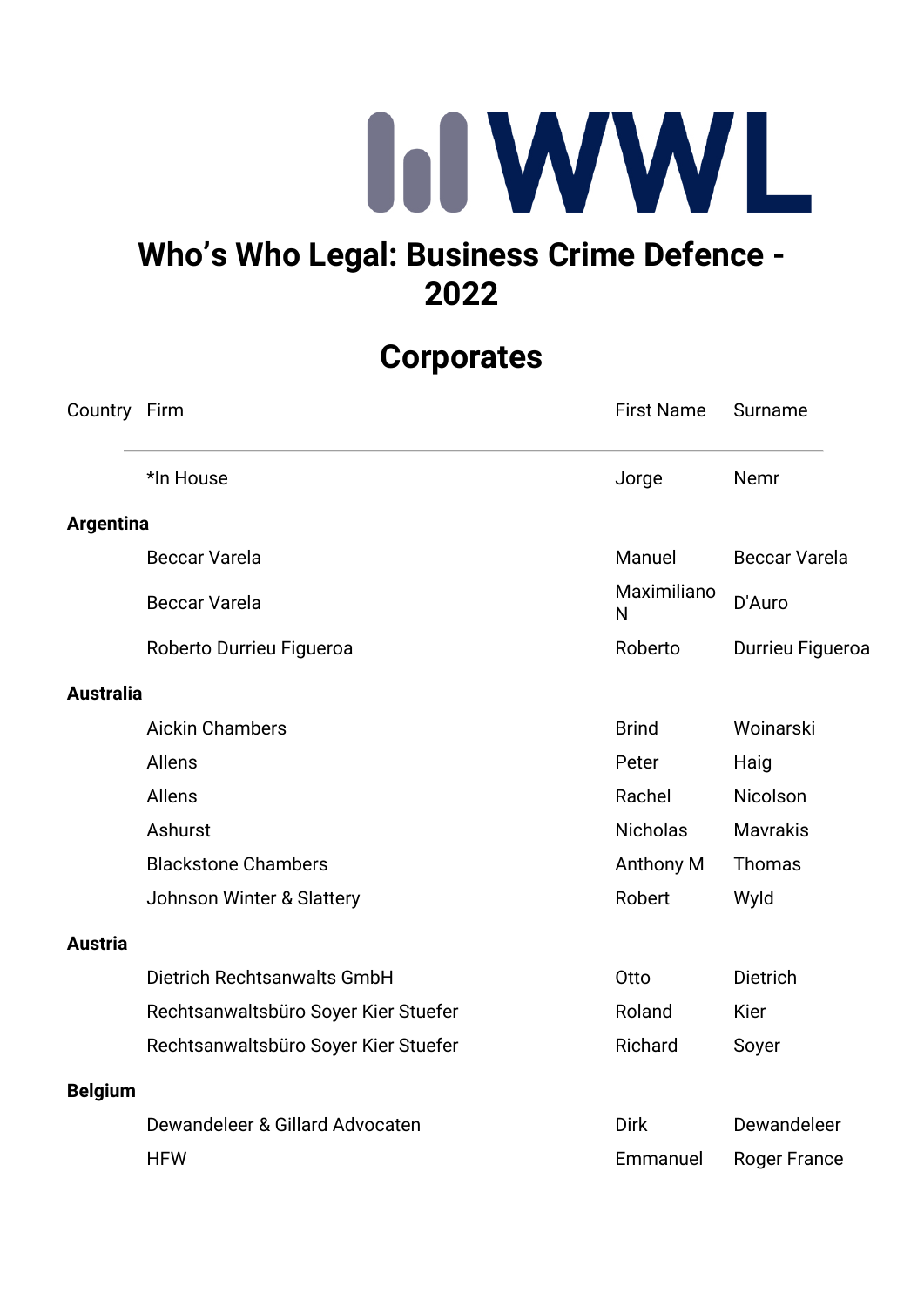| <b>Monard Law</b>                    | Christiaan | <b>Barbier</b> |
|--------------------------------------|------------|----------------|
| Stibbe                               | Hans       | Van Bavel      |
| Vanderveeren, Thys, Wauters & De Nys | Pascal     | Vanderveeren   |

## **Brazil**

|              | Azevedo Sette Advogados                                   | Isabel                      | Franco                        |
|--------------|-----------------------------------------------------------|-----------------------------|-------------------------------|
|              | FreitasLeite                                              | Leopoldo                    | Pagotto                       |
|              | Machado Meyer Sendacz e Opice Advogados                   | Juliana Sá                  | de Miranda                    |
|              | Madruga BTW                                               | Antenor                     | Madruga                       |
|              | Maeda, Ayres & Sarubbi Advogados                          | Carlos                      | Ayres                         |
|              | Maeda, Ayres & Sarubbi Advogados                          | <b>Bruno</b><br>Carneiro    | Maeda                         |
|              | Mattos Filho Veiga Filho Marrey Jr e Quiroga<br>Advogados | Rogério                     | Fernando<br><b>Taffarello</b> |
|              | Mattos Filho Veiga Filho Marrey Jr e Quiroga<br>Advogados | Thiago                      | Jabor Pinheiro                |
|              | Miguel Reale Junior Advogados                             | Miguel                      | Reale Júnior                  |
|              | Moraes Pitombo Advogados                                  | Antônio<br>Sérgio           | Altieri de Moraes<br>Pitombo  |
|              | <b>Toron Torihara e Szafir</b>                            | Alberto<br><b>Zacharias</b> | Toron                         |
|              | <b>TozziniFreire Advogados</b>                            | Shin Jae                    | Kim                           |
| Canada       |                                                           |                             |                               |
| AB           | <b>Bennett Jones LLP</b>                                  | Munaf                       | Mohamed QC                    |
| AB           | Blake, Cassels & Graydon LLP                              | <b>Mark</b>                 | Morrison                      |
| AB           | <b>Rose LLP</b>                                           | Matthew R                   | Lindsay QC                    |
| <b>BC</b>    | Peck and Company                                          | Richard C C                 | Peck QC                       |
| <b>ON</b>    | <b>Bennett Jones LLP</b>                                  | Lincoln                     | Caylor                        |
| <b>ON</b>    | <b>Fenton Smith Barristers</b>                            | <b>Scott K</b>              | Fenton                        |
| <b>China</b> |                                                           |                             |                               |
|              | Allen & Overy Lang Yue                                    | Melody                      | Wang                          |
|              | <b>Simmons &amp; Simmons</b>                              | May                         | Lu                            |

## **England**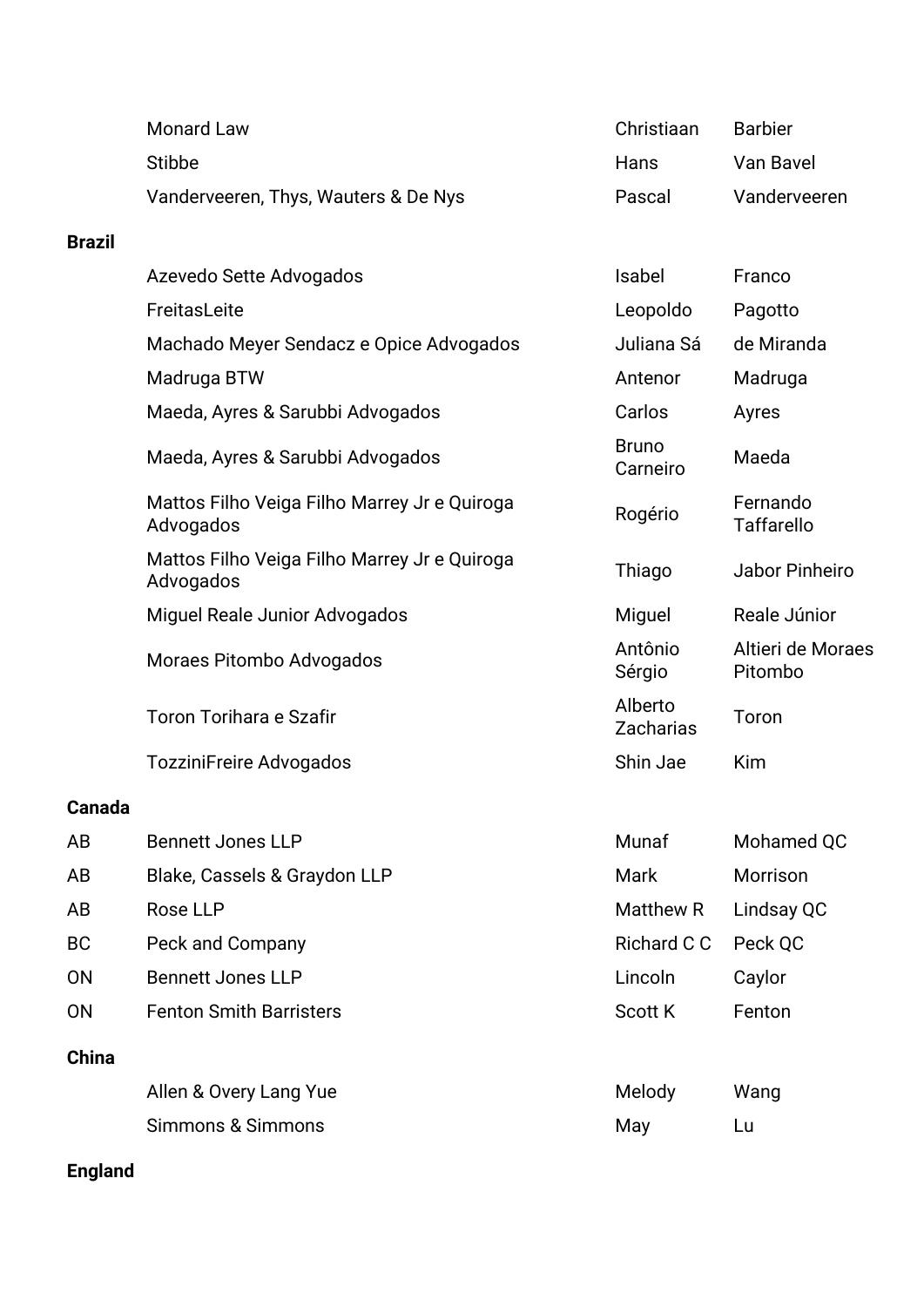| 2 Hare Court                            | Christopher     | <b>Coltart QC</b> |
|-----------------------------------------|-----------------|-------------------|
| 33 Chancery Lane                        | Martin          | Evans QC          |
| 33 Chancery Lane                        | Kennedy         | <b>Talbot QC</b>  |
| 36 Bedford Row                          | Philip          | Hackett QC        |
| 6 KBW College Hill                      | Miranda         | Hill QC           |
| 6 KBW College Hill                      | Louis           | Mably QC          |
| 6 KBW College Hill                      | Duncan          | Penny QC          |
| 6 KBW College Hill                      | David           | Perry QC          |
| <b>Addleshaw Goddard LLP</b>            | Michelle        | de Kluyver        |
| <b>Addleshaw Goddard LLP</b>            | Nichola         | Peters            |
| Allen & Overy LLP                       | Arnondo         | Chakrabarti       |
| Allen & Overy LLP                       | Eve             | Giles             |
| Arnold & Porter Kaye Scholer (UK) LLP   | Kathleen        | <b>Harris</b>     |
| <b>BCL Solicitors LLP</b>               | Shaul           | <b>Brazil</b>     |
| <b>BCL Solicitors LLP</b>               | lan             | <b>Burton</b>     |
| <b>BCL Solicitors LLP</b>               | Shula           | de Jersey         |
| <b>BCL Solicitors LLP</b>               | Richard         | Sallybanks        |
| <b>BCL Solicitors LLP</b>               | Harry           | <b>Travers</b>    |
| Cadwalader Wickersham & Taft LLP        | Mark            | Beardsworth       |
| <b>Clifford Chance LLP</b>              | Roger           | <b>Best</b>       |
| <b>Clifford Chance LLP</b>              | Luke            | Tolaini           |
| <b>Cloth Fair Chambers</b>              | Jonathan        | <b>Barnard QC</b> |
| <b>Cloth Fair Chambers</b>              | John            | Kelsey-Fry QC     |
| <b>Cloth Fair Chambers</b>              | Alison          | Pople QC          |
| <b>Cloth Fair Chambers</b>              | <b>Nicholas</b> | Purnell QC        |
| <b>Cloth Fair Chambers</b>              | Clare           | Sibson QC         |
| <b>Cloth Fair Chambers</b>              | lan             | Winter QC         |
| CMS Cameron McKenna Nabarro Olswang LLP | Eoin            | O'Shea            |
| CMS Cameron McKenna Nabarro Olswang LLP | Omar            | Qureshi           |
| <b>Cohen &amp; Gresser LLP</b>          | John            | Gibson            |
| <b>Constantine Law</b>                  | Sarah           | Wallace           |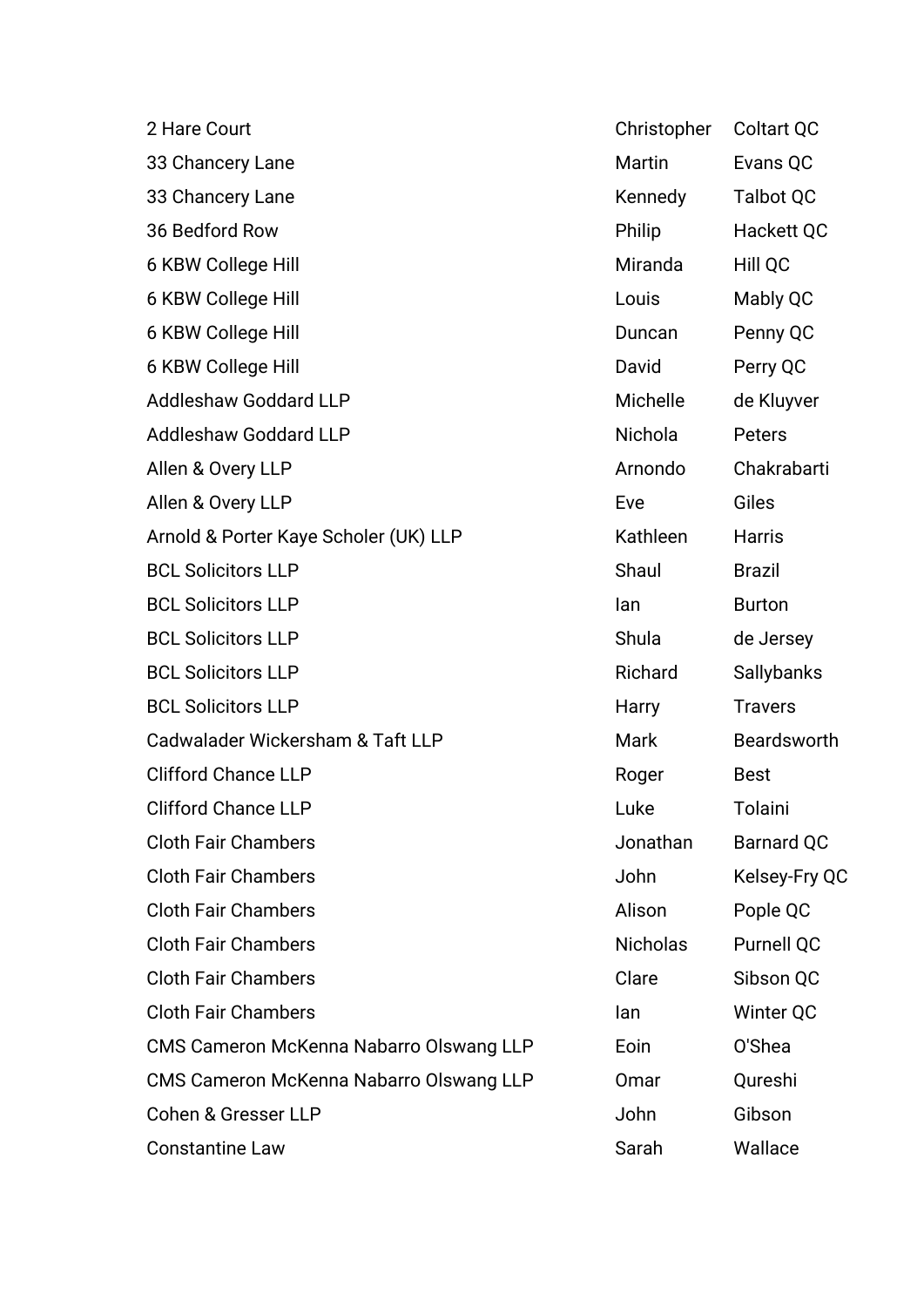| Cooley (UK) LLP                    | Tom            | <b>Epps</b>       |
|------------------------------------|----------------|-------------------|
| <b>Corker Binning</b>              | Peter          | <b>Binning</b>    |
| <b>Corker Binning</b>              | David          | Corker            |
| <b>Corker Binning</b>              | Jessica        | Parker            |
| <b>Corker Binning</b>              | Andrew         | Smith             |
| Covington & Burling LLP            | lan            | Hargreaves        |
| Debevoise & Plimpton LLP           | Peter          | Goldsmith QC      |
| Debevoise & Plimpton LLP           | Karolos        | Seeger            |
| Debevoise & Plimpton LLP           | Jane           | <b>Shvets</b>     |
| <b>Dechert LLP</b>                 | Caroline       | <b>Black</b>      |
| <b>Dechert LLP</b>                 | Roger          | <b>Burlingame</b> |
| <b>Dechert LLP</b>                 | <b>Matthew</b> | Cowie             |
| <b>Dechert LLP</b>                 | Judith         | Seddon            |
| <b>DLA Piper</b>                   | Patrick        | Rappo             |
| <b>Doughty Street Chambers</b>     | Peter          | Carter QC         |
| <b>Foundry Chambers</b>            | Mukul          | Chawla QC         |
| <b>Fountain Court Chambers</b>     | Richard        | Lissack QC        |
| <b>Fox Williams LLP</b>            | James          | Carlton           |
| Freshfields Bruckhaus Deringer LLP | Matthew        | <b>Bruce</b>      |
| Freshfields Bruckhaus Deringer LLP | <b>Ben</b>     | Morgan            |
| Freshfields Bruckhaus Deringer LLP | Ali            | Sallaway          |
| Gibson, Dunn & Crutcher LLP        | Sacha          | Harber-Kelly      |
| <b>Greenberg Traurig LLP</b>       | Jo             | <b>Rickards</b>   |
| <b>Herbert Smith Freehills LLP</b> | Susannah       | Cogman            |
| <b>Herbert Smith Freehills LLP</b> | Daniel         | Hudson            |
| <b>Herbert Smith Freehills LLP</b> | <b>Brian</b>   | Spiro             |
| <b>HFW</b>                         | Anne-Marie     | Ottaway           |
| <b>HFW</b>                         | <b>Barry</b>   | Vitou             |
| Hickman & Rose                     | <b>Ross</b>    | Dixon             |
| Hickman & Rose                     | Andrew         | Katzen            |
| Hickman & Rose                     | Ben            | Rose              |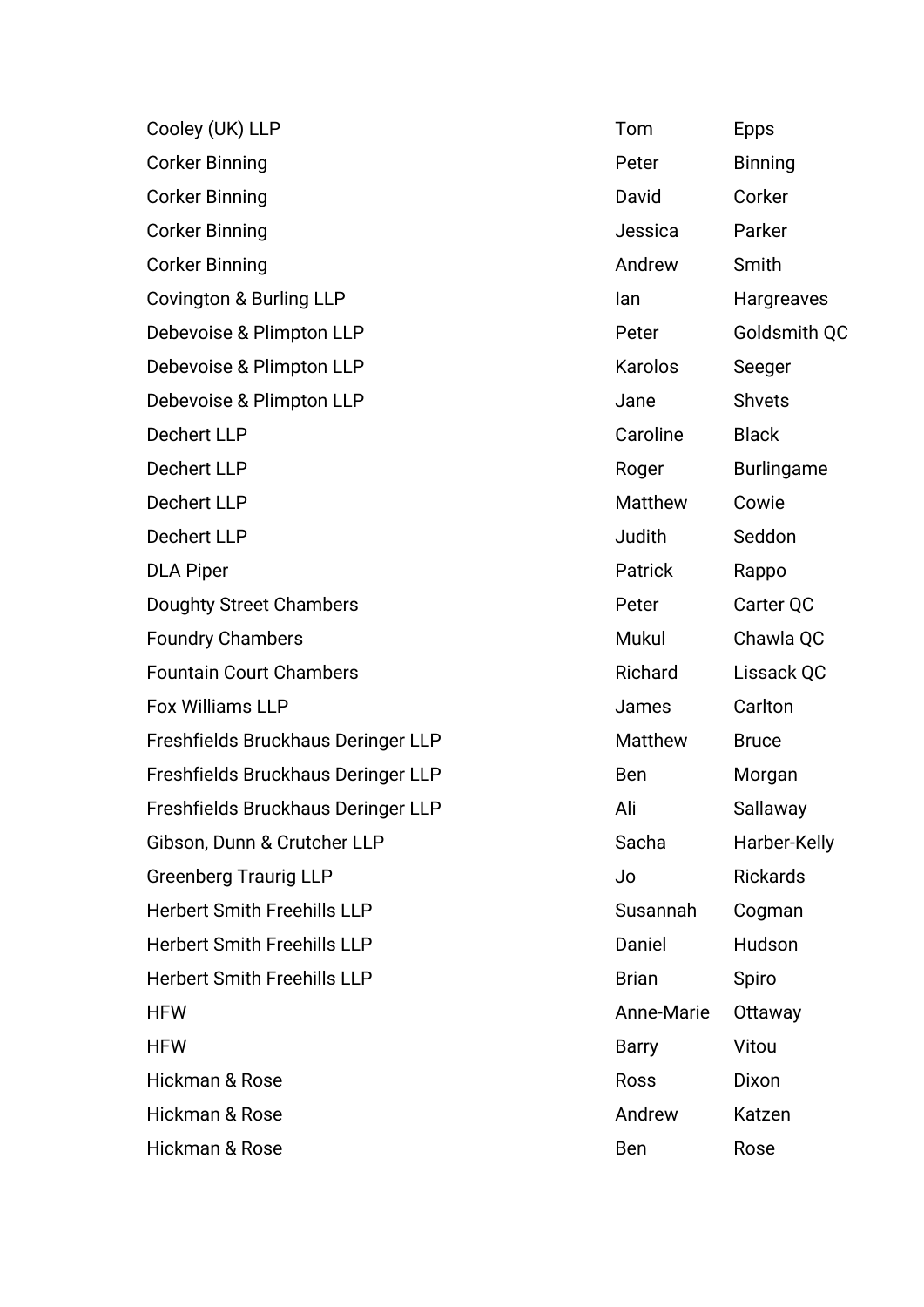| Hogan Lovells International LLP           | Claire       | Lipworth         |
|-------------------------------------------|--------------|------------------|
| <b>Howard Kennedy LLP</b>                 | lan          | Ryan             |
| Jenner & Block LLP                        | Christine    | Braamskamp       |
| Jenner & Block LLP                        | Paul         | Feldberg         |
| Jones Day                                 | Glyn         | Powell           |
| <b>K&amp;L Gates LLP</b>                  | Dylan        | <b>Moses</b>     |
| King & Spalding International LLP         | Aaron        | <b>Stephens</b>  |
| <b>Kingsley Napley LLP</b>                | Caroline     | Day              |
| <b>Kingsley Napley LLP</b>                | Jonathan     | Grimes           |
| <b>Kingsley Napley LLP</b>                | Louise       | Hodges           |
| <b>Kingsley Napley LLP</b>                | Rebecca      | <b>Niblock</b>   |
| <b>Kingsley Napley LLP</b>                | Stephen      | Parkinson        |
| <b>Kingsley Napley LLP</b>                | Aaron        | Watkins          |
| Kirkland & Ellis International LLP        | Satnam       | Tumani           |
| <b>Linklaters LLP</b>                     | Elly         | Proudlock        |
| <b>Linklaters LLP</b>                     | Alison       | Saunders         |
| Macfarlanes LLP                           | <b>Neill</b> | <b>Blundell</b>  |
| <b>Matrix Chambers</b>                    | Alex         | <b>Bailin QC</b> |
| <b>Matrix Chambers</b>                    | Ken          | Macdonald QC     |
| <b>Matrix Chambers</b>                    | Clare        | Montgomery QC    |
| Mishcon de Reya LLP                       | Ben          | <b>Brandon</b>   |
| Mishcon de Reya LLP                       | Johanna      | Walsh            |
| <b>Morrison &amp; Foerster</b>            | Gareth       | Rees QC          |
| Norton Rose Fulbright LLP                 | <b>Neil</b>  | O'May            |
| Osborne Clarke LLP                        | Jeremy       | <b>Summers</b>   |
| <b>Outer Temple Chambers</b>              | Michael      | <b>Bowes QC</b>  |
| Paul Hastings LLP                         | Joanna       | <b>Dimmock</b>   |
| Paul Hastings LLP                         | Jonathan     | Pickworth        |
| PCB Byrne LLP                             | Sara         | <b>Teasdale</b>  |
| <b>Peters &amp; Peters Solicitors LLP</b> | Hannah       | Laming           |
| Peters & Peters Solicitors LLP            | Jasvinder    | Nakhwal          |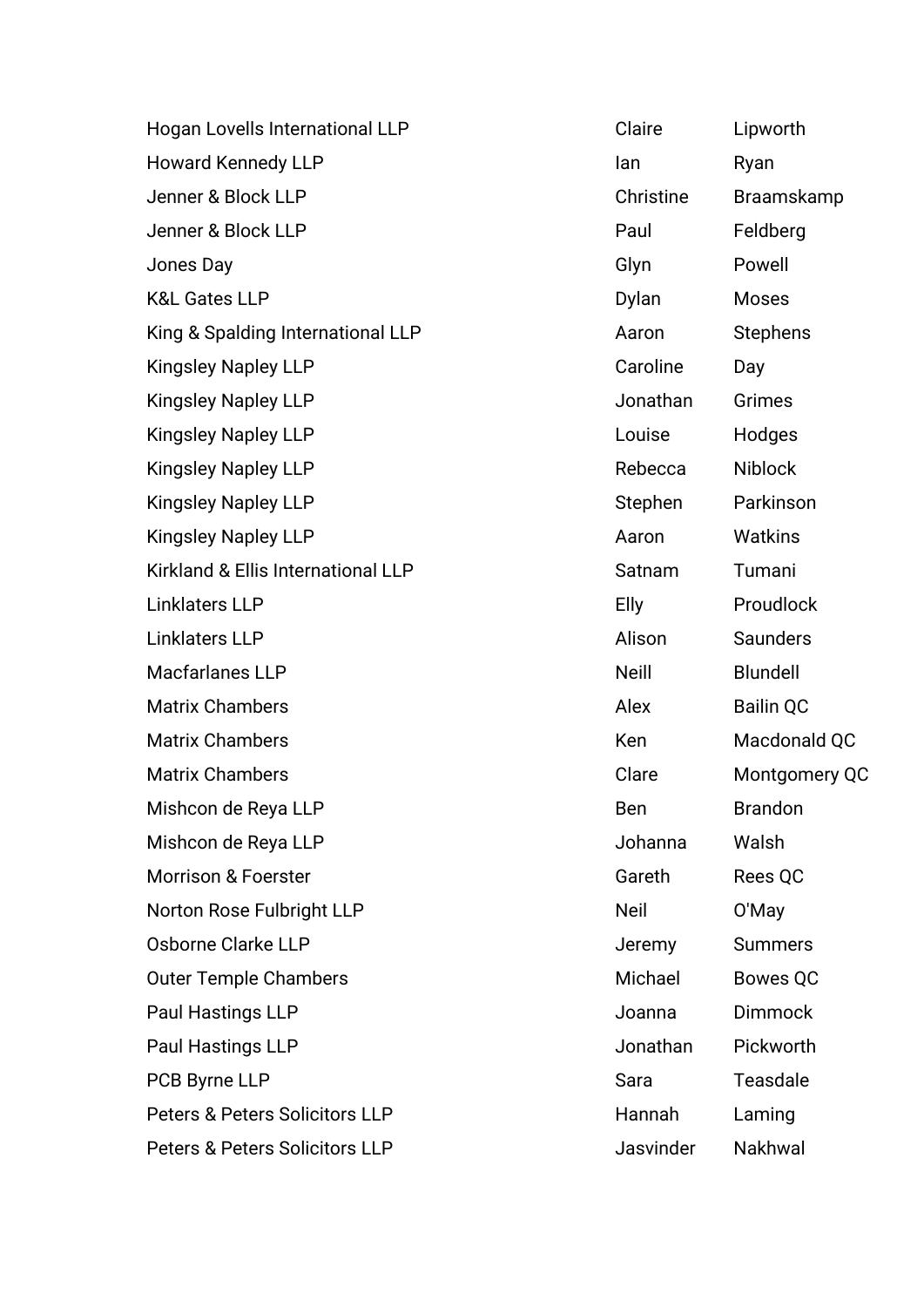Peters & Peters Solicitors LLP Michael O'Kane Peters & Peters Solicitors LLP Neil Neil Swift Pinsent Masons LLP Neil Neil McInnes QEB Hollis Whiteman November 2012 10:00 William Boyce OC **OEB Hollis Whiteman CONFIDENTIAL CONFIDENT CONFIDENT Adrian** Darbishire OC **OEB Hollis Whiteman** Mark Mark Ellison OC Ropes & Gray LLP **Amanda** Raad RS Legal **National Accord RS Legal** Accord Payer Accord David Kirk Serjeants' Inn Chambers Sarah Clarke QC Sidley Austin LLP **Sara** George Sara George Simmons & Simmons LLP Nick Benwell Simmons & Simmons LLP Simmons Stephen Gentle Skadden Arps Slate Meagher & Flom (UK) LLP Ryan D Junck Skadden Arps Slate Meagher & Flom (UK) LLP Flizabeth Robertson Slaughter and May **Example 2018** Slaughter and May **Ewan** Brown Slaughter and May **Slaughter and May Jonathan** Cotton Slaughter and May **Richard** Swallow Stephenson Harwood LLP Tony Tony Woodcock Three Raymond Buildings Three Raymond Buildings and America Control of Patrick Gibbs QC Three Raymond Buildings Three Raymond Buildings Three Raymond Buildings Three Raymond Buildings and American Communist Communist Communist Communist Communist Communist Communist Communist Communist Communist Communist Communist Communist Communist Communist Communist C Three Raymond Buildings Three Raymond Buildings and Malcolm QC Three Raymond Buildings Three Raymond Buildings Saba Naqshbandi Three Raymond Buildings Neil Saunders Three Raymond Buildings Three Raymond Buildings and Ben Watson QC Willkie Farr & Gallagher (UK) LLP Peter Burrell WilmerHale **WilmerHale Stephen** Pollard

**France**

| <b>ADVANT Altana</b>    | Philippe | Goossens |
|-------------------------|----------|----------|
| Allen & Overy LLP       | Denis    | Chemla   |
| Antonin Levy & Associés | Antonin  | Lévy     |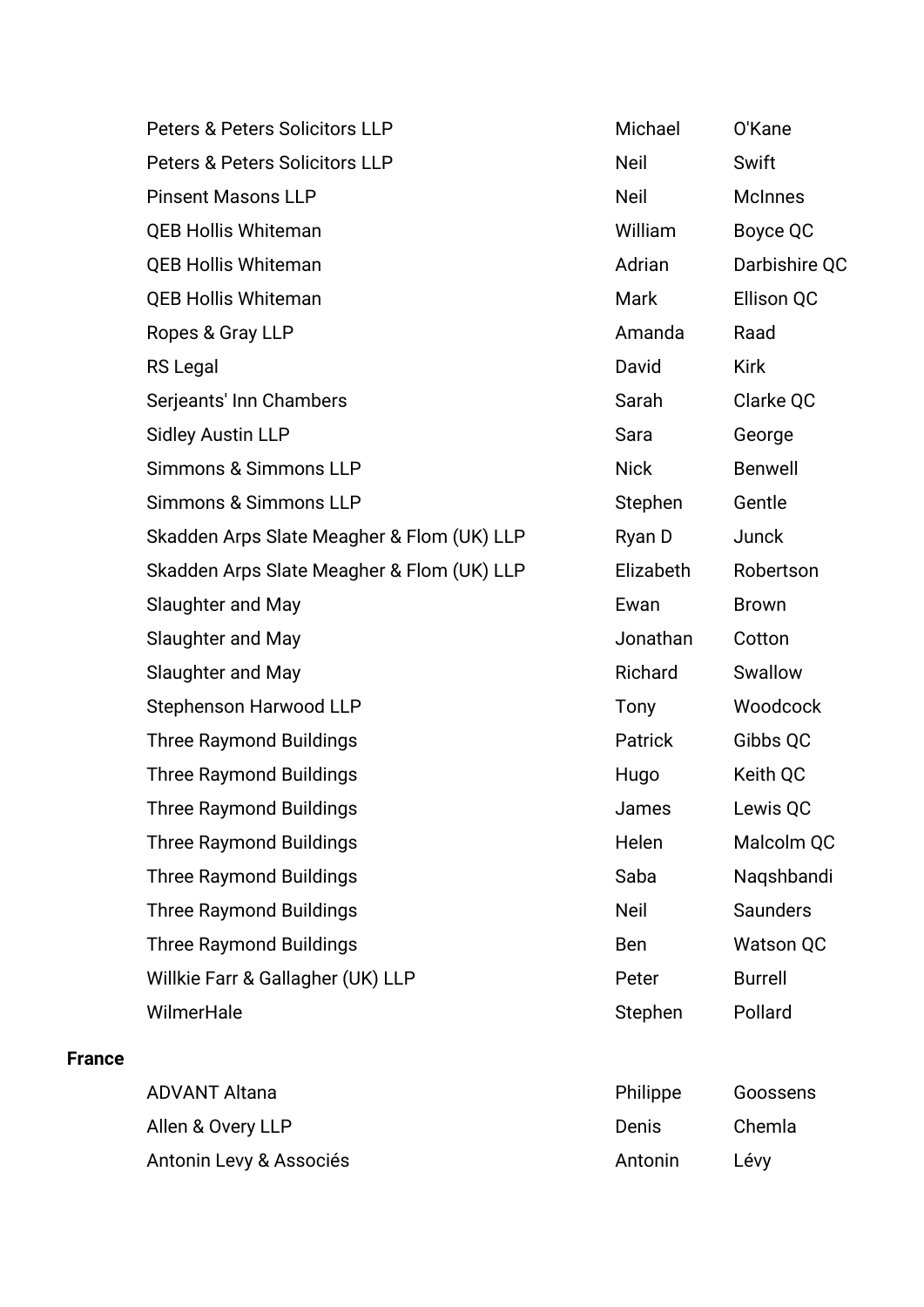|                | Asselineau et Avocats                                             | Vincent        | Asselineau         |
|----------------|-------------------------------------------------------------------|----------------|--------------------|
|                | August & Debouzy                                                  | Astrid         | Mignon<br>Colombet |
|                | Avocat au Barreau de Paris Ancien Membre du Conseil<br>de l'Ordre | Emmanuelle     | Kneusé             |
|                | <b>Bonifassi Avocats</b>                                          | Stéphane       | <b>Bonifassi</b>   |
|                | Bougartchev Moyne Associés AARPI                                  | Kiril          | Bougartchev        |
|                | <b>Bredin Prat</b>                                                | Eric           | Dezeuze            |
|                | Cabinet d'Avocats Vigo                                            | Emmanuel       | Daoud              |
|                | <b>Cabinet Temime</b>                                             | Hervé          | Temime             |
|                | <b>Chemarin &amp; Limbour</b>                                     | Claudia        | Chemarin           |
|                | Dalmasso Cabinet d'Avocats                                        | <b>Thierry</b> | Dalmasso           |
|                | <b>DLA Piper</b>                                                  | Fabien         | Ganivet            |
|                | <b>Francois Serres &amp; Associates</b>                           | François       | <b>Serres</b>      |
|                | French Cornut-Gentille & Associés                                 | Pierre         | Cornut-Gentille    |
|                | Gutkès Avocats                                                    | Olivier        | Gutkès             |
|                | <b>Herbert Smith Freehills LLP</b>                                | Jonathan       | Mattout            |
|                | <b>Huc-Morel Labrousse Avocats</b>                                | <b>Nicolas</b> | Huc-Morel          |
|                | Kiejman & Marembert                                               | <b>Thierry</b> | Marembert          |
|                | <b>Marsigny Gosset Avocats</b>                                    | Emmanuel       | Marsigny           |
|                | Navacelle                                                         | Stéphane       | de Navacelle       |
|                | Navacelle                                                         | Julie          | Zorrilla           |
|                | Quinn Emanuel Urquhart & Sullivan LLP                             | Kami           | Haeri              |
|                | Soulez Larivière & Associés                                       | Daniel         | Soulez Larivière   |
|                | Veil Jourde                                                       | François       | <b>Esclatine</b>   |
|                | Veil Jourde                                                       | Jean           | Veil               |
|                | Visconti & Grundler                                               | Benjamin       | Grundler           |
|                | White & Case LLP                                                  | Ludovic        | Malgrain           |
| <b>Germany</b> |                                                                   |                |                    |
|                | <b>BAY GmbH</b>                                                   | Klaus          | Leipold            |
|                | BEUKELMANN   MÜLLER   PARTNER Rechtsanwälte<br>mbB                | Stephan        | Beukelmann         |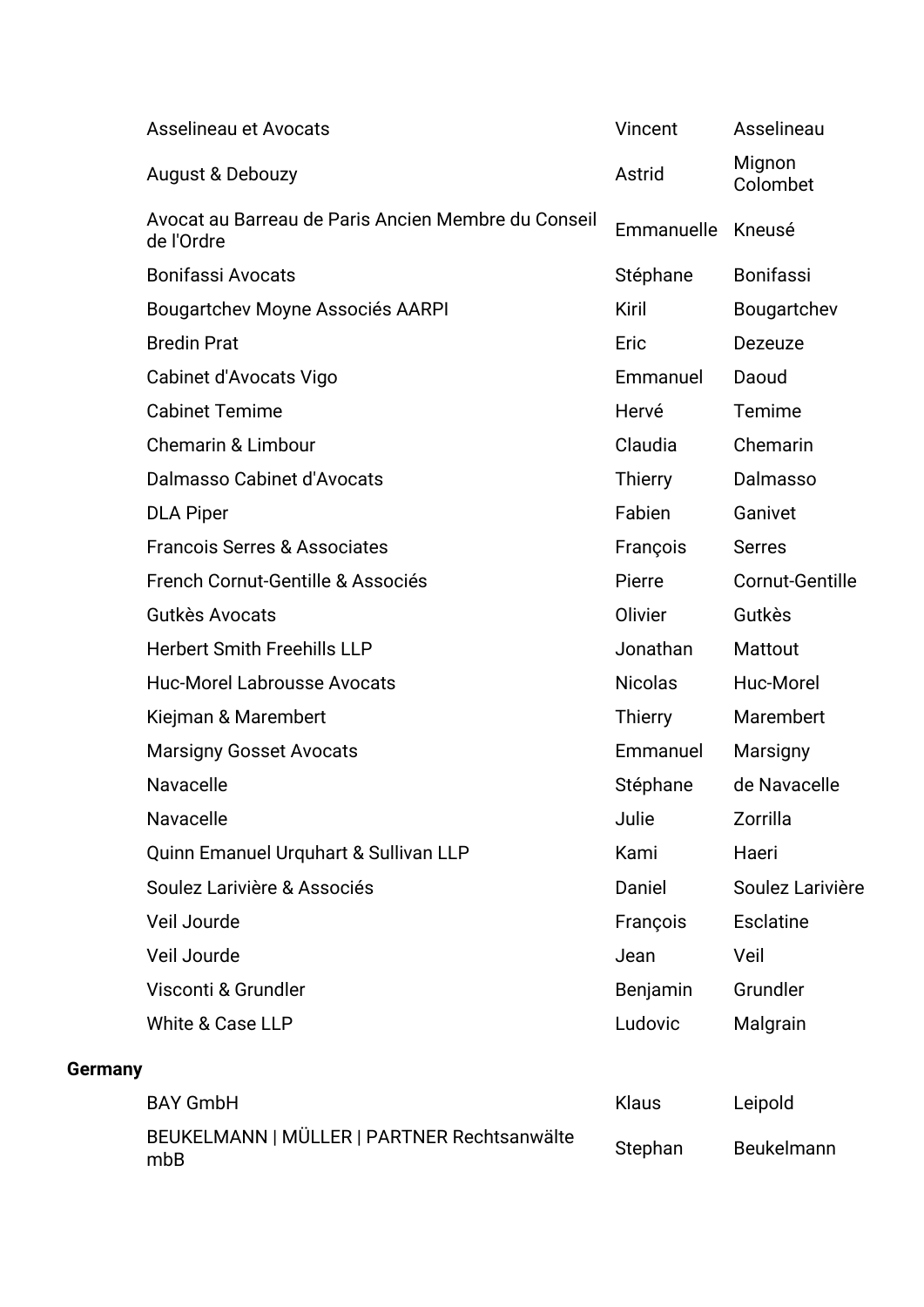| Clifford Chance Partnerschaft mbB          | Heiner         | Hugger         |
|--------------------------------------------|----------------|----------------|
| DIERLAMM Rechtsanwälte                     | Alfred         | Dierlamm       |
| <b>DLA Piper</b>                           | Emanuel        | <b>Ballo</b>   |
| Dr Felix Dörr & Kollegen                   | Felix          | Dörr           |
| Dr Kai Hart-Hoenig Rechtsanwälte           | Kai            | Hart-Hoenig    |
| Feigen-Graf                                | Hanns W        | Feigen         |
| Feigen-Graf                                | Walther        | Graf           |
| Feigen-Graf                                | <b>Bernd</b>   | Groß           |
| HammPartner Rechtsanwalte                  | Regina         | Michalke       |
| HammPartner Rechtsanwalte                  | Jürgen         | Pauly          |
| HammPartner Rechtsanwalte                  | Thomas         | Richter        |
| Heuking Kühn Lüer Wojtek                   | Andre M        | Szesny         |
| Ignor & Partner GbR                        | Alexander      | Ignor          |
| <b>Kempf Schilling</b>                     | Eberhard       | Kempf          |
| Klinkert Rechtsanwälte PartGmbB            | <b>Stefan</b>  | <b>Kirsch</b>  |
| Knierim & Kollegen Rechtsanwälte           | Thomas C       | Knierim        |
| Krause & Kollegen                          | Daniel M       | <b>Krause</b>  |
| Livonius Rechtsanwälte                     | <b>Barbara</b> | Livonius       |
| <b>MGR Rechtsanwälte</b>                   | Gina           | Greeve         |
| <b>Noerr PartGmbB</b>                      | Christian      | Pelz           |
| <b>PARK Wirtschaftsstrafrecht</b>          | Tobias         | Eggers         |
| Rechtsanwaltskanzlei Prof Dr Holger Matt   | Holger         | Matt           |
| Roxin Rechtsanwälte Part mbB               | Andreas        | Minkoff        |
| stetter Rechtsanwälte                      | Sabine         | <b>Stetter</b> |
| SvS Rechtsanwälte                          | Karl           | Sidhu          |
| <b>Thomas Deckers Wehnert &amp; Elsner</b> | <b>Marcus</b>  | <b>Mosiek</b>  |
| Trüg Habetha Rechtsanwälte                 | Gerson         | Trüg           |
| Wessing & Partner Rechtsanwälte mbB        | Heiko          | Ahlbrecht      |
| Wessing & Partner Rechtsanwälte mbB        | Jürgen         | Wessing        |

#### **Greece**

Anagnostopoulos **Anagnostopoulos** Ilias Anagnostopoulos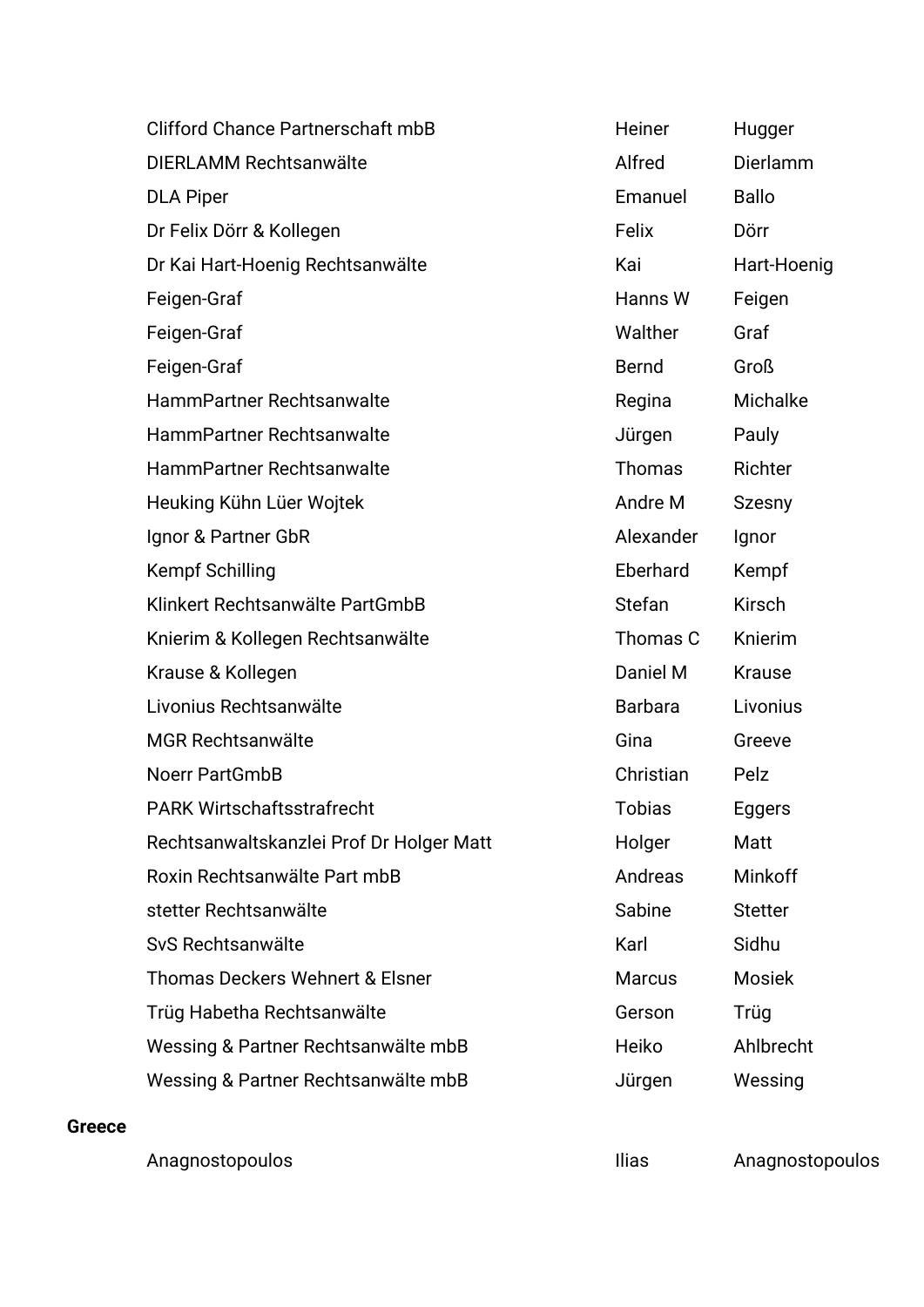## **Hong Kong**

| Boase Cohen & Collins, Solicitors and Notaries | Colin         | Cohen            |
|------------------------------------------------|---------------|------------------|
| Davis Polk & Wardwell                          | Martin        | Rogers           |
| <b>Haldanes Solicitors and Notaries</b>        | Jonathan      | Midgley          |
| <b>Haldanes Solicitors and Notaries</b>        | Felix         | Ng               |
| <b>Haldanes Solicitors and Notaries</b>        | Andrew        | Powner           |
| <b>Haldanes Solicitors and Notaries</b>        | Paul          | Wang             |
| <b>Herbert Smith Freehills</b>                 | Kyle          | Wombolt          |
| <b>Liberty Chambers</b>                        | Graham        | <b>Harris SC</b> |
| Morley Chow Seto                               | Anita         | Chow             |
| Morley Chow Seto                               | Christopher   | Morley           |
| Morley Chow Seto                               | Eric          | Seto             |
| <b>Parkside Chambers</b>                       | <b>Benson</b> | Tsoi             |
| <b>Plowman Chambers</b>                        | Peter         | Duncan           |
| Steptoe & Johnson LLP                          | Wendy         | Wysong           |

#### **India**

| Khaitan & Co                | Manavendra Mishra |              |
|-----------------------------|-------------------|--------------|
| Law Offices of Panag & Babu | Sherbir           | Panag        |
| MZM Legal                   | Zulfiquar         | Memon        |
| Trilegal                    | Anui              | <b>Berry</b> |

#### **Ireland**

| A&L Goodbody             | Louise   | <b>Byrne</b> |
|--------------------------|----------|--------------|
| A&L Goodbody             | Dario    | Dagostino    |
| A&L Goodbody             | Kenan    | Furlong      |
| <b>Arthur Cox LLP</b>    | Joanelle | O'Cleirigh   |
| MacGuill & Co            | James    | MacGuill     |
| Matheson                 | Karen    | Reynolds     |
| <b>McCann FitzGerald</b> | Karyn    | Harty        |
|                          |          |              |

## **Italy**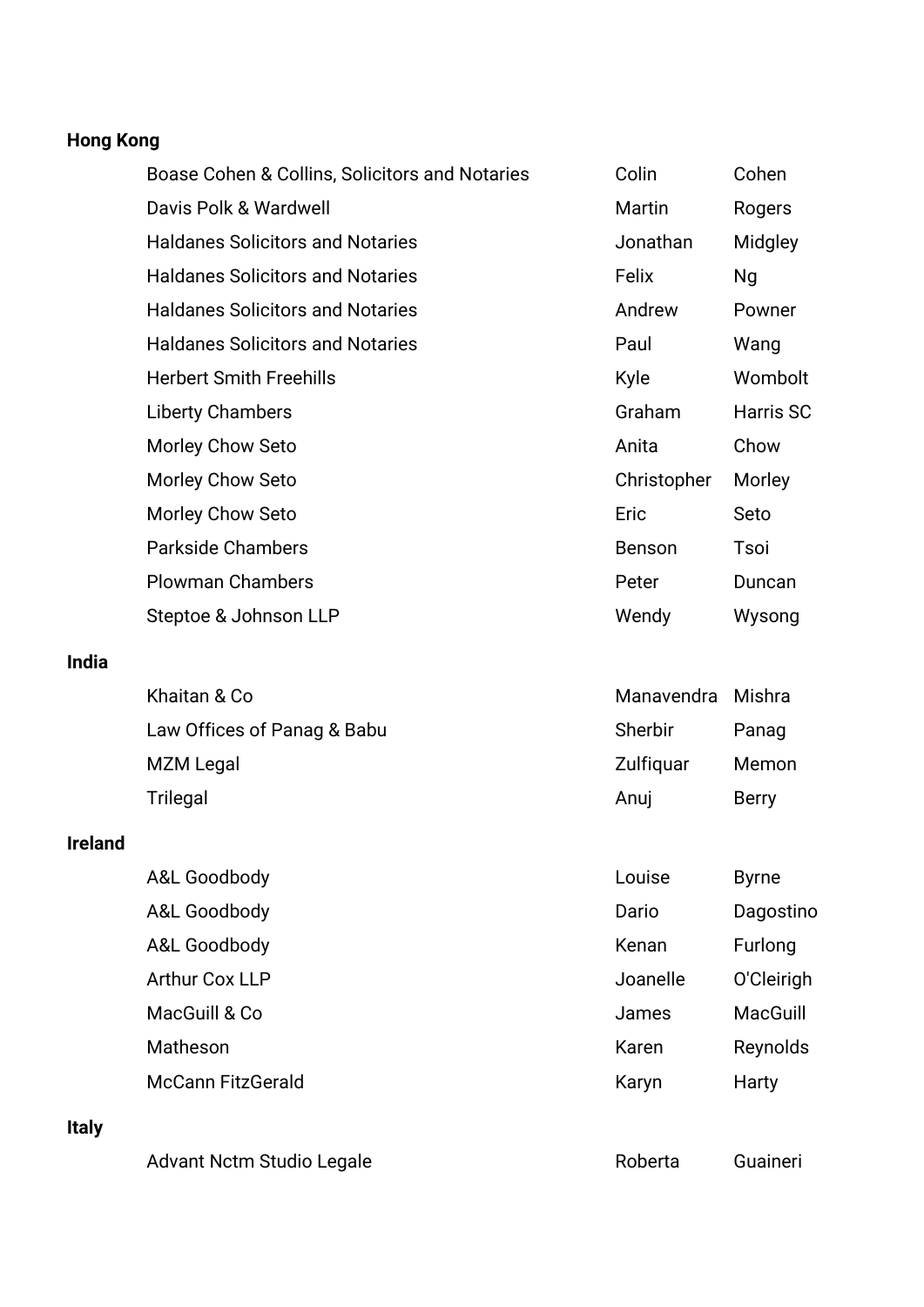|                    | Astolfo Di Amato e Associati               | Astolfo          | Di Amato          |
|--------------------|--------------------------------------------|------------------|-------------------|
|                    | Cagnola & Associati Studio Legale          | Fabio            | Cagnola           |
|                    | Puccio Penalisti Associati                 | Andrea           | Puccio            |
|                    | Studio Legale Associato Alberto Alessandri | Alberto          | Alessandri        |
|                    | Studio Legale Bana                         | Giuseppe         | <b>Bana</b>       |
|                    | Studio Legale of Avv. Paola Severino       | Paola            | Severino          |
|                    | Studio Legale Pisano                       | Roberto          | Pisano            |
| Japan              |                                            |                  |                   |
|                    | Anderson Mori & Tomotsune                  | Yoshihiro        | Kai               |
|                    | <b>Morrison &amp; Foerster LLP</b>         | Takahiro         | Nonaka            |
|                    |                                            |                  |                   |
| Korea              |                                            | Scott            | Lee               |
|                    | Kim & Chang                                |                  |                   |
| <b>Netherlands</b> |                                            |                  |                   |
|                    | Allen & Overy LLP                          | Hendrik Jan      | <b>Biemond</b>    |
|                    | Allen & Overy LLP                          | Neyah            | van der Aa        |
|                    | De Brauw Blackstone Westbroek NV           | Roan             | Lamp              |
|                    | De Roos & Pen                              | <b>Niels</b>     | van der Laan      |
|                    | De Roos & Pen                              | Lisa             | van der Wal       |
|                    | JahaeRaymakers                             | Dian             | <b>Brouwer</b>    |
|                    | JahaeRaymakers                             | Han              | Jahae             |
|                    | JahaeRaymakers                             | Carel            | Raymakers         |
|                    | Lumen Lawyers                              | Aldo             | Verbruggen        |
|                    | <b>NautaDutilh NV</b>                      | Marike           | <b>Bakker</b>     |
|                    | <b>Simmons &amp; Simmons LLP</b>           | David            | <b>Schreuders</b> |
|                    | Sjöcrona Van Stigt                         | Hans             | de Jong           |
|                    | Sjöcrona Van Stigt                         | Thijs            | Kelder            |
|                    | Sjöcrona Van Stigt                         | Enide            | Perez             |
|                    | Sjöcrona Van Stigt                         | <b>Boudewijn</b> | van Eijck         |
|                    | <b>Stibbe</b>                              | Daan             | Doorenbos         |
|                    | <b>Stibbe</b>                              | Muriel           | Rosing            |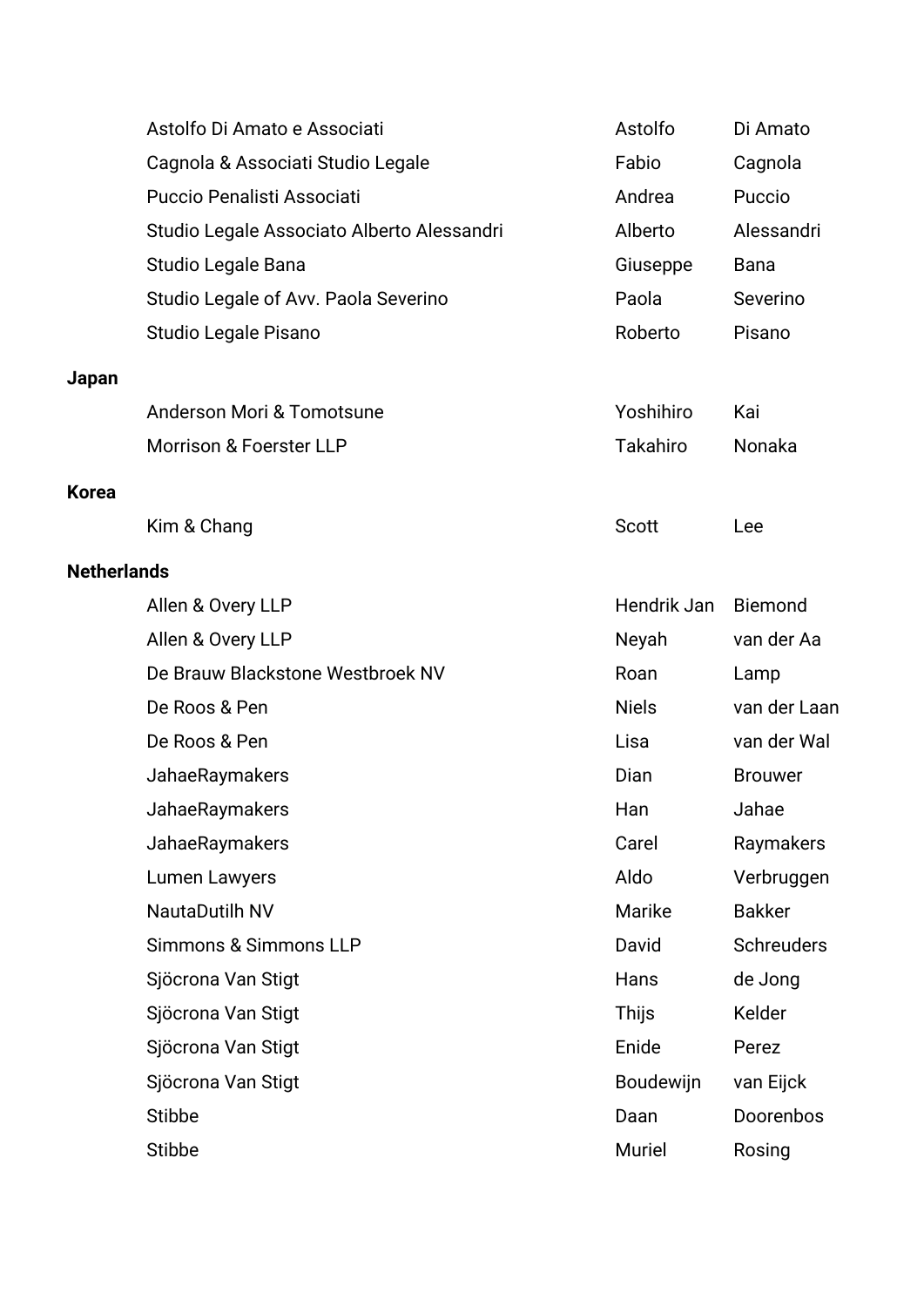|                 | Van Doorne NV                                                     | Jan                       | Leliveld        |
|-----------------|-------------------------------------------------------------------|---------------------------|-----------------|
|                 | Van Doorne NV                                                     | Ed                        | van Liere       |
|                 | <b>Wladimiroff Advocaten</b>                                      | Robbert                   | de Bree         |
|                 | <b>Wladimiroff Advocaten</b>                                      | Alexander                 | de Swart        |
|                 | <b>Wladimiroff Advocaten</b>                                      | Gert-Jan                  | Elsen           |
|                 | <b>Wladimiroff Advocaten</b>                                      | Jop S.                    | Spijkerman      |
| <b>Norway</b>   |                                                                   |                           |                 |
|                 | Advokatfirma Andenæs Aaløkken Veum DA                             | Petar                     | Sekulic         |
|                 | Advokatfirmaet Elden                                              | Anders                    | <b>Brosveet</b> |
|                 | Advokatfirmaet Hjort DA                                           | <b>Christian B</b>        | Hjort           |
|                 | Advokatfirmaet Schjødt AS                                         | Arild                     | Dyngeland       |
|                 | Advokatfirmaet Selmer AS                                          | <b>Thomas</b>             | <b>Brandi</b>   |
|                 | Advokatfirmaet Thommessen AS                                      | Henning                   | Harborg         |
|                 | <b>DLA Piper Norway</b>                                           | <b>Berit</b>              | Reiss-Andersen  |
|                 | Fend Advokatfirma                                                 | Fredrik                   | Berg            |
|                 | Fend Advokatfirma                                                 | Ann                       | Johnsen         |
|                 | Fend Advokatfirma                                                 | Nicolai V                 | Skjerdal        |
| <b>Poland</b>   |                                                                   |                           |                 |
|                 | Raczkowski                                                        | Janusz                    | Tomczak         |
|                 | SPCG Studnicki Płeszka Ćwiąkalski Górski                          | Zbigniew                  | Cwiakalski      |
| <b>Portugal</b> |                                                                   |                           |                 |
|                 | Carlos Pinto de Abreu e Associados, Sociedade de<br>Advogados, RL | Vânia                     | Costa Ramos     |
|                 | Carlos Pinto de Abreu e Associados, Sociedade de<br>Advogados, RL | <b>Carlos Pinto</b>       | De Abreu        |
|                 | <b>CS'Associados</b>                                              | Pedro                     | Duro            |
|                 | Cuatrecasas                                                       | Paulo                     | de Sá e Cunha   |
|                 | G Marques da Silva                                                | Germano<br><b>Marques</b> | da Silva        |
|                 | G Marques da Silva                                                | João                      | <b>Neto</b>     |
|                 | João Nabais & Associates                                          | João                      | <b>Nabais</b>   |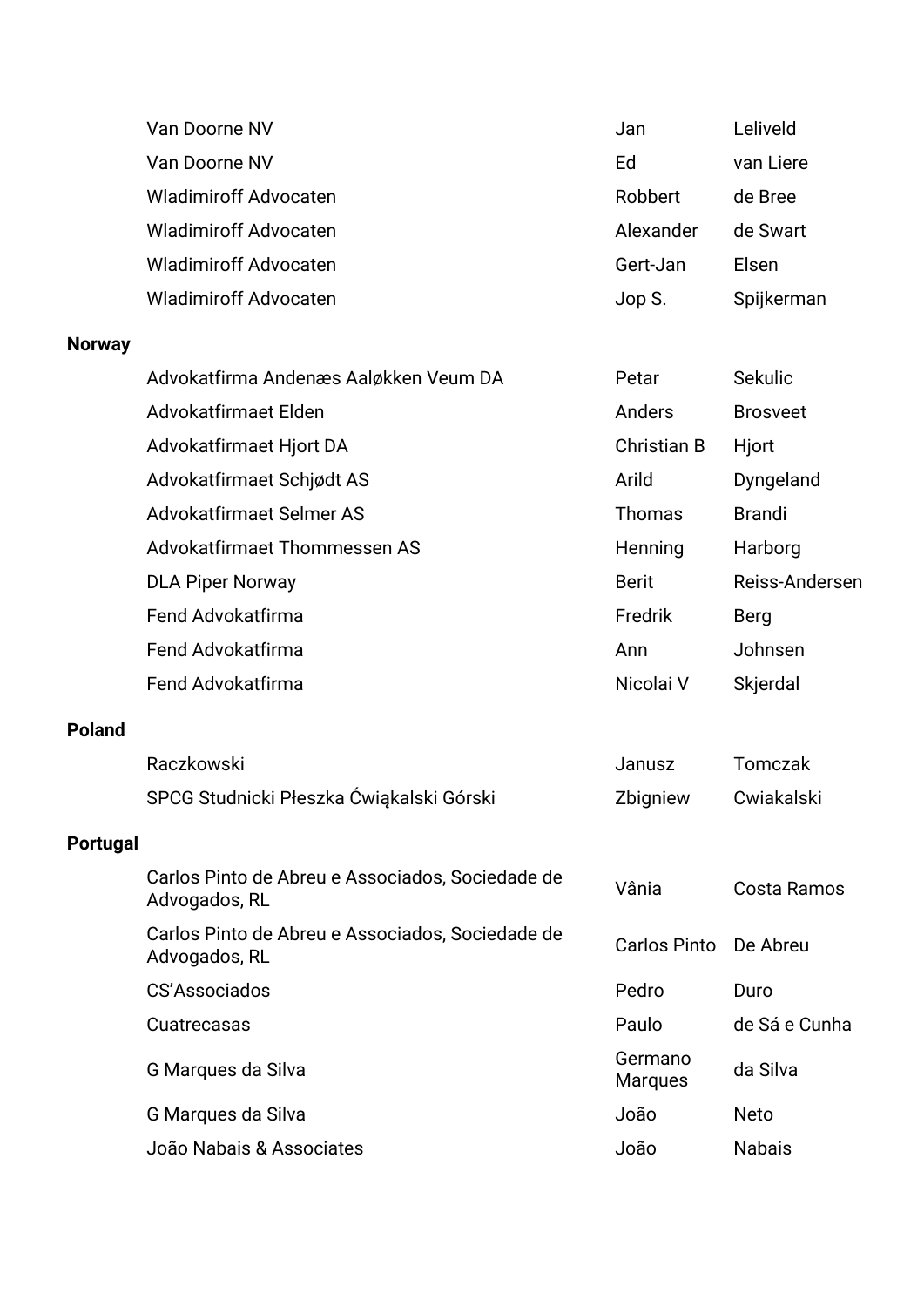|                  | José António Barreiros           | José<br>António | <b>Barreiros</b>      |
|------------------|----------------------------------|-----------------|-----------------------|
|                  | Miguel Reis & Associados         | Eva             | Garcia                |
|                  | Morais Leitão                    | Tiago           | Geraldo               |
|                  | Morais Leitão                    | Rui             | Patrício              |
|                  | Rogerio Alves & Associados       | Rogério         | Alves                 |
|                  | Sérvulo & Associados             | Cláudia         | Amorim                |
|                  | Sérvulo & Associados             | Teresa          | Serra                 |
|                  | VdA                              | João            | <b>Medeiros</b>       |
|                  | VdA                              | Sofia           | <b>Ribeiro Branco</b> |
| <b>Scotland</b>  |                                  |                 |                       |
|                  | <b>Pinsent Masons LLP</b>        | Tom             | <b>Stocker</b>        |
| <b>Serbia</b>    |                                  |                 |                       |
|                  | <b>Hrle Attorneys</b>            | Vladimir        | Hrle                  |
| <b>Singapore</b> |                                  |                 |                       |
|                  | Allen & Gledhill LLP             | Jason           | Chan SC               |
|                  | Allen & Gledhill LLP             | Aaron           | Lee                   |
|                  | Drew & Napier LLC                | Gary            | Low                   |
|                  | Drew & Napier LLC                | Wendell         | Wong                  |
|                  | Freshfields Bruckhaus Deringer   | Sandy           | <b>Baggett</b>        |
|                  | Norton Rose Fulbright (Asia) LLP | Wilson          | Ang                   |
|                  | Rajah & Tann Singapore LLP       | Hamidul         | Haq                   |
|                  | Rajah & Tann Singapore LLP       | Chee Kun        | Thong                 |
|                  | Tan Rajah & Cheah                | Sant            | Singh SC              |
|                  | Withers KhattarWong LLP          | Shashi          | Nathan                |
| <b>Spain</b>     |                                  |                 |                       |
|                  | <b>Bufete Choclán Montalvo</b>   | José<br>Antonio | Choclán<br>Montalvo   |
|                  | Cuatrecasas                      | Joaquín         | <b>Burkhalter</b>     |
|                  | Cuatrecasas                      | Luis            | Jordana de<br>Pozas   |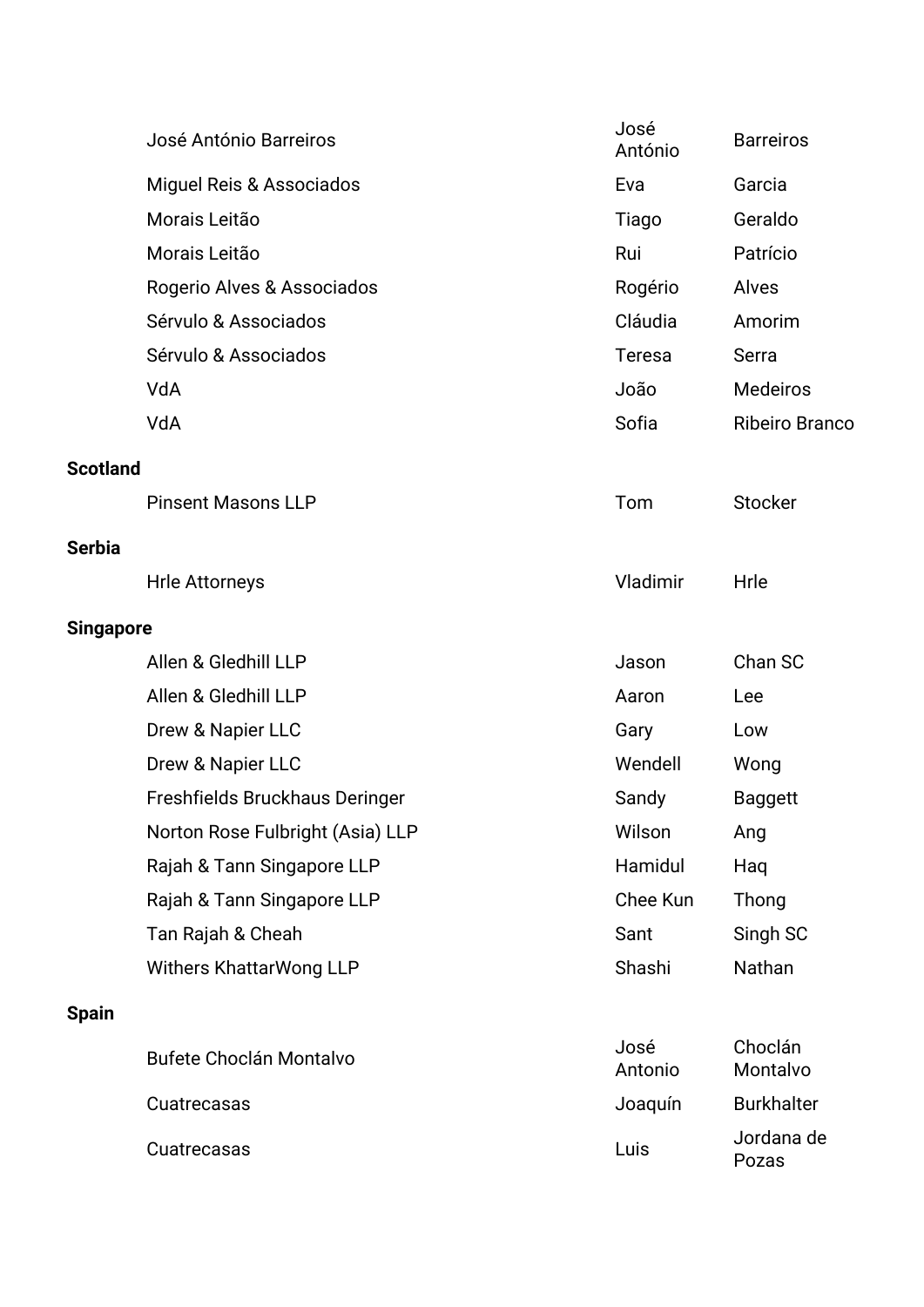|                    | Ernesto Díaz-Bastien & Asociados SLP | Ernesto             | Díaz-Bastien          |
|--------------------|--------------------------------------|---------------------|-----------------------|
|                    | Fernando Scornik Gerstein S.L.P.     | Fernando<br>Scornik | Gerstein              |
|                    | Jones Day                            | Jose                | <b>Bonilla</b>        |
|                    | <b>Martell Abogados SCP</b>          | Cristóbal           | Martell               |
|                    | Oliva-Ayala Abogados SLP             | Ignacio             | Ayala Gómez           |
|                    | Pérez-Llorca                         | Adriana             | de Buerba             |
|                    | Uría Menéndez                        | Carlos              | <b>Bueren</b>         |
| <b>Sweden</b>      |                                      |                     |                       |
|                    | Nordia Law                           | Hans                | Strandberg            |
| <b>Switzerland</b> |                                      |                     |                       |
| <b>GE</b>          | Bär & Karrer Ltd                     | Saverio             | Lembo                 |
| <b>GE</b>          | BianchiSchwald                       | Jean-Marc           | Carnicé               |
| <b>GE</b>          | <b>Chabrier Avocats</b>              | Marc                | Hassberger            |
| <b>GE</b>          | Des Gouttes & Associés               | Carla               | Reyes                 |
| <b>GE</b>          | Ducrest Heggli Avocats LLC           | Jean-<br>Francois   | <b>Ducrest</b>        |
| <b>GE</b>          | <b>LALIVE</b>                        | Marc                | Henzelin              |
| <b>GE</b>          | Lenz & Staehelin                     | Daniel              | Tunik                 |
| <b>GE</b>          | <b>Reiser Avocats</b>                | Sonja               | <b>Maeder Morvant</b> |
| <b>GE</b>          | <b>RVMH Avocats</b>                  | Patrick             | Hunziker              |
| <b>GE</b>          | <b>Schellenberg Wittmer</b>          | George              | Ayoub                 |
| <b>GE</b>          | <b>Schellenberg Wittmer</b>          | Benjamin            | Borsodi               |
| <b>GE</b>          | <b>Schellenberg Wittmer</b>          | Paul                | Gully-Hart            |
| <b>GE</b>          | <b>Schellenberg Wittmer</b>          | Vincent             | Jeanneret             |
| GE                 | Schellenberg Wittmer                 | Clara               | Poglia                |
| ZΗ                 | Bär & Karrer Ltd                     | Eric                | <b>Stupp</b>          |
| ZΗ                 | Erni Caputo                          | Lorenz              | Erni                  |
| ZΗ                 | Homburger                            | Flavio              | Romerio               |
| ZΗ                 | <b>Schellenberg Wittmer</b>          | Peter               | <b>Burckhardt</b>     |
| ZH                 | Schellenberg Wittmer                 | <b>Roland M</b>     | Ryser                 |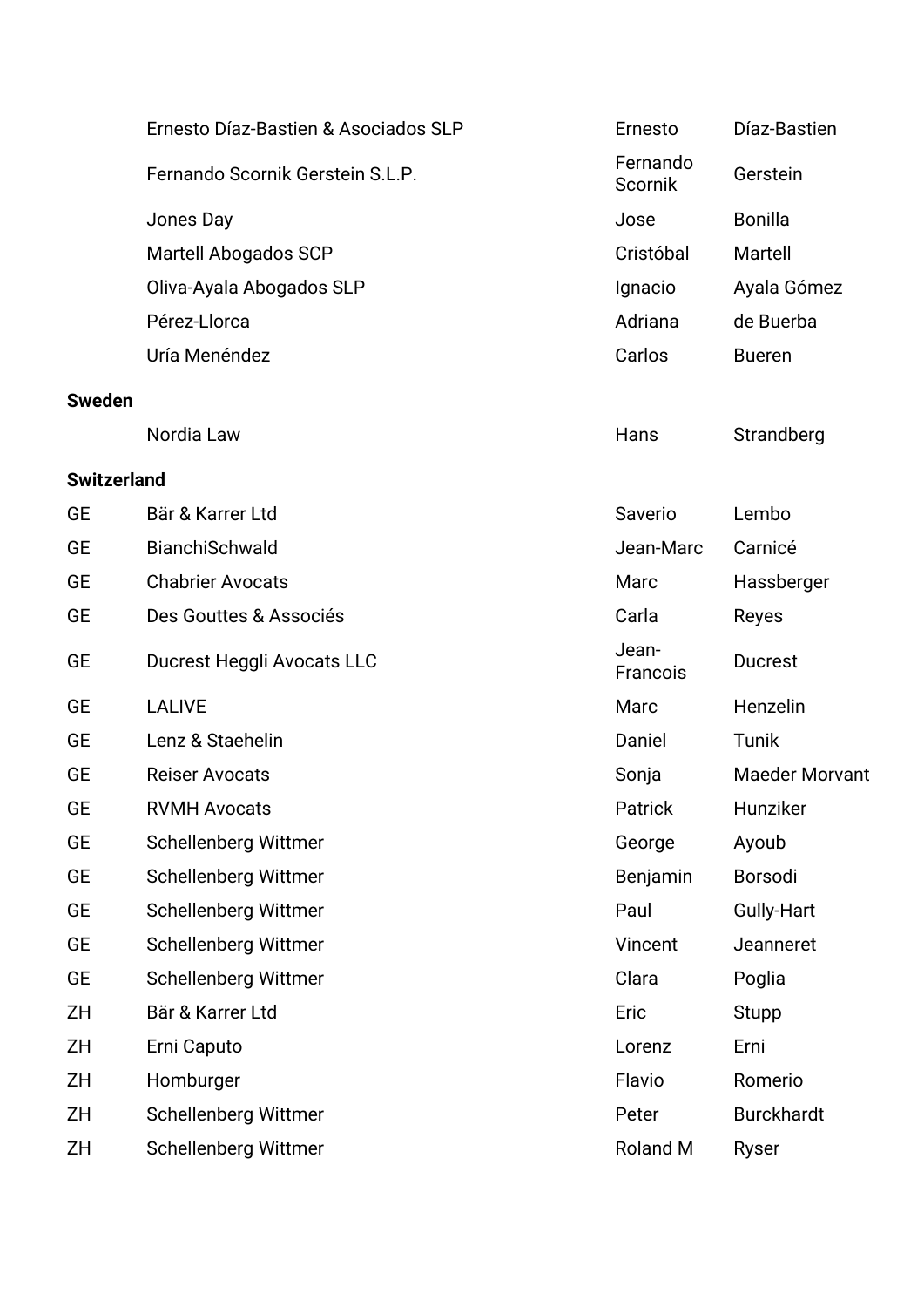| ZΗ             | taormina                                                         | Andrea         | Taormina       |
|----------------|------------------------------------------------------------------|----------------|----------------|
| ΖH             | Wenger Vieli Ltd                                                 | Daniel         | S Weber        |
| <b>Turkey</b>  |                                                                  |                |                |
|                | Bozoglu Izgi                                                     | Elvan Sevi     | <b>Bozoglu</b> |
| <b>Ukraine</b> |                                                                  |                |                |
|                | Arzinger                                                         | Kateryna       | Gupalo         |
|                | <b>Asters</b>                                                    | Sergiy         | Grebenyuk      |
|                | <b>Aver Lex</b>                                                  | Olga           | Prosyanyuk     |
|                | <b>Aver Lex</b>                                                  | <b>Vitaliy</b> | Serdyuk        |
|                | <b>GOLAW</b>                                                     | Angelika       | Sitsko         |
|                | <b>VB PARTNERS</b>                                               | Denys          | <b>Bugay</b>   |
|                | <b>VB PARTNERS</b>                                               | Denys          | Shkarovsky     |
|                | <b>United Arab Emirates</b>                                      |                |                |
|                | Al Tamimi & Company                                              | Ibtissem       | Lassoued       |
|                | <b>Hadef &amp; Partners</b>                                      | Richard        | <b>Briggs</b>  |
|                | Squire Patton Boggs (MEA) LLP                                    | Richard        | Gibbon         |
| <b>Uruguay</b> |                                                                  |                |                |
|                | <b>Guyer &amp; Regules</b>                                       | Raúl           | Cervini        |
| <b>USA</b>     |                                                                  |                |                |
| AZ             | Perkins Coie LLP                                                 | Jordan         | Green          |
| <b>CA</b>      | Arguedas Cassman & Headley LLP                                   | Cristina C     | Arguedas       |
| CA             | Bird Marella Boxer Wolpert Nessim Drooks Lincenberg<br>& Rhow PC | <b>Terry W</b> | <b>Bird</b>    |
| CA             | Bird Marella Boxer Wolpert Nessim Drooks Lincenberg<br>& Rhow PC | Benjamin       | Gluck          |
| CA             | Bird Marella Boxer Wolpert Nessim Drooks Lincenberg<br>& Rhow PC | Gary S         | Lincenberg     |
| CA             | Bird Marella Boxer Wolpert Nessim Drooks Lincenberg<br>& Rhow PC | Vincent J      | Marella        |
| <b>CA</b>      | Boersch & Illovsky LLP                                           | Martha         | <b>Boersch</b> |
| CA             | Clarence Dyer & Cohen LLP                                        | Nanci L        | Clarence       |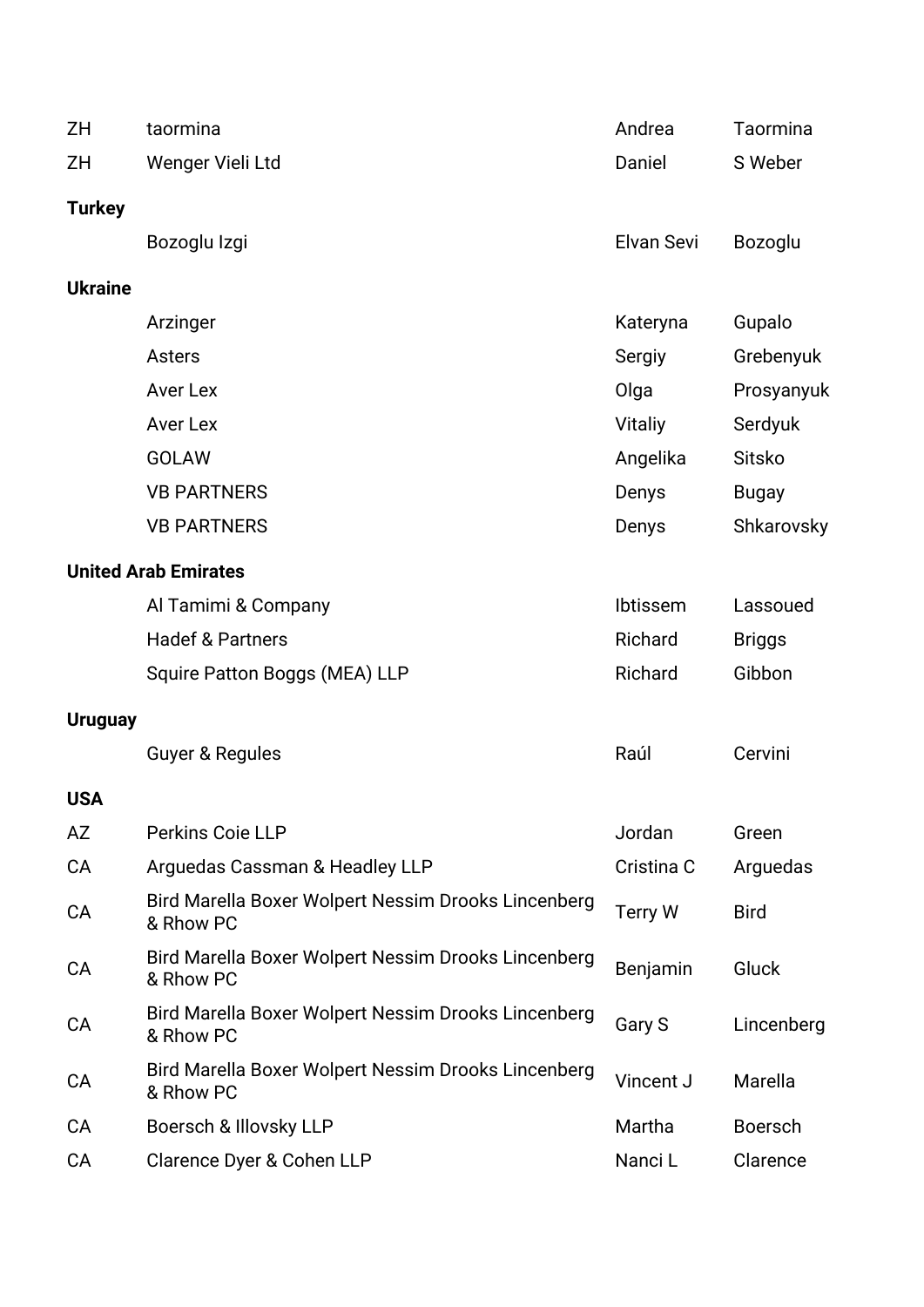| CA        | Covington & Burling LLP               | Carolyn J       | Kubota          |
|-----------|---------------------------------------|-----------------|-----------------|
| CA        | <b>Duane Morris LLP</b>               | Michael         | Lipman          |
| CA        | Duane Morris LLP                      | George D        | Niespolo        |
| CA        | Durie Tangri LLP                      | Michael J       | Proctor         |
| CA        | Foley & Lardner LLP                   | Thomas F        | Carlucci        |
| CA        | Foley & Lardner LLP                   | Pamela L        | Johnston        |
| CA        | Gibson, Dunn & Crutcher LLP           | Charles J       | <b>Stevens</b>  |
| CA        | Gibson, Dunn & Crutcher LLP           | Debra Wong      | Yang            |
| CA        | <b>Handzlik &amp; Associates APC</b>  | Jan<br>Lawrence | <b>Handzlik</b> |
| CA        | <b>Hueston Hennigan</b>               | John            | Hueston         |
| CA        | <b>Hueston Hennigan LLP</b>           | Brian J         | Hennigan        |
| CA        | Kaplan Marino, PC                     | <b>Nina</b>     | Marino          |
| CA        | Keker, Van Nest & Peters LLP          | John W          | Keker           |
| CA        | Keker, Van Nest & Peters LLP          | Jan Nielsen     | Little          |
| CA        | Kendall Brill & Kelly LLP             | Janet I         | Levine          |
| CA        | King & Spalding LLP                   | Michael J       | Shepard         |
| CA        | Kirkland & Ellis LLP                  | Mark C          | Holscher        |
| CA        | Latham & Watkins LLP                  | Steven M        | <b>Bauer</b>    |
| CA        | Latham & Watkins LLP                  | Leslie R        | Caldwell        |
| CA        | Law Office of John D. Cline           | John D          | Cline           |
| CA        | Lightfoot Steingard & Sadowsky LLP    | Michael J       | Lightfoot       |
| CA        | <b>McDermott Will &amp; Emery</b>     | Gordon A        | Greenberg       |
| CA        | <b>McDermott Will &amp; Emery</b>     | Russell         | Hayman          |
| <b>CA</b> | Munger Tolles & Olson LLP             | <b>Brad D</b>   | <b>Brian</b>    |
| CA        | O'Melveny & Myers LLP                 | Daniel H        | <b>Bookin</b>   |
| CA        | O'Melveny & Myers LLP                 | Michael         | Tubach          |
| CA        | Orrick Herrington & Sutcliffe LLP     | <b>Walter F</b> | Brown Jr        |
| CA        | Orrick Herrington & Sutcliffe LLP     | Melinda         | Haag            |
| CA        | Quinn Emanuel Urquhart & Sullivan LLP | John            | Potter          |
| CA        | Quinn Emanuel Urquhart & Sullivan LLP | James R         | Asperger        |
| CA        | <b>Sidley Austin LLP</b>              | Douglas A       | Axel            |
|           |                                       |                 |                 |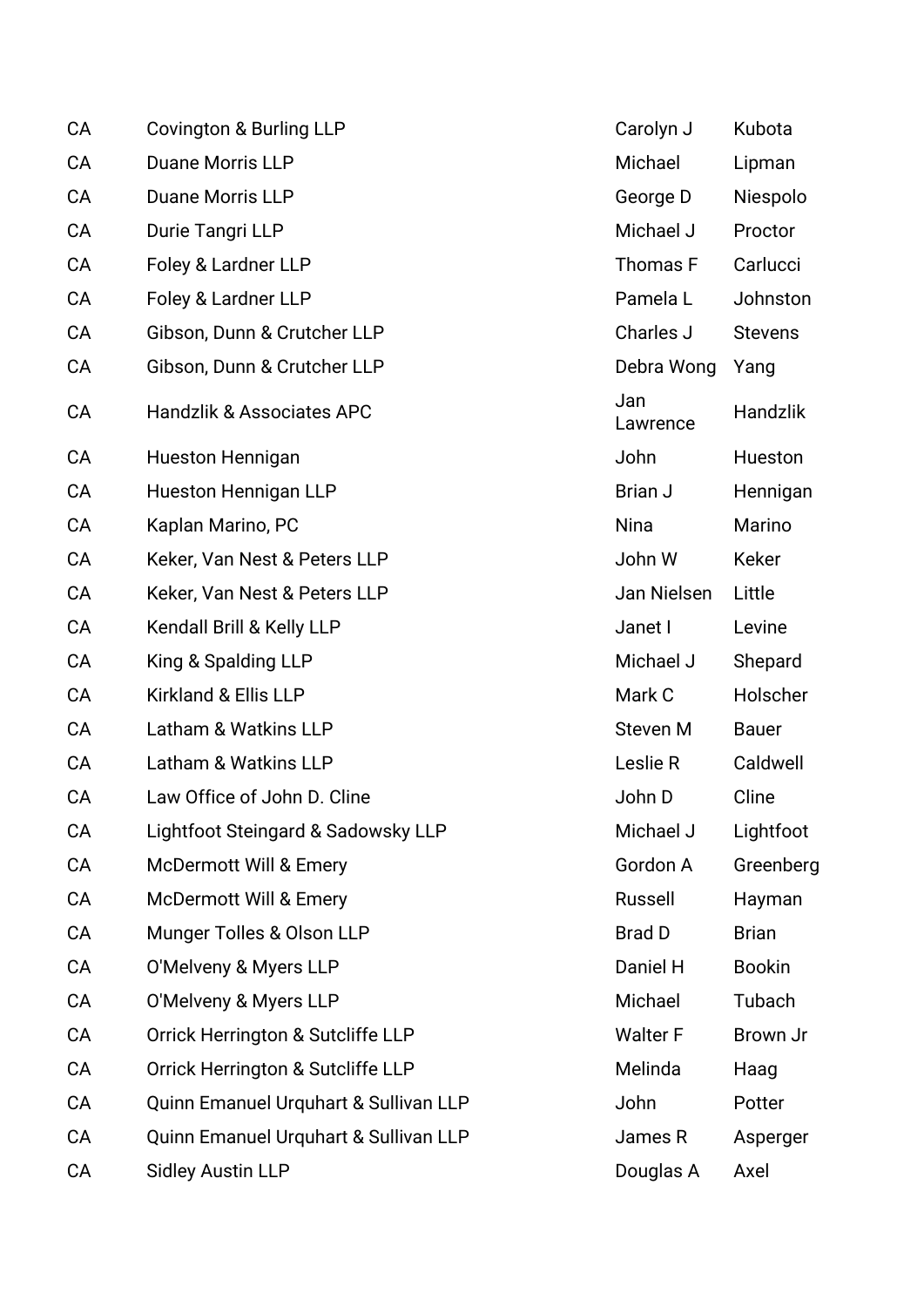| CA        | Swanson & McNamara LLP             | Mary             | McNamara          |
|-----------|------------------------------------|------------------|-------------------|
| CA        | Swanson & McNamara LLP             | <b>Edward W</b>  | Swanson           |
| CO        | Haddon Morgan and Foreman, P.C.    | Harold A         | Haddon            |
| CO        | Sherman & Howard LLC               | <b>Richard L</b> | Tegtmeier         |
| <b>CT</b> | Day Pitney LLP                     | <b>Stanley A</b> | Twardy Jr         |
| DC        | Arnold & Porter                    | Amy              | <b>Jeffress</b>   |
| DC        | <b>Baker Botts LLP</b>             | William H        | Jeffress Jr       |
| DC        | <b>Banoun Law PLLC</b>             | Raymond          | Banoun            |
| DC        | <b>Bennett Doyle LLP</b>           | Robert S         | <b>Bennett</b>    |
| DC        | Berliner Corcoran & Rowe LLP       | <b>Bruce</b>     | Zagaris           |
| DC        | <b>Blank Rome LLP</b>              | William E        | Lawler III        |
| DC        | <b>Blank Rome LLP</b>              | Henry F          | Schuelke III      |
| DC        | <b>Blank Rome LLP</b>              | Lawrence         | Wechsler          |
| DC        | <b>Brown Rudnick LLP</b>           | Stephen A        | <b>Best</b>       |
| DC        | <b>Buckley LLP</b>                 | David S          | Krakoff           |
| DC        | <b>Coburn &amp; Greenbaum PLLC</b> | <b>Barry</b>     | Coburn            |
| DC        | Covington & Burling LLP            | Stephen P        | Anthony           |
| DC        | Covington & Burling LLP            | Lanny A          | <b>Breuer</b>     |
| DC        | Covington & Burling LLP            | John W           | Nields Jr         |
| DC        | Cozen O'Connor                     | <b>Barry</b>     | <b>Boss</b>       |
| DC        | Crowell & Moring LLP               | Philip T         | Inglima           |
| DC        | Davis Polk & Wardwell LLP          | Kenneth L        | Wainstein         |
| DC        | Debevoise & Plimpton LLP           | Kara             | <b>Brockmeyer</b> |
| DC        | Ellerman Enzinna PLLC              | Paul             | Enzinna           |
| DC        | Foley & Lardner LLP                | David W          | Simon             |
| DC        | Gibson, Dunn & Crutcher LLP        | Richard          | Grime             |
| DC        | Gibson, Dunn & Crutcher LLP        | F Joseph         | Warin             |
| DC        | <b>Greenberg Traurig LLP</b>       | Adam             | Hoffinger         |
| DC        | Hogan Lovells US LLP               | Stephen J        | Immelt            |
| DC        | Hogan Lovells US LLP               | Peter S          | <b>Spivack</b>    |
| DC        | King & Spalding LLP                | Dixie L          | Johnson           |
|           |                                    |                  |                   |

| Mary             | McNamara          |
|------------------|-------------------|
| <b>Edward W</b>  | Swanson           |
| Harold A         | Haddon            |
| <b>Richard L</b> | Tegtmeier         |
| <b>Stanley A</b> | Twardy Jr         |
| Amy              | Jeffress          |
| William H        | Jeffress Jr       |
| Raymond          | Banoun            |
| <b>Robert S</b>  | Bennett           |
| <b>Bruce</b>     | Zagaris           |
| <b>William E</b> | Lawler III        |
| Henry F          | Schuelke III      |
| Lawrence         | Wechsler          |
| Stephen A        | Best              |
| David S          | Krakoff           |
| Barry            | Coburn            |
| Stephen P        | Anthony           |
| Lanny A          | <b>Breuer</b>     |
| John W           | Nields Jr         |
| Barry            | Boss              |
| Philip T         | Inglima           |
| Kenneth L        | Wainstein         |
| Kara             | <b>Brockmeyer</b> |
| Paul             | Enzinna           |
| David W          | Simon             |
| Richard          | Grime             |
| F Joseph         | Warin             |
| Adam             | Hoffinger         |
| Stephen J        | Immelt            |
| Peter S          | Spivack           |
| Dixie L          | Johnson           |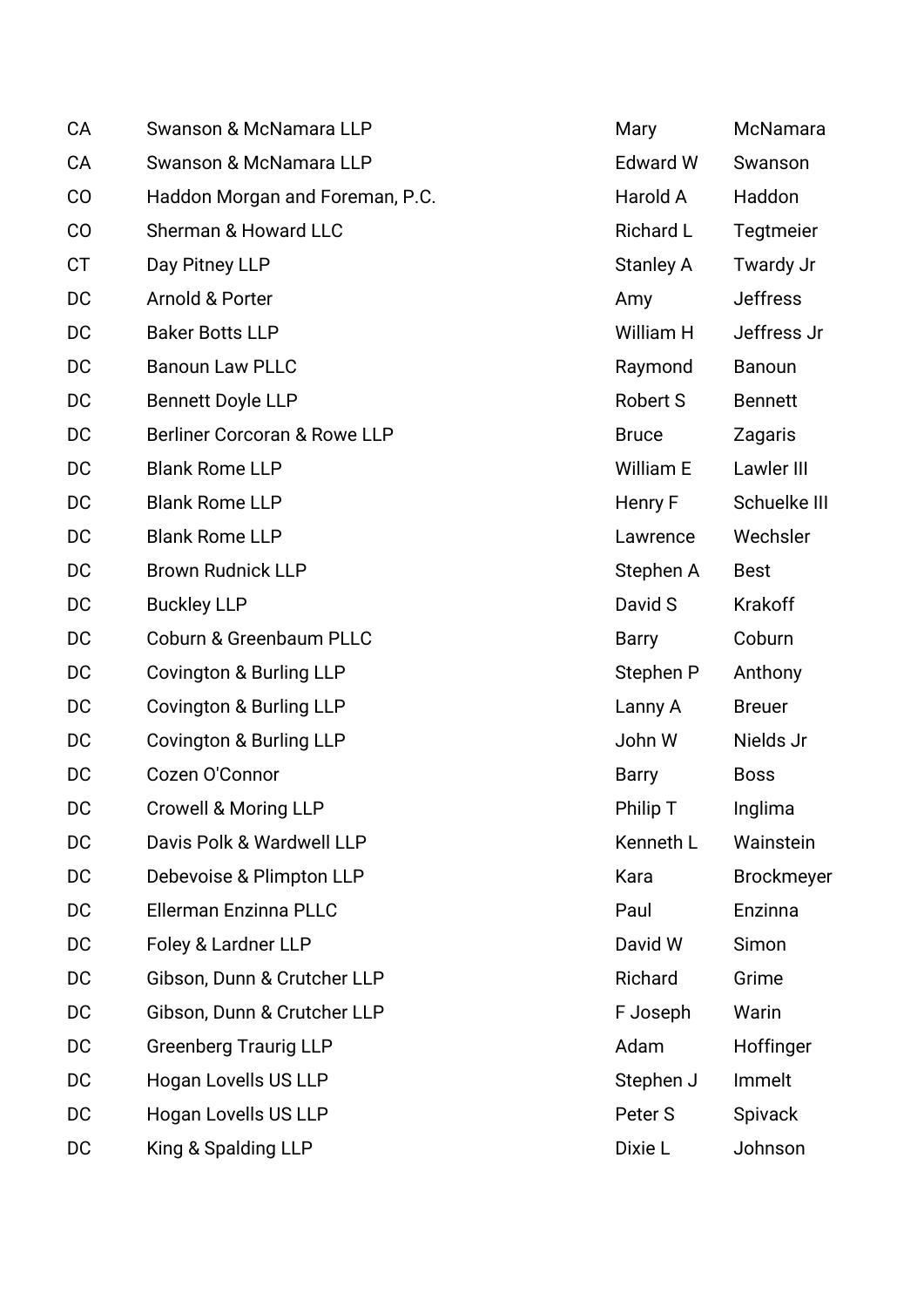| DC | Kobre & Kim                                               | Robin              | Rathmell         |
|----|-----------------------------------------------------------|--------------------|------------------|
| DC | Latham & Watkins LLP                                      | Alice S            | Fisher           |
| DC | Latham & Watkins LLP                                      | Douglas N          | Greenburg        |
| DC | Law Offices of Gregory L. Poe PLLC                        | Gregory L          | Poe              |
| DC | Mayer Brown LLP                                           | Laurence A         | Urgenson         |
| DC | Miller & Chevalier Chartered                              | Kathryn<br>Cameron | Atkinson         |
| DC | Miller & Chevalier Chartered                              | Kirby D            | <b>Behre</b>     |
| DC | Miller & Chevalier Chartered                              | James A            | <b>Bensfield</b> |
| DC | Miller & Chevalier Chartered                              | Homer E            | Moyer Jr         |
| DC | Miller & Chevalier Chartered                              | <b>Mark</b>        | Rochon           |
| DC | Miller & Chevalier Chartered                              | James G            | Tillen           |
| DC | Miller & Chevalier Chartered                              | Andrew T           | Wise             |
| DC | Murphy & McGonigle                                        | <b>Carol Elder</b> | <b>Bruce</b>     |
| DC | Orrick Herrington & Sutcliffe LLP                         | Richard            | Morvillo         |
| DC | Paul Hastings LLP                                         | <b>Nathaniel B</b> | Edmonds          |
| DC | Paul Hastings LLP                                         | Corinne A          | Lammers          |
| DC | Paul Weiss Rifkind Wharton & Garrison LLP                 | Mark F             | Mendelsohn       |
| DC | Quinn Emanuel Urquhart & Sullivan LLP                     | William A          | <b>Burck</b>     |
| DC | Robbins Russell Englert Orseck Untereiner & Sauber<br>LLP | Barry J            | Pollack          |
| DC | Schertler & Onorato LLP                                   | Danny              | Onorato          |
| DC | Schertler & Onorato LLP                                   | David              | Schertler        |
| DC | Schertler & Onorato LLP                                   | Robert P           | Trout            |
| DC | Schulte Roth & Zabel LLP                                  | Peter H            | White            |
| DC | Shearman & Sterling LLP                                   | Philip             | Urofsky          |
| DC | <b>Sidley Austin LLP</b>                                  | Thomas C           | Green            |
| DC | <b>Sidley Austin LLP</b>                                  | Carter G           | <b>Phillips</b>  |
| DC | <b>Sidley Austin LLP</b>                                  | Karen A            | Popp             |
| DC | Skadden Arps Slate Meagher & Flom LLP                     | Gary               | <b>DiBianco</b>  |
| DC | Steptoe & Johnson LLP                                     | Joe R              | Caldwell         |
| DC | Steptoe & Johnson LLP                                     | Lucinda A          | Low              |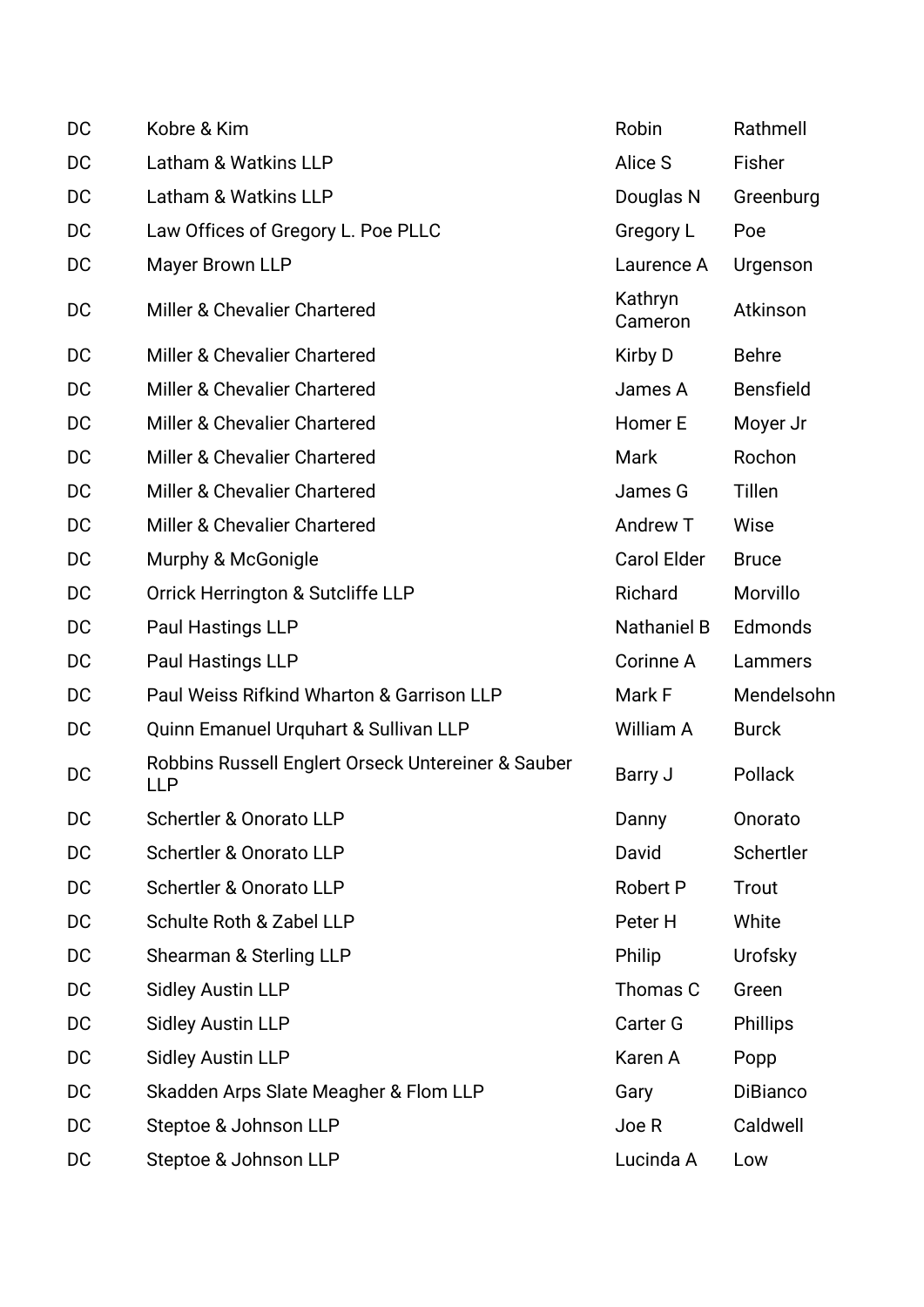| DC  | Steptoe & Johnson LLP               | Reid H           | Weingarten        |
|-----|-------------------------------------|------------------|-------------------|
| DC  | <b>Wilkinson Stekloff</b>           | <b>Beth A</b>    | Wilkinson         |
| DC  | <b>Williams &amp; Connolly LLP</b>  | <b>Robert M</b>  | Cary              |
| DC  | <b>Williams &amp; Connolly LLP</b>  | William E        | <b>McDaniels</b>  |
| DC  | <b>Williams &amp; Connolly LLP</b>  | <b>Brendan V</b> | Sullivan Jr       |
| DC  | <b>Williams &amp; Connolly LLP</b>  | John K           | Villa             |
| DC  | <b>Williams &amp; Connolly LLP</b>  | David M          | Zinn              |
| DC  | WilmerHale                          | Kimberly A       | Parker            |
| DC  | WilmerHale                          | Howard M         | Shapiro           |
| DC  | <b>Winston &amp; Strawn LLP</b>     | Abbe David       | Lowell            |
| DC  | Zuckerman Spaeder LLP               | <b>Blair G</b>   | <b>Brown</b>      |
| DC  | Zuckerman Spaeder LLP               | Paula M          | Junghans          |
| DC  | Zuckerman Spaeder LLP               | Steven           | <b>Salky</b>      |
| DC  | Zuckerman Spaeder LLP               | William W        | <b>Taylor III</b> |
| DC  | Zuckerman Spaeder LLP               | Roger E          | Zuckerman         |
| FL  | Black Srebnick Kornspan & Stumpf PA | Roy              | <b>Black</b>      |
| FL  | <b>Bruce S Rogow PA</b>             | <b>Bruce S</b>   | Rogow             |
| FL. | <b>Carlton Fields</b>               | Michael S        | Pasano            |
| FL  | <b>Colson Hicks Eidson</b>          | Roberto          | Martinez          |
| FL  | Genovese Joblove & Battista PA      | <b>Theresa</b>   | Van Vliet         |
| FL  | Gray Robinson PA                    | Joel             | Hirschhorn        |
| FL  | <b>Greenberg Traurig PA</b>         | <b>Gregory W</b> | Kehoe             |
| FL. | <b>Greenberg Traurig PA</b>         | Susan<br>Johnson | <b>Tarbe</b>      |
| FL  | Hogan Lovells US LLP                | Marty            | Steinberg         |
| FL  | Holland & Knight LLP                | Wilfredo         | Ferrer            |
| FL  | Hy Shapiro PA                       | Hy               | Shapiro           |
| FL  | Jones Walker LLP                    | Jon              | May               |
| FL. | <b>Jones Walker LLP</b>             | <b>Edward R</b>  | Shohat            |
| FL  | Kobre & Kim                         | Matthew          | Menchel           |
| FL  | Kynes, Markman & Felman             | James E          | Felman            |
| FL. | Law Offices of John M Fitzgibbons   | John M           | Fitzgibbons       |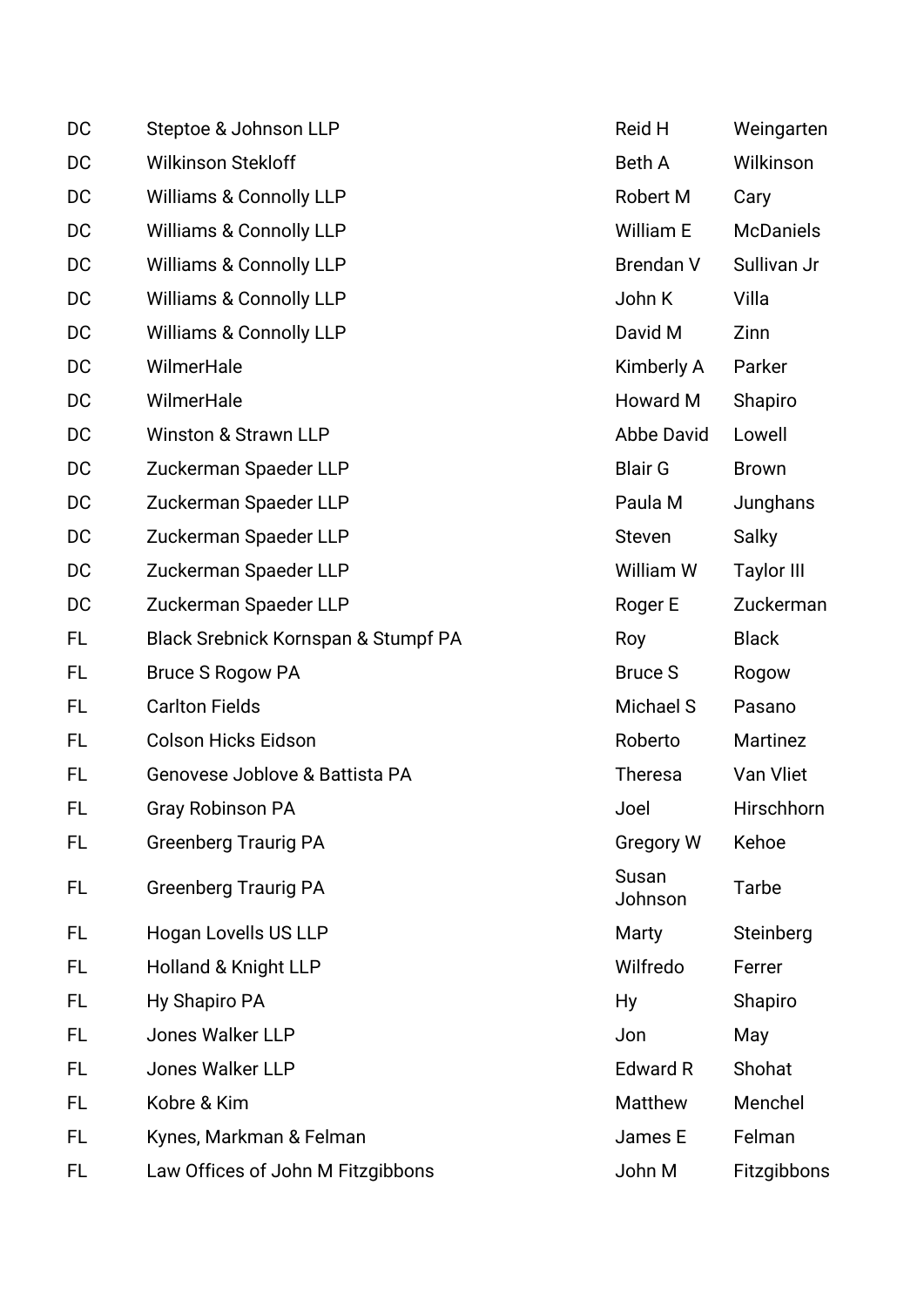| <b>FL</b> | Lewis Tein PL                            | Guy A                    | Lewis           |
|-----------|------------------------------------------|--------------------------|-----------------|
| FL        | L-S Law Firm                             | Lilly Ann                | Sanchez         |
| FL        | Mandel & Mandel LLP                      | David S                  | Mandel          |
| <b>FL</b> | <b>Moscowitz &amp; Moscowitz PA</b>      | Norman A                 | Moscowitz       |
| FL        | <b>Moscowitz &amp; Moscowitz PA</b>      | Jane W                   | Moscowitz       |
| FL        | <b>Neal R Sonnett PA</b>                 | Neal R                   | Sonnett         |
| FL        | <b>Nelson Mullins Broad &amp; Cassel</b> | Jon A                    | Sale            |
| FL.       | <b>Podhurst Orseck PA</b>                | Robert C                 | Josefsberg      |
| <b>FL</b> | Raskin & Raskin P A                      | Martin R                 | Raskin          |
| FL        | Raskin & Raskin P A                      | Jane Serene              | Raskin          |
| FL        | Zuckerman Spaeder LLP                    | <b>Morris</b><br>"Sandy" | Weinberg Jr     |
| GA        | <b>Garland Samuel &amp; Loeb</b>         | <b>Edward T M</b>        | Garland         |
| GA        | Jones Day                                | Jamila                   | Hall            |
| GA        | <b>Maloy Jenkins Parker</b>              | <b>Bruce</b>             | Maloy           |
| IA        | <b>Weinhardt Law Firm</b>                | Mark E                   | Weinhardt       |
| IL        | <b>Baker McKenzie LLP</b>                | William J                | Linklater       |
| IL        | <b>Clark Hill PLC</b>                    | Royal B                  | Martin          |
| IL        | Jenner & Block LLP                       | <b>Charles B</b>         | <b>Sklarsky</b> |
| IL        | Jenner & Block LLP                       | Anton R                  | Valukas         |
| IL        | Jones Day                                | Daniel E                 | Reidy           |
| IL        | Mayer Brown LLP                          | Vincent J                | Connelly        |
| IL        | Monico & Spevack                         | Michael D                | Monico          |
| IL        | <b>Sidley Austin LLP</b>                 | <b>Scott R</b>           | Lassar          |
| IL        | <b>Winston &amp; Strawn LLP</b>          | Dan K                    | Webb            |
| IN        | Barnes & Thornburg LLP                   | Larry A                  | Mackey          |
| KS        | Bath & Edmonds PA                        | Thomas J                 | Bath Jr         |
| <b>KS</b> | Monnat & Spurrier Chartered              | Daniel E                 | Monnat          |
| МA        | Hogan Lovells US LLP                     | Michael A                | Collora         |
| МA        | Ropes & Gray LLP                         | Joan                     | McPhee          |
| МA        | Todd & Weld LLP                          | Max D                    | <b>Stern</b>    |
| MD        | Brown Goldstein & Levy LLP               | Joshua R                 | Treem           |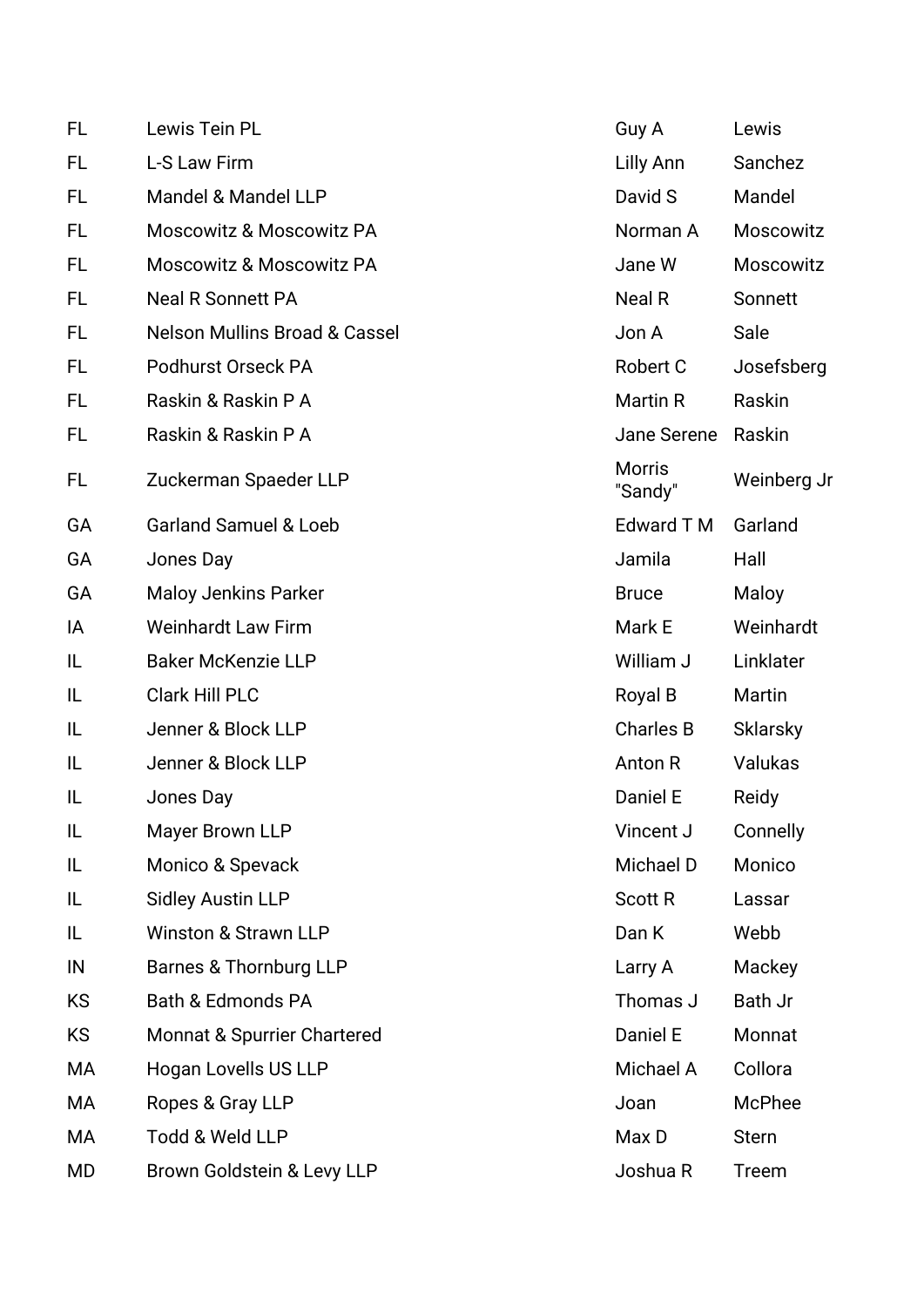| MI        | Foley & Lardner LLP                              | Jennifer Z.      | <b>Belveal</b>          |
|-----------|--------------------------------------------------|------------------|-------------------------|
| <b>MO</b> | Berkowitz Oliver Williams Shaw & Eisenbrandt LLP | Jeffrey D        | <b>Morris</b>           |
| <b>MO</b> | Lewis Rice LLC                                   | Barry A          | Short                   |
| <b>MO</b> | <b>Stinson Leonard Street LLP</b>                | John             | Aisenbrey               |
| <b>MO</b> | Wyrsch Hobbs & Mirakian PC                       | James R          | Wyrsch                  |
| <b>NY</b> | Akin Gump Strauss Hauer & Feld LLP               | James J          | Benjamin Jr             |
| <b>NY</b> | Allen & Overy LLP                                | Pamela           | Chepiga                 |
| <b>NY</b> | Allen & Overy LLP                                | David            | <b>Esseks</b>           |
| <b>NY</b> | Alston & Bird LLP                                | Joanna C         | Hendon                  |
| <b>NY</b> | <b>BakerHostetler LLP</b>                        | George A         | <b>Stamboulidis</b>     |
| <b>NY</b> | <b>Ballard Spahr LLP</b>                         | Marjorie J       | Peerce                  |
| <b>NY</b> | <b>Ballard Spahr LLP</b>                         | Charles A        | Stillman                |
| <b>NY</b> | <b>Bracewell LLP</b>                             | Paul             | Shechtman               |
| <b>NY</b> | <b>Brafman &amp; Associates PC</b>               | Benjamin         | <b>Brafman</b>          |
| <b>NY</b> | Brune Law P.C.                                   | Susan            | <b>Brune</b>            |
| <b>NY</b> | Clayman & Rosenberg LLP                          | <b>Charles E</b> | Clayman                 |
| <b>NY</b> | Clayman & Rosenberg LLP                          | Isabelle A.      | Kirschner               |
| <b>NY</b> | Clayman & Rosenberg LLP                          | Amy E            | Millard                 |
| <b>NY</b> | Cleary Gottlieb Steen & Hamilton LLP             | David E          | <b>Brodsky</b>          |
| <b>NY</b> | <b>Cleary Gottlieb Steen &amp; Hamilton LLP</b>  | Lev <sub>L</sub> | Dassin                  |
| <b>NY</b> | Cleary Gottlieb Steen & Hamilton LLP             | Jonathan S       | Kolodner                |
| <b>NY</b> | <b>Clifford Chance US LLP</b>                    | Christopher<br>J | Morvillo                |
| <b>NY</b> | Cooley LLP                                       | Alan             | Levine                  |
| <b>NY</b> | Cooley LLP                                       | William J        | Schwartz                |
| <b>NY</b> | Covington & Burling LLP                          | Nancy            | Kestenbaum              |
| <b>NY</b> | <b>Covington &amp; Burling LLP</b>               | Alan             | Vinegrad                |
| <b>NY</b> | <b>Crowell &amp; Moring LLP</b>                  | Glen G.          | <b>McGorty</b>          |
| <b>NY</b> | <b>Crowell &amp; Moring LLP</b>                  | Rebecca          | <b>Monck Ricigliano</b> |
| <b>NY</b> | <b>Crowell &amp; Moring LLP</b>                  | Daniel L         | Zelenko                 |
| <b>NY</b> | Davis Polk & Wardwell LLP                        | <b>Martine M</b> | Beamon                  |
| <b>NY</b> | Davis Polk & Wardwell LLP                        | Angela T         | <b>Burgess</b>          |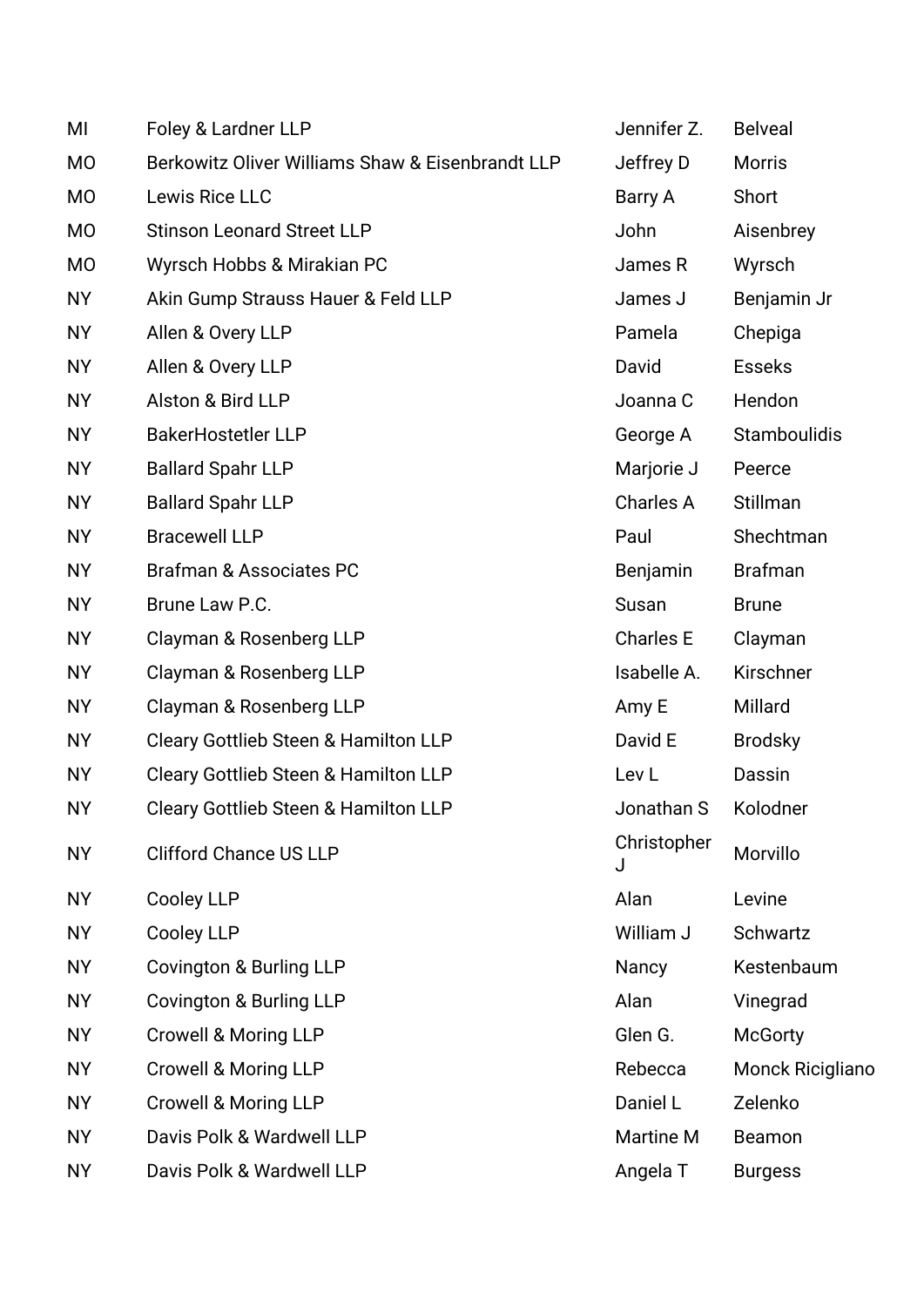| <b>NY</b> | Davis Polk & Wardwell LLP             | Denis J         | McInerney       |
|-----------|---------------------------------------|-----------------|-----------------|
| <b>NY</b> | Debevoise & Plimpton LLP              | Helen V.        | Cantwell        |
| <b>NY</b> | Debevoise & Plimpton LLP              | Andrew J        | Ceresney        |
| <b>NY</b> | Debevoise & Plimpton LLP              | John            | Gleeson         |
| <b>NY</b> | Debevoise & Plimpton LLP              | Mary Jo         | White           |
| <b>NY</b> | Debevoise & Plimpton LLP              | <b>Bruce E</b>  | Yannett         |
| <b>NY</b> | Debevoise & Plimpton LLP              | Lisa            | Zornberg        |
| <b>NY</b> | Dechert LLP                           | David N         | <b>Kelley</b>   |
| <b>NY</b> | Dechert LLP                           | Andrew J        | Levander        |
| <b>NY</b> | Dechert LLP                           | Jonathan        | <b>Streeter</b> |
| <b>NY</b> | Freshfields Bruckhaus Deringer US LLP | Aaron R         | Marcu           |
| <b>NY</b> | Freshfields Bruckhaus Deringer US LLP | Adam            | Siegel          |
| <b>NY</b> | Friedman Kaplan Seiler & Adelman LLP  | Eric            | Corngold        |
| <b>NY</b> | <b>Gerald B Lefcourt P C</b>          | <b>Gerald B</b> | Lefcourt        |
| <b>NY</b> | Gibson, Dunn & Crutcher LLP           | Lawrence J      | Zweifach        |
| <b>NY</b> | Goodwin                               | Richard         | Strassberg      |
| <b>NY</b> | <b>Hafetz &amp; Necheles LLP</b>      | Fred            | Hafetz          |
| <b>NY</b> | Hogan Lovells US LLP                  | Robert          | <b>Buehler</b>  |
| <b>NY</b> | Hoguet Newman Regal & Kenney LLP      | John J          | Kenney          |
| <b>NY</b> | Hughes Hubbard & Reed LLP             | Edward J M      | Little          |
| <b>NY</b> | Hughes Hubbard & Reed LLP             | Marc            | Weinstein       |
| <b>NY</b> | Kaplan Hecker & Fink LLP              | Sean            | Hecker          |
| <b>NY</b> | Kaplan Hecker & Fink LLP              | Marshall L      | <b>Miller</b>   |
| <b>NY</b> | King & Spalding LLP                   | Andrew C        | Hruska          |
| <b>NY</b> | King & Spalding LLP                   | William (Bill)  | Johnson         |
| <b>NY</b> | Kobre & Kim                           | Michael S       | Kim             |
| <b>NY</b> | Kobre & Kim                           | <b>Steven</b>   | Kobre           |
| <b>NY</b> | Kramer Levin Naftalis & Frankel LLP   | Barry H         | <b>Berke</b>    |
| <b>NY</b> | Kramer Levin Naftalis & Frankel LLP   | Dani R          | James           |
| <b>NY</b> | Kramer Levin Naftalis & Frankel LLP   | Gary P          | <b>Naftalis</b> |
| <b>NY</b> | Kramer Levin Naftalis & Frankel LLP   | Paul            | Schoeman        |

| Denis J                | McInerney       |
|------------------------|-----------------|
| Helen V.               | Cantwell        |
| Andrew J               | Ceresney        |
| John                   | Gleeson         |
| Mary Jo                | White           |
| Bruce E                | Yannett         |
| Lisa                   | Zornberg        |
| David N                | Kelley          |
| Andrew J               | Levander        |
| Jonathan               | <b>Streeter</b> |
| Aaron R                | Marcu           |
| Adam                   | Siegel          |
| Eric                   | Corngold        |
| Gerald B               | Lefcourt        |
| Lawrence J             | Zweifach        |
| Richard                | Strassberg      |
| Fred                   | Hafetz          |
| Robert                 | <b>Buehler</b>  |
| John J                 | Kenney          |
| Edward J M             | Little          |
| Marc                   | Weinstein       |
| Sean                   | Hecker          |
| Marshall L             | Miller          |
| Andrew C               | Hruska          |
| William (Bill) Johnson |                 |
| Michael S              | Kim             |
| Steven                 | Kobre           |
| Barry H                | <b>Berke</b>    |
| Dani R                 | James           |
| Gary P                 | <b>Naftalis</b> |
| Paul                   | Schoeman        |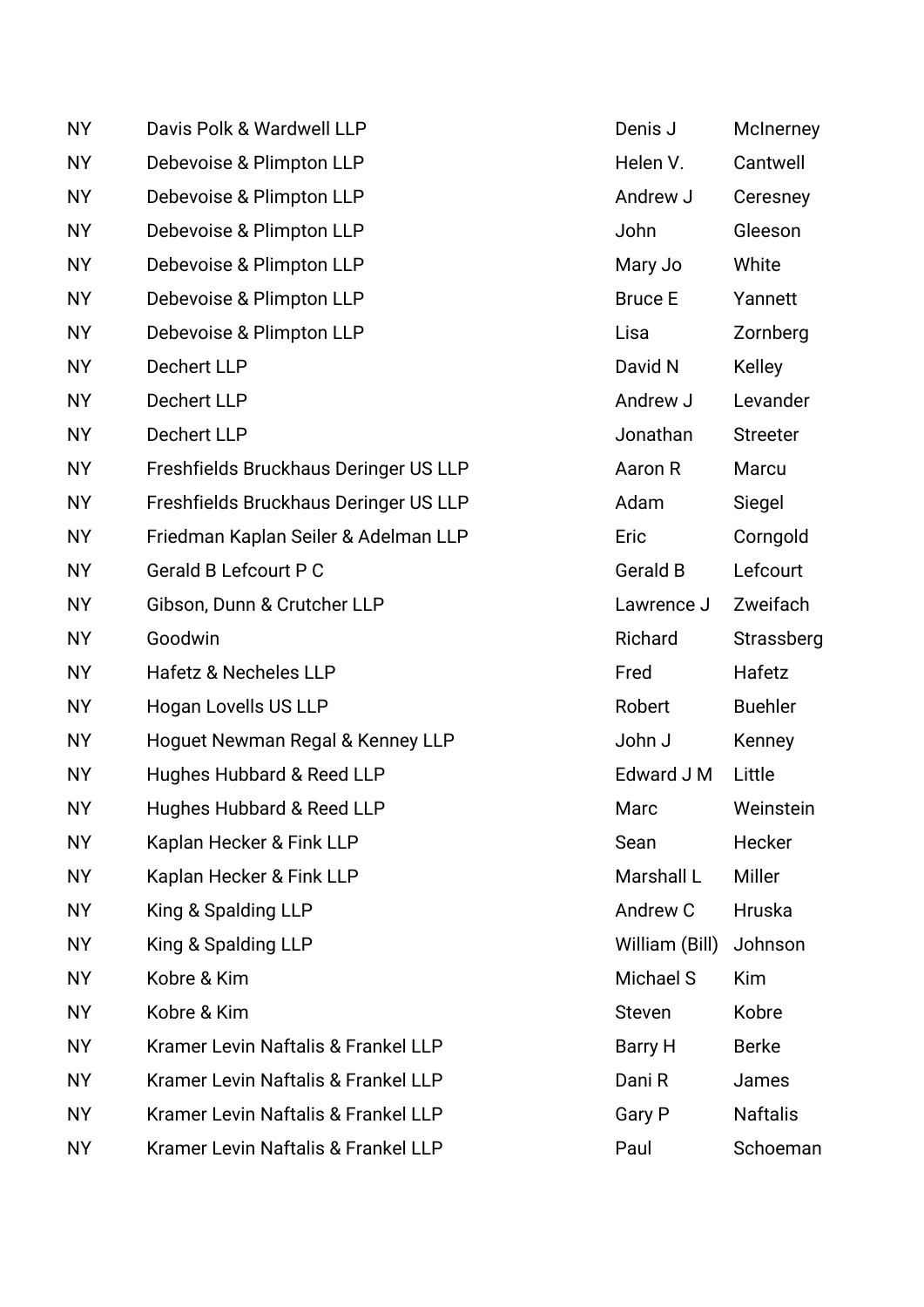| <b>NY</b> | Lankler Siffert & Wohl LLP                   | Jillian B.       | <b>Berman</b>       |
|-----------|----------------------------------------------|------------------|---------------------|
| <b>NY</b> | Lankler Siffert & Wohl LLP                   | John Sand        | <b>Siffert</b>      |
| <b>NY</b> | Lankler Siffert & Wohl LLP                   | John R           | Wing                |
| <b>NY</b> | Lankler Siffert & Wohl LLP                   | Frank H          | Wohl                |
| <b>NY</b> | Latham & Watkins LLP                         | Christopher<br>J | Clark               |
| <b>NY</b> | Latham & Watkins LLP                         | Robert H         | Hotz Jr             |
| <b>NY</b> | Latham & Watkins LLP                         | <b>Richard D</b> | Owens               |
| <b>NY</b> | <b>McKool Smith PC</b>                       | Daniel           | Levy                |
| <b>NY</b> | <b>Milbank LLP</b>                           | Antonia M        | Apps                |
| <b>NY</b> | <b>Milbank LLP</b>                           | George S         | Canellos            |
| <b>NY</b> | <b>Milbank LLP</b>                           | <b>Scott A</b>   | Edelman             |
| <b>NY</b> | <b>Milbank LLP</b>                           | Katherine R.     | Goldstein           |
| <b>NY</b> | Mintz Levin Cohn Ferris Glovsky and Popeo PC | Barry            | <b>Bohrer</b>       |
| <b>NY</b> | <b>Morrison &amp; Foerster LLP</b>           | Carl H           | Loewenson           |
| <b>NY</b> | Morvillo Abramowitz Grand Iason & Anello PC  | Elkan            | Abramowitz          |
| <b>NY</b> | Morvillo Abramowitz Grand Iason & Anello PC  | Robert J         | Anello              |
| <b>NY</b> | Morvillo Abramowitz Grand Iason & Anello PC  | Lawrence         | lason               |
| <b>NY</b> | Morvillo Abramowitz Grand Iason & Anello PC  | Jonathan S       | Sack                |
| <b>NY</b> | Morvillo Abramowitz Grand Iason & Anello PC  | <b>Richard D</b> | Weinberg            |
| <b>NY</b> | <b>Morvillo PLLC</b>                         | Gregory          | Morvillo            |
| <b>NY</b> | O'Melveny & Myers LLP                        | Howard E         | <b>Heiss</b>        |
| <b>NY</b> | Orrick Herrington & Sutcliffe LLP            | <b>E</b> Scott   | Morvillo            |
| <b>NY</b> | Orrick Herrington & Sutcliffe LLP            | Amy              | Walsh               |
| <b>NY</b> | Paul Weiss Rifkind Wharton & Garrison LLP    | Roberto          | Finzi               |
| <b>NY</b> | Paul Weiss Rifkind Wharton & Garrison LLP    | Michele          | Hirshman            |
| <b>NY</b> | Paul Weiss Rifkind Wharton & Garrison LLP    | Lorin L          | Reisner             |
| <b>NY</b> | Paul Weiss Rifkind Wharton & Garrison LLP    | Theodore V       | Wells Jr            |
| <b>NY</b> | Perkins Coie LLP                             | David            | Massey              |
| <b>NY</b> | Perkins Coie LLP                             | Lee S            | <b>Richards III</b> |
| <b>NY</b> | Petrillo Klein & Boxer LLP                   | Josh             | Klein               |
| <b>NY</b> | Petrillo Klein & Boxer LLP                   | Guy              | Petrillo            |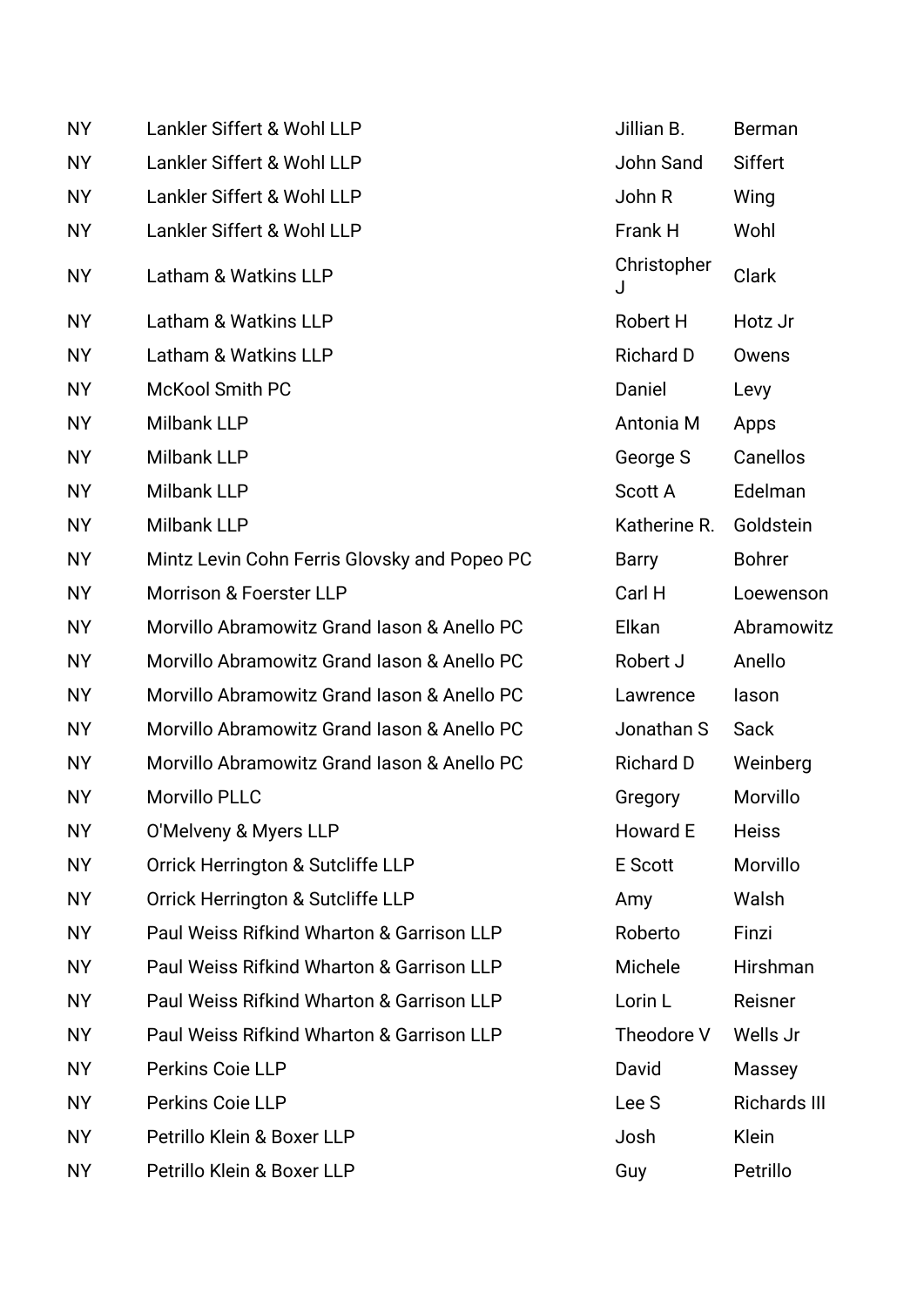| <b>NY</b> | Pillsbury Winthrop Shaw Pittman LLP   | Mark R            | Hellerer      |
|-----------|---------------------------------------|-------------------|---------------|
| <b>NY</b> | <b>Proskauer Rose</b>                 | Robert J          | Cleary        |
| <b>NY</b> | Quinn Emanuel Urquhart & Sullivan LLP | Tai H             | Park          |
| <b>NY</b> | Schlam Stone & Dolan LLP              | Ronald G          | <b>Russo</b>  |
| <b>NY</b> | Schulte Roth & Zabel LLP              | <b>Betty</b>      | Santangelo    |
| <b>NY</b> | Seward & Kissel LLP                   | Rita M            | Glavin        |
| <b>NY</b> | Shapiro Arato Bach                    | Jonathan          | <b>Bach</b>   |
| <b>NY</b> | Shapiro Arato Bach                    | Alexandra<br>A.E. | Shapiro       |
| <b>NY</b> | Shearman & Sterling LLP               | Stephen           | Fishbein      |
| <b>NY</b> | <b>Sidley Austin LLP</b>              | <b>Barry W</b>    | Rashkover     |
| <b>NY</b> | <b>Sidley Austin LLP</b>              | David M           | Rody          |
| <b>NY</b> | <b>Sidley Austin LLP</b>              | Timothy J         | Treanor       |
| <b>NY</b> | Simpson Thacher & Bartlett LLP        | Nicholas S        | Goldin        |
| <b>NY</b> | Simpson Thacher & Bartlett LLP        | Joshua A          | Levine        |
| <b>NY</b> | Simpson Thacher & Bartlett LLP        | Mark              | <b>Stein</b>  |
| <b>NY</b> | Skadden Arps Slate Meagher & Flom LLP | <b>Steven</b>     | Glaser        |
| <b>NY</b> | Skadden Arps Slate Meagher & Flom LLP | David             | Meister       |
| <b>NY</b> | Skadden Arps Slate Meagher & Flom LLP | Lawrence S        | Spiegel       |
| <b>NY</b> | Skadden Arps Slate Meagher & Flom LLP | David M           | Zornow        |
| <b>NY</b> | Spears & Imes LLP                     | Linda             | <b>Imes</b>   |
| <b>NY</b> | Spears & Imes LLP                     | David             | <b>Spears</b> |
| <b>NY</b> | Sullivan & Cromwell LLP               | Robert J          | Giuffra Jr    |
| <b>NY</b> | Sullivan & Cromwell LLP               | Sharon<br>Cohen   | Levin         |
| <b>NY</b> | Sullivan & Cromwell LLP               | Karen<br>Patton   | Seymour       |
| <b>NY</b> | Sullivan & Cromwell LLP               | Samuel W          | Seymour       |
| <b>NY</b> | Wachtell Lipton Rosen & Katz          | David B           | Anders        |
| <b>NY</b> | Wachtell Lipton Rosen & Katz          | John F            | Savarese      |
| <b>NY</b> | <b>Weddle Law PLLC</b>                | Justin            | Weddle        |
| <b>NY</b> | <b>Weil Gotshal &amp; Manges LLP</b>  | Christopher       | Garcia        |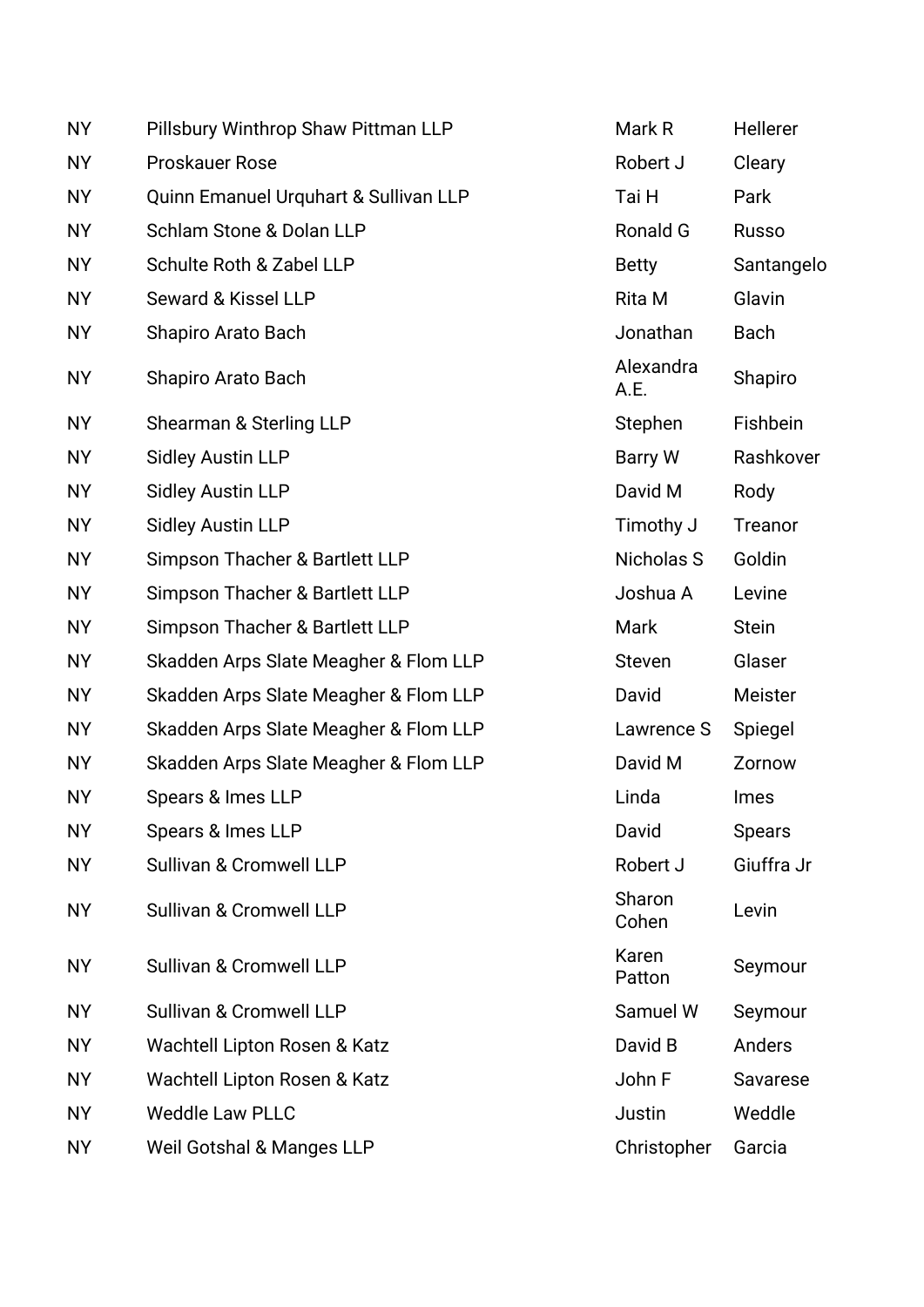| <b>NY</b> | White & Case LLP                          | Douglas            | Jensen           |
|-----------|-------------------------------------------|--------------------|------------------|
| NY        | Willkie Farr & Gallagher LLP              | Randall            | Jackson          |
| <b>NY</b> | Willkie Farr & Gallagher LLP              | Michael S.         | Schachter        |
| 0H        | Jones Day                                 | George J           | Moscarino        |
| <b>OH</b> | Rotatori Bender Gragel Stoper & Alexander | Robert J           | Rotatori         |
| <b>PA</b> | Morgan Lewis & Bockius LLP                | Eric W             | <b>Sitarchuk</b> |
| PA        | Vaira & Riley PC                          | Peter F            | Vaira            |
| PA        | Welsh & Recker                            | <b>Catherine M</b> | Recker           |
| PA        | Welsh & Recker                            | <b>Robert E</b>    | Welsh Jr         |
| <b>TN</b> | Epstein Becker Green                      | <b>Richard W</b>   | Westling         |
| <b>TN</b> | <b>Neal &amp; Harwell PLC</b>             | Aubrey B           | Harwell Jr       |
| <b>TX</b> | <b>Baker McKenzie LLP</b>                 | Lawrence D         | Finder           |
| <b>TX</b> | Locke Lord LLP                            | Paul E             | Coggins          |
| TX        | R. McConnell Group PLLC                   | Ryan D             | McConnell        |
| TX        | Rusty Hardin & Associates, LLP            | Rusty              | Hardin           |
| <b>TX</b> | Smyser Kaplan & Veselka LLP               | Shaun              | Clarke           |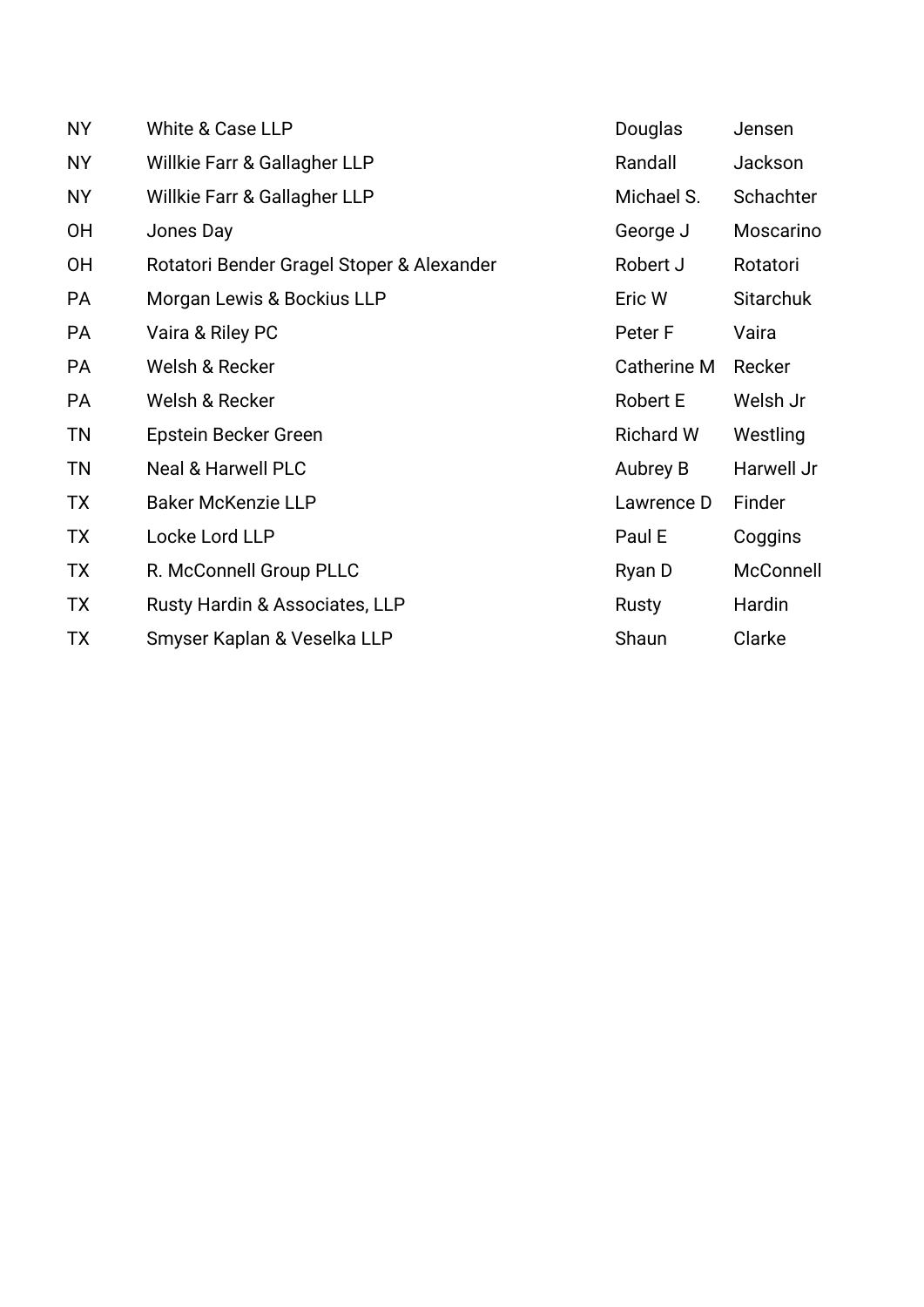# **Individuals**

Country Firm **Firm Country Firm Country Firm** First Name Surname

| <b>Australia</b> |                                                           |                           |                               |
|------------------|-----------------------------------------------------------|---------------------------|-------------------------------|
|                  | <b>Blackstone Chambers</b>                                | Anthony M                 | <b>Thomas</b>                 |
|                  | <b>Forbes Chambers</b>                                    | Simon                     | <b>Buchen SC</b>              |
|                  | <b>Forbes Chambers</b>                                    | Tim                       | Game SC                       |
|                  | <b>Holding Redlich</b>                                    | Howard                    | Rapke                         |
|                  | Johnson Winter & Slattery                                 | Robert                    | Wyld                          |
|                  | Nyman Gibson Miralis                                      | Dennis                    | <b>Miralis</b>                |
|                  | <b>William Crockett Chambers</b>                          | Constantine               | <b>Heliotis QC</b>            |
| <b>Austria</b>   |                                                           |                           |                               |
|                  | Dietrich Rechtsanwalts GmbH                               | Otto                      | <b>Dietrich</b>               |
| <b>Bahamas</b>   |                                                           |                           |                               |
|                  | Lennox Paton                                              | <b>Brian C</b>            | Simms QC                      |
| <b>Belgium</b>   |                                                           |                           |                               |
|                  | Elegis Advocaten                                          | Peter                     | <b>Engels</b>                 |
|                  | Vanderveeren, Thys, Wauters & De Nys                      | Pascal                    | Vanderveeren                  |
| <b>Brazil</b>    |                                                           |                           |                               |
|                  | Advocacia Mariz de Oliveira                               | Antonio<br>Claudio        | Mariz de Oliveira             |
|                  | Aloisio Lacerda Medeiros Advogados Associados             | <b>Aloisio</b><br>Lacerda | <b>Medeiros</b>               |
|                  | <b>Bottini &amp; Tamasaukas</b>                           | Pierpaolo                 | <b>Bottini</b>                |
|                  | Castelo Branco Advogados Associados                       | Fernando                  | Castelo Branco                |
|                  | Cavalcanti, Sion e Salles Advogados                       | Dora                      | Cavalcanti<br>Cordani         |
|                  | Mattos Filho Veiga Filho Marrey Jr e Quiroga<br>Advogados | Rogério                   | Fernando<br><b>Taffarello</b> |
|                  | Miguel Reale Junior Advogados                             | Miguel                    | Reale Júnior                  |
|                  |                                                           |                           |                               |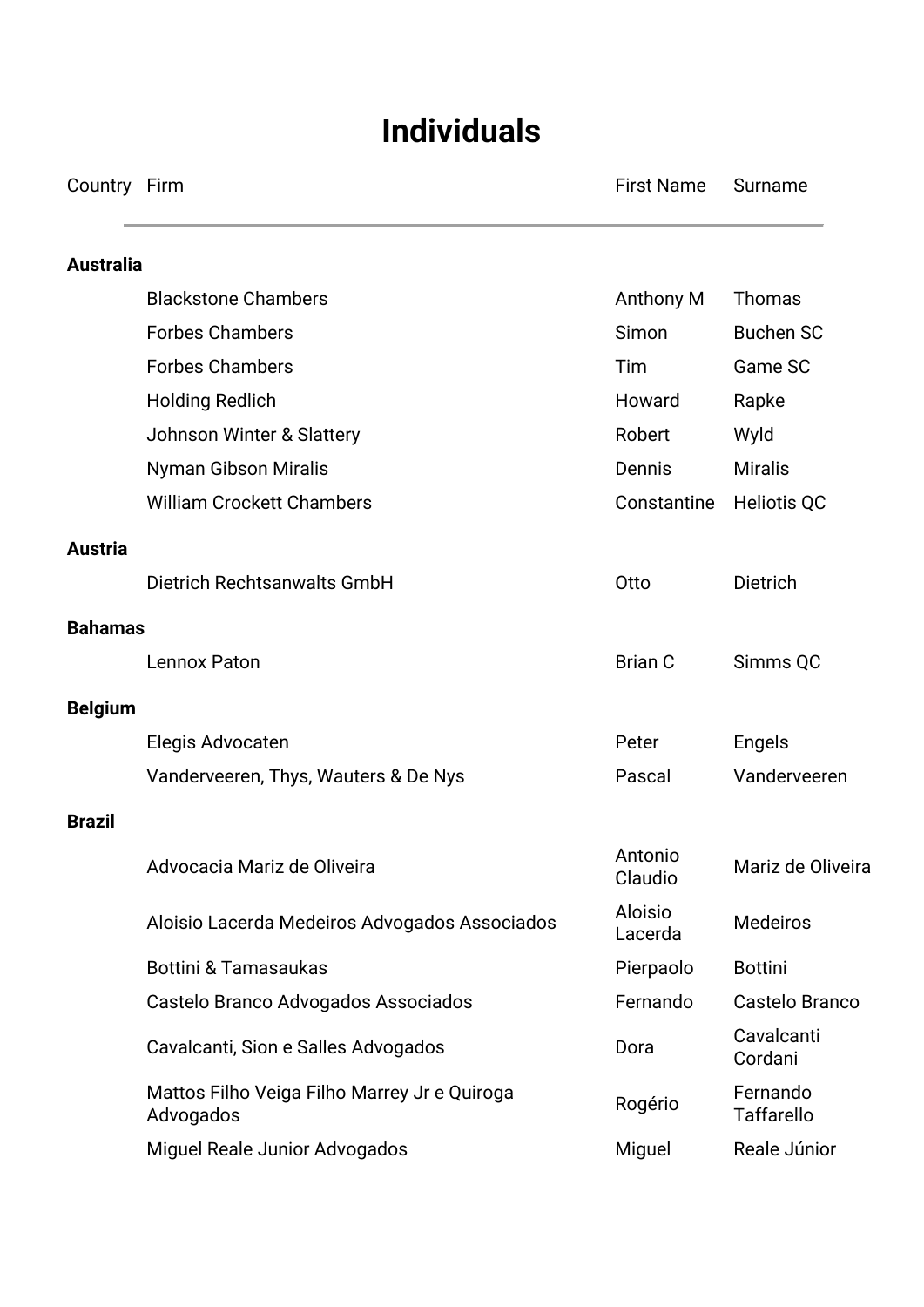| Moraes Pitombo Advogados | Antônio<br>Sérgio    | Altieri de Moraes<br>Pitombo |
|--------------------------|----------------------|------------------------------|
| Moraes Pitombo Advogados | Flávia<br>Mortari    | Lotfi                        |
| Toron Torihara e Szafir  | Alberto<br>Zacharias | Toron                        |

#### **Canada**

| <b>BC</b> | Donaldson's                        | lan            | Donaldson QC |
|-----------|------------------------------------|----------------|--------------|
| <b>BC</b> | Peck and Company                   | Richard C C    | Peck QC      |
| <b>ON</b> | <b>Addario Law Group</b>           | Frank          | Addario      |
| <b>ON</b> | Borden Ladner Gervais LLP          | Graeme         | Hamilton     |
| <b>ON</b> | Cooper Sandler Shime & Bergman LLP | Mark J         | Sandler      |
| <b>ON</b> | <b>Fenton Smith Barristers</b>     | <b>Scott K</b> | Fenton       |
|           |                                    |                |              |

### **Chile**

Albagli Zaliasnik Gabriel Zaliasnik

## **England**

| 2 Hare Court                 | Christopher | Coltart QC        |
|------------------------------|-------------|-------------------|
| 2 Hare Court                 | Jonathan    | Laidlaw QC        |
| 2 Hare Court                 | Orlando     | Pownall QC        |
| 33 Chancery Lane             | Kennedy     | Talbot QC         |
| 36 Bedford Row               | Philip      | Hackett QC        |
| 6 KBW College Hill           | Miranda     | Hill QC           |
| 6 KBW College Hill           | Duncan      | Penny QC          |
| 6 KBW College Hill           | David       | Perry QC          |
| Allen & Overy LLP            | Eve         | Giles             |
| <b>Barnfather Solicitors</b> | Anthony     | <b>Barnfather</b> |
| <b>BCL Solicitors LLP</b>    | Shaul       | <b>Brazil</b>     |
| <b>BCL Solicitors LLP</b>    | lan         | <b>Burton</b>     |
| <b>BCL Solicitors LLP</b>    | Shula       | de Jersey         |
| <b>BCL Solicitors LLP</b>    | Julian      | Hayes             |
| <b>BCL Solicitors LLP</b>    | Richard     | <b>Sallybanks</b> |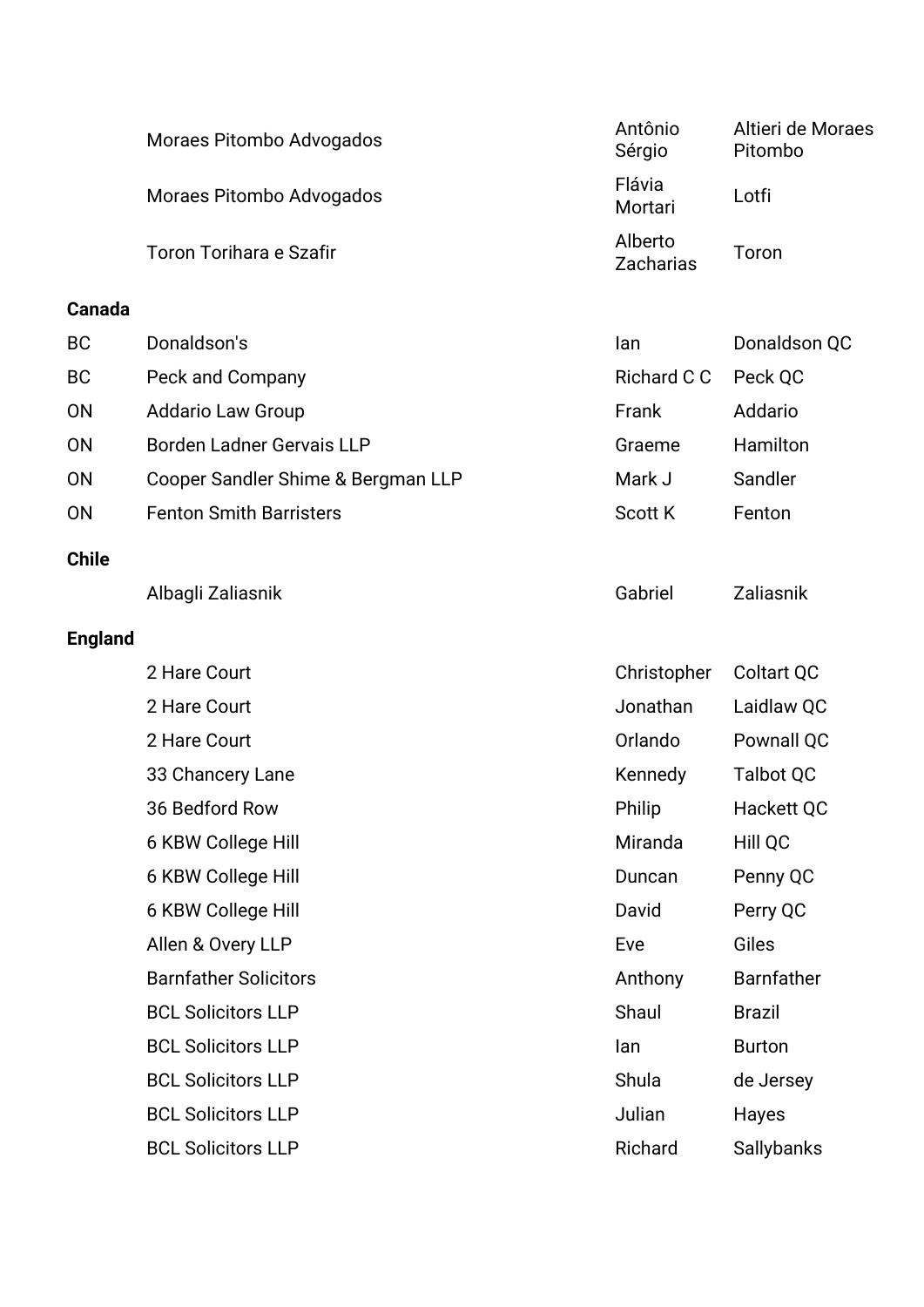| <b>BCL Solicitors LLP</b>               | Harry           | <b>Travers</b>    |
|-----------------------------------------|-----------------|-------------------|
| <b>Boutique Law</b>                     | Anand           | Doobay            |
| <b>Boutique Law</b>                     | Christina       | <b>Russell</b>    |
| Cadwalader Wickersham & Taft LLP        | Mark            | Beardsworth       |
| Cadwalader Wickersham & Taft LLP        | Kevin           | Roberts           |
| <b>Cloth Fair Chambers</b>              | Jonathan        | <b>Barnard QC</b> |
| <b>Cloth Fair Chambers</b>              | Rachel          | Kapila            |
| <b>Cloth Fair Chambers</b>              | John            | Kelsey-Fry QC     |
| <b>Cloth Fair Chambers</b>              | Alison          | Pople QC          |
| <b>Cloth Fair Chambers</b>              | <b>Nicholas</b> | Purnell QC        |
| <b>Cloth Fair Chambers</b>              | Clare           | Sibson QC         |
| <b>Cloth Fair Chambers</b>              | lan             | Winter QC         |
| CMS Cameron McKenna Nabarro Olswang LLP | Eoin            | O'Shea            |
| <b>Constantine Law</b>                  | Sarah           | Wallace           |
| Cooley (UK) LLP                         | Tom             | <b>Epps</b>       |
| <b>Corker Binning</b>                   | Peter           | <b>Binning</b>    |
| <b>Corker Binning</b>                   | David           | Corker            |
| <b>Corker Binning</b>                   | Claire          | Cross             |
| <b>Corker Binning</b>                   | Edward          | Grange            |
| <b>Corker Binning</b>                   | Jessica         | Parker            |
| <b>Corker Binning</b>                   | Andrew          | Smith             |
| Debevoise & Plimpton LLP                | Karolos         | Seeger            |
| <b>Dechert LLP</b>                      | Roger           | <b>Burlingame</b> |
| <b>Dechert LLP</b>                      | Judith          | Seddon            |
| <b>Foundry Chambers</b>                 | Mukul           | Chawla QC         |
| <b>Foundry Chambers</b>                 | Alexandra       | Healy QC          |
| <b>Fox Williams LLP</b>                 | James           | Carlton           |
| Freshfields Bruckhaus Deringer LLP      | Ali             | Sallaway          |
| Gibson, Dunn & Crutcher LLP             | Sacha           | Harber-Kelly      |
| <b>Greenberg Traurig LLP</b>            | Jo              | <b>Rickards</b>   |
| <b>Herbert Smith Freehills LLP</b>      | <b>Brian</b>    | Spiro             |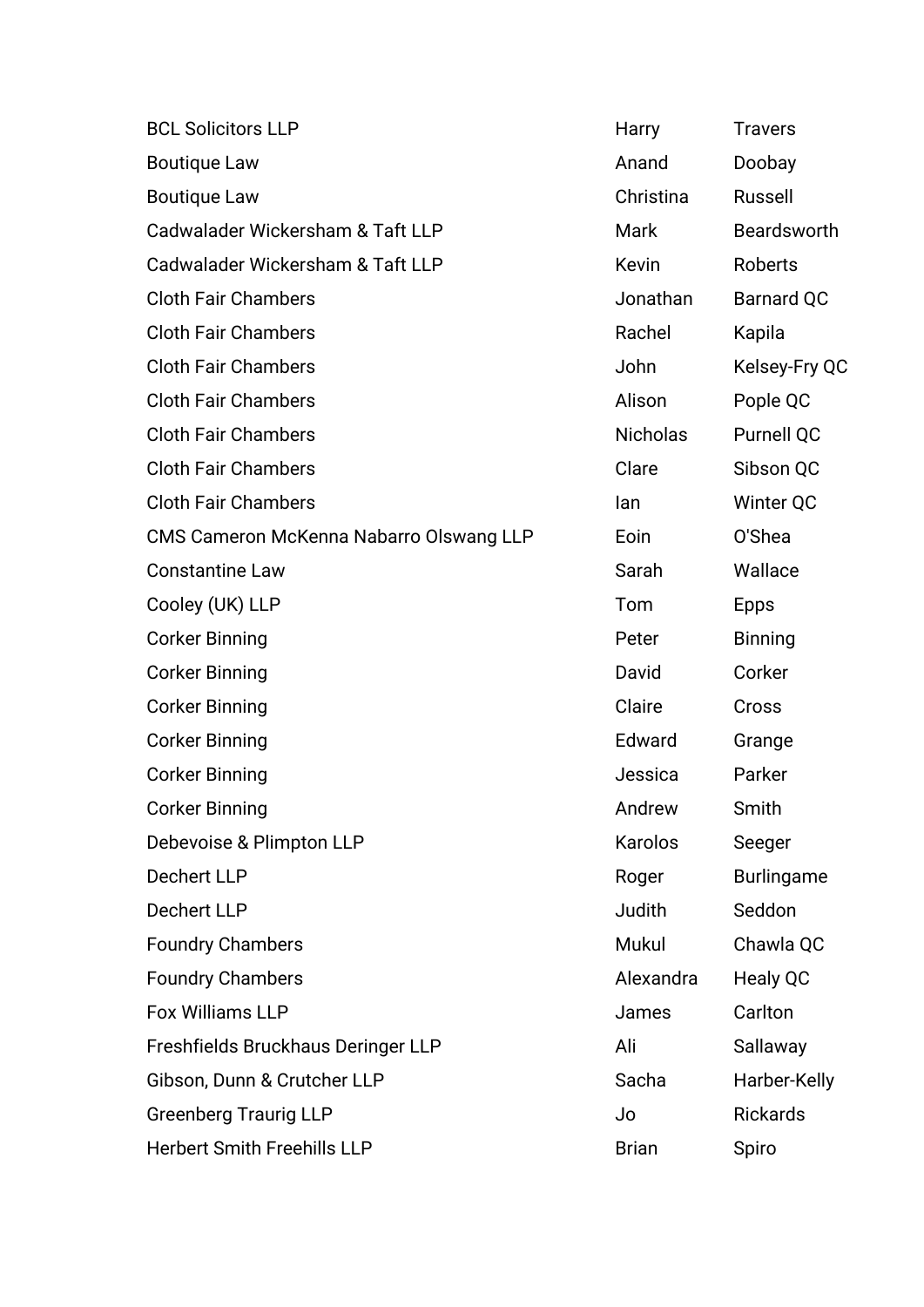| <b>HFW</b>                        | <b>Barry</b> | Vitou             |
|-----------------------------------|--------------|-------------------|
| Hickman & Rose                    | Ross         | Dixon             |
| Hickman & Rose                    | Andrew       | Katzen            |
| Hickman & Rose                    | Ben          | Rose              |
| <b>Howard Kennedy LLP</b>         | lan          | Ryan              |
| <b>IBB Solicitors</b>             | John         | Milner            |
| Jenner & Block LLP                | Christine    | <b>Braamskamp</b> |
| King & Spalding International LLP | Aaron        | <b>Stephens</b>   |
| <b>Kingsley Napley LLP</b>        | Nicola       | Finnerty          |
| <b>Kingsley Napley LLP</b>        | Jonathan     | <b>Grimes</b>     |
| <b>Kingsley Napley LLP</b>        | Louise       | Hodges            |
| <b>Kingsley Napley LLP</b>        | Rebecca      | <b>Niblock</b>    |
| <b>Kingsley Napley LLP</b>        | Stephen      | Parkinson         |
| <b>Kingsley Napley LLP</b>        | David        | Sleight           |
| <b>Kingsley Napley LLP</b>        | Aaron        | <b>Watkins</b>    |
| Kobre & Kim                       | Jason A      | Masimore          |
| <b>Linklaters LLP</b>             | <b>Elly</b>  | Proudlock         |
| <b>Linklaters LLP</b>             | Alison       | Saunders          |
| Macfarlanes LLP                   | <b>Neill</b> | <b>Blundell</b>   |
| <b>Matrix Chambers</b>            | Alex         | <b>Bailin QC</b>  |
| <b>Matrix Chambers</b>            | Clare        | Montgomery QC     |
| <b>Matrix Chambers</b>            | Tim          | Owen QC           |
| <b>Matrix Chambers</b>            | Matthew      | Ryder QC          |
| Mishcon de Reya LLP               | Ben          | <b>Brandon</b>    |
| Mishcon de Reya LLP               | Johanna      | Walsh             |
| Norton Rose Fulbright LLP         | Neil         | O'May             |
| Osborne Clarke LLP                | Jeremy       | <b>Summers</b>    |
| <b>Outer Temple Chambers</b>      | Michael      | <b>Bowes QC</b>   |
| Paul Hastings LLP                 | Joanna       | <b>Dimmock</b>    |
| Paul Hastings LLP                 | Jonathan     | Pickworth         |
| PCB Byrne LLP                     | Matthew      | Frankland         |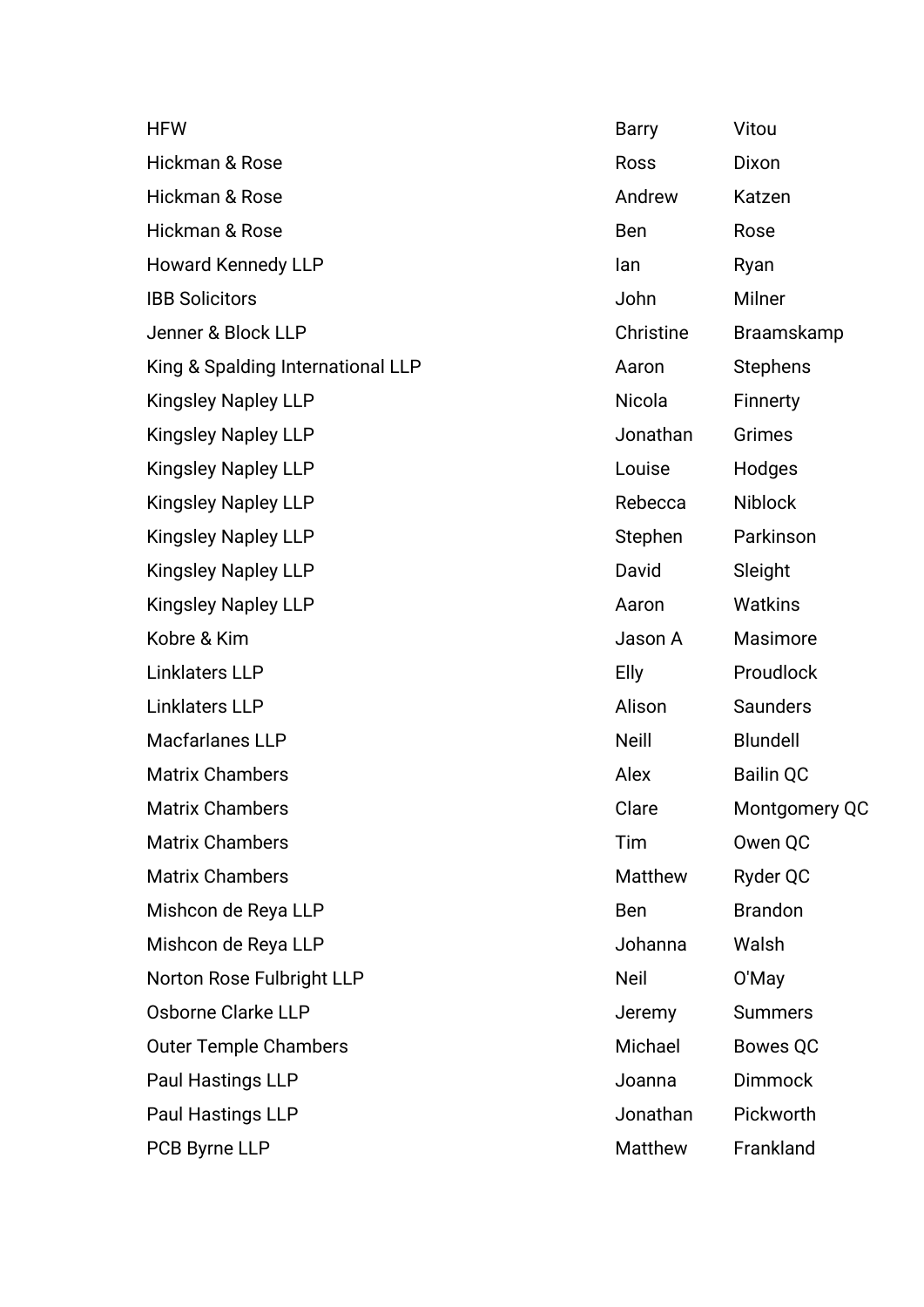| PCB Byrne LLP                              | Michael         | <b>Potts</b>     |
|--------------------------------------------|-----------------|------------------|
| PCB Byrne LLP                              | Sara            | <b>Teasdale</b>  |
| Peters & Peters Solicitors LLP             | Anna            | <b>Bradshaw</b>  |
| <b>Peters &amp; Peters Solicitors LLP</b>  | Hannah          | Laming           |
| <b>Peters &amp; Peters Solicitors LLP</b>  | Jasvinder       | Nakhwal          |
| <b>Peters &amp; Peters Solicitors LLP</b>  | Michael         | O'Kane           |
| <b>Peters &amp; Peters Solicitors LLP</b>  | <b>Neil</b>     | Swift            |
| Peters & Peters Solicitors LLP             | <b>Nick</b>     | Vamos            |
| <b>QEB Hollis Whiteman</b>                 | William         | Boyce QC         |
| <b>QEB Hollis Whiteman</b>                 | Adrian          | Darbishire QC    |
| <b>QEB Hollis Whiteman</b>                 | Mark            | Ellison QC       |
| <b>QEB Hollis Whiteman</b>                 | Rachna          | Gokani           |
| <b>Sidley Austin LLP</b>                   | Sara            | George           |
| <b>Simmons &amp; Simmons LLP</b>           | <b>Nick</b>     | <b>Benwell</b>   |
| <b>Simmons &amp; Simmons LLP</b>           | Stephen         | Gentle           |
| Skadden Arps Slate Meagher & Flom (UK) LLP | Elizabeth       | Robertson        |
| Stephenson Harwood LLP                     | Tony            | Woodcock         |
| <b>Taylor Wessing LLP</b>                  | David           | <b>McCluskey</b> |
| <b>Three Raymond Buildings</b>             | Patrick         | Gibbs QC         |
| <b>Three Raymond Buildings</b>             | Hugo            | Keith QC         |
| Three Raymond Buildings                    | <b>Neil</b>     | Saunders         |
| <b>Three Raymond Buildings</b>             | Ben             | <b>Summers</b>   |
| <b>Three Raymond Buildings</b>             | <b>Ben</b>      | <b>Watson QC</b> |
| <b>Three Raymond Buildings</b>             | <b>Nicholas</b> | Yeo              |
| Willkie Farr & Gallagher (UK) LLP          | Peter           | <b>Burrell</b>   |
| WilmerHale                                 | Stephen         | Pollard          |
|                                            |                 |                  |
| <b>ADVANT Altana</b>                       | Philippe        | Goossens         |
| Allen & Overy LLP                          | Denis           | Chemla           |
| Antonin Levy & Associés                    | Antonin         | Lévy             |

Asselineau et Avocats von Europe and Asselineau von Asselineau

**France**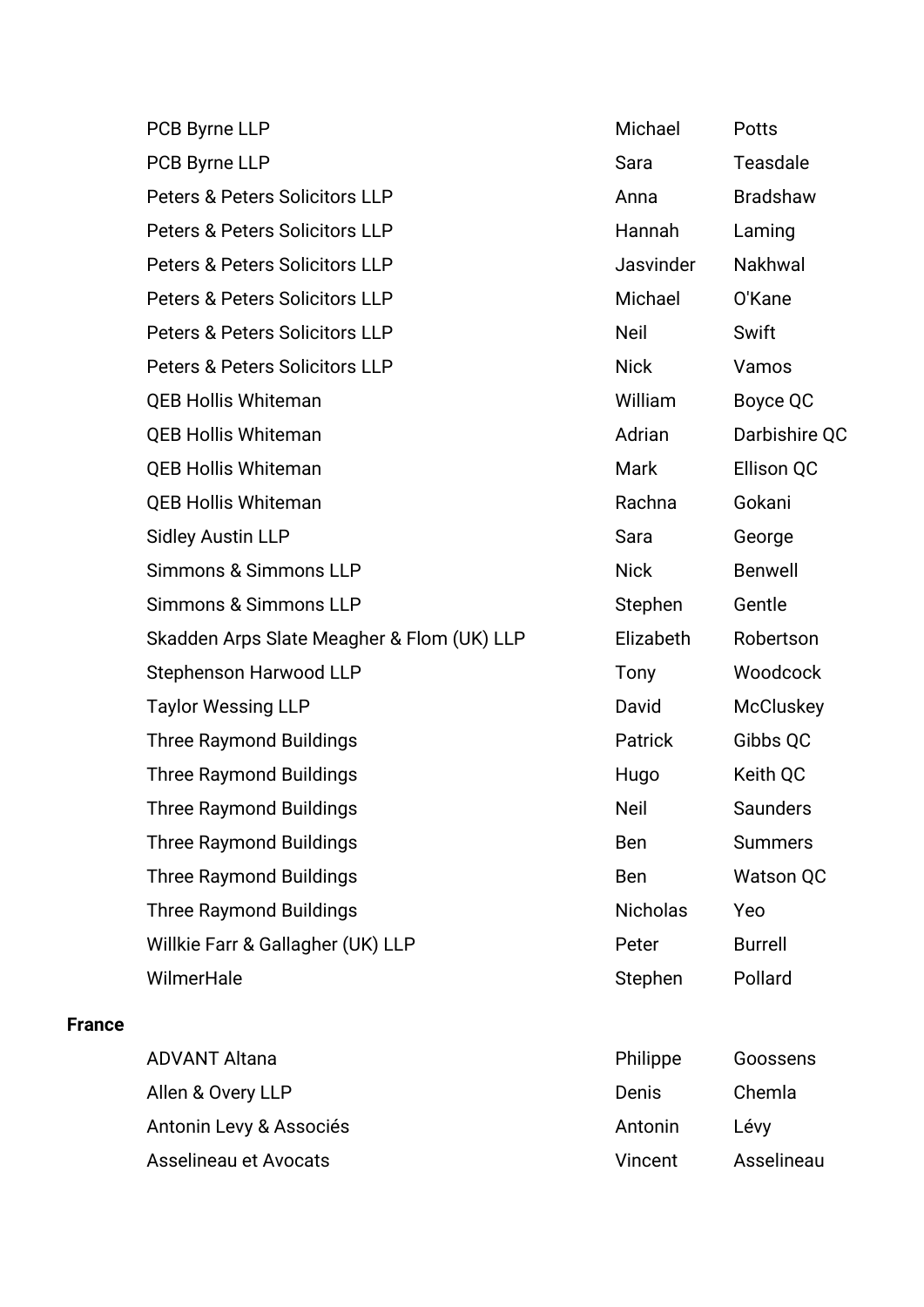|                | <b>August &amp; Debouzy</b>                                       | Astrid         | Mignon<br>Colombet |
|----------------|-------------------------------------------------------------------|----------------|--------------------|
|                | Avocat au Barreau de Paris Ancien Membre du Conseil<br>de l'Ordre | Emmanuelle     | Kneusé             |
|                | <b>Bonifassi Avocats</b>                                          | Stéphane       | <b>Bonifassi</b>   |
|                | <b>Bredin Prat</b>                                                | Eric           | Dezeuze            |
|                | Cabinet d'Avocats Vigo                                            | Emmanuel       | Daoud              |
|                | <b>Cabinet Delecroix-Gublin</b>                                   | <b>Alexis</b>  | Gublin             |
|                | <b>Cabinet Temime</b>                                             | Hervé          | Temime             |
|                | <b>Chemarin &amp; Limbour</b>                                     | Claudia        | Chemarin           |
|                | <b>Gide Loyrette Nouel AARPI</b>                                  | Sophie         | Scemla             |
|                | Gutkès Avocats                                                    | Olivier        | Gutkès             |
|                | <b>Herbert Smith Freehills LLP</b>                                | Jonathan       | Mattout            |
|                | <b>Huc-Morel Labrousse Avocats</b>                                | <b>Nicolas</b> | Huc-Morel          |
|                | Kiejman & Marembert                                               | <b>Thierry</b> | Marembert          |
|                | Leclerc & Associés                                                | Frédérique     | <b>Baulieu</b>     |
|                | <b>Marsigny Gosset Avocats</b>                                    | Emmanuel       | Marsigny           |
|                | Navacelle                                                         | Stéphane       | de Navacelle       |
|                | Veil Jourde                                                       | François       | <b>Esclatine</b>   |
| <b>Germany</b> |                                                                   |                |                    |
|                | <b>BAY GmbH</b>                                                   | Klaus          | Leipold            |
|                | BEUKELMANN   MÜLLER   PARTNER Rechtsanwälte<br>mbB                | Stephan        | Beukelmann         |
|                | DIERLAMM Rechtsanwälte                                            | Alfred         | Dierlamm           |
|                | Dr Felix Dörr & Kollegen                                          | Felix          | Dörr               |
|                | Dr Kai Hart-Hoenig Rechtsanwälte                                  | Kai            | Hart-Hoenig        |
|                | Freshfields Bruckhaus Deringer LLP                                | Simone         | Kämpfer            |
|                | Galen Rechtsanwälte                                               | Margarete      | Gräfin von Galen   |
|                | Gillmeister Rode                                                  | Ferdinand      | Gillmeister        |
|                | <b>HammPartner Rechtsanwalte</b>                                  | Jürgen         | Pauly              |
|                | HammPartner Rechtsanwalte                                         | <b>Thomas</b>  | Richter            |
|                | Ignor & Partner GbR                                               | Alexander      | Ignor              |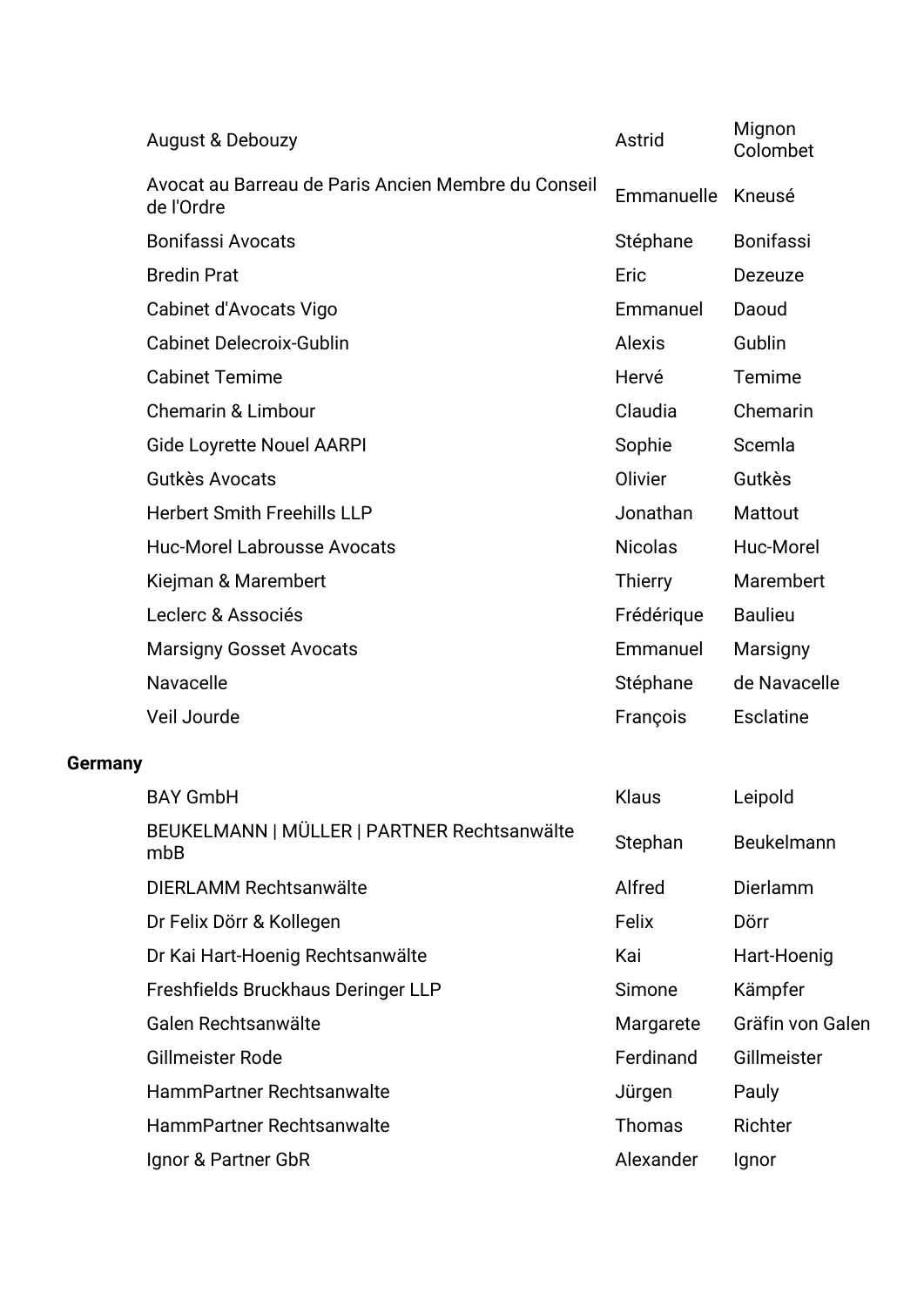|                  | <b>Kempf Schilling</b>                         | Eberhard       | Kempf           |
|------------------|------------------------------------------------|----------------|-----------------|
|                  | Klinkert Rechtsanwälte PartGmbB                | <b>Stefan</b>  | <b>Kirsch</b>   |
|                  | Knierim & Kollegen Rechtsanwälte               | Thomas C       | Knierim         |
|                  | Krause & Kollegen                              | Daniel M       | <b>Krause</b>   |
|                  | Krause & Kollegen                              | Alexandra      | Wagner          |
|                  | Krause & Kollegen                              | Carsten        | Wegner          |
|                  | Livonius Rechtsanwälte                         | <b>Barbara</b> | Livonius        |
|                  | <b>MGR Rechtsanwälte</b>                       | Gina           | Greeve          |
|                  | Noerr PartGmbB                                 | Christian      | Pelz            |
|                  | <b>Otmar Kury Rechtsanwalt</b>                 | Otmar          | <b>Kury</b>     |
|                  | <b>PARK Wirtschaftsstrafrecht</b>              | <b>Tobias</b>  | Eggers          |
|                  | <b>Prof Dr Franz Salditt</b>                   | Franz          | Salditt         |
|                  | Rechtsanwaltskanzlei Prof Dr Holger Matt       | Holger         | Matt            |
|                  | Roxin Rechtsanwälte Part mbB                   | Oliver         | Sahan           |
|                  | Schork & Kauffmann                             | Alexander      | Schork          |
|                  | stetter Rechtsanwälte                          | Sabine         | <b>Stetter</b>  |
|                  | SvS Rechtsanwälte                              | Karl           | Sidhu           |
|                  | <b>Thomas Deckers Wehnert &amp; Elsner</b>     | <b>Marcus</b>  | <b>Mosiek</b>   |
|                  | Trüg Habetha Rechtsanwälte                     | Gerson         | Trüg            |
|                  | <b>VBB Rechtsanwälte</b>                       | Renate         | Verjans         |
|                  | Wessing & Partner Rechtsanwälte mbB            | Heiko          | Ahlbrecht       |
| <b>Greece</b>    |                                                |                |                 |
|                  | Anagnostopoulos                                | <b>Ilias</b>   | Anagnostopoulos |
| <b>Hong Kong</b> |                                                |                |                 |
|                  | Boase Cohen & Collins, Solicitors and Notaries | Colin          | Cohen           |
|                  | <b>Central Chambers</b>                        | Charlotte      | Draycott SC     |
|                  | Davis Polk & Wardwell                          | Martin         | Rogers          |
|                  | <b>Haldanes Solicitors and Notaries</b>        | Jonathan       | Midgley         |
|                  | <b>Haldanes Solicitors and Notaries</b>        | Felix          | Ng              |
|                  | <b>Haldanes Solicitors and Notaries</b>        | Andrew         | Powner          |
|                  | <b>Liberty Chambers</b>                        | Graham         | Harris SC       |
|                  |                                                |                |                 |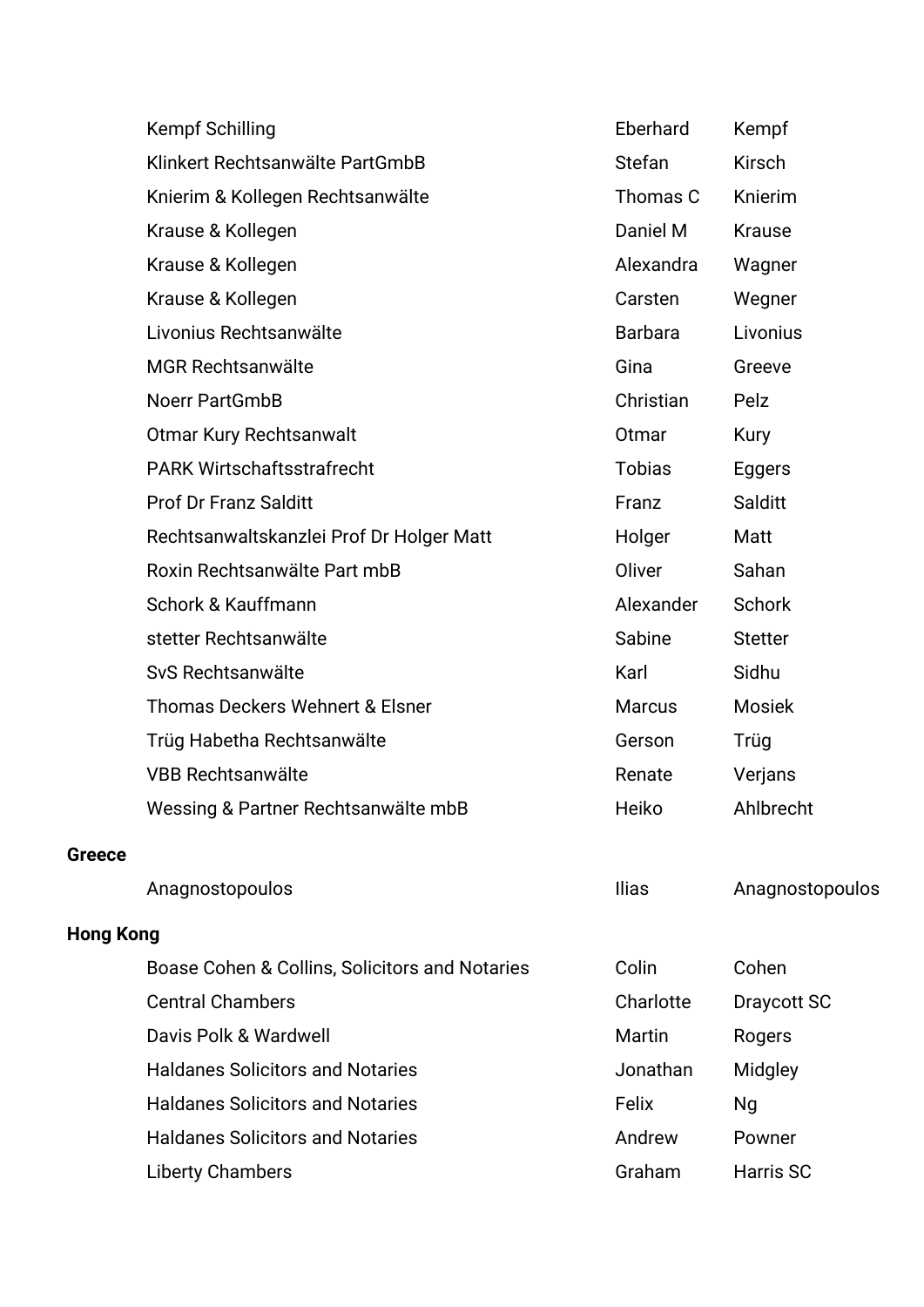|                      | <b>MinterEllison</b>                          | David                 | Morrison     |
|----------------------|-----------------------------------------------|-----------------------|--------------|
|                      | <b>Parkside Chambers</b>                      | <b>Benson</b>         | Tsoi         |
|                      | <b>Plowman Chambers</b>                       | <b>Derek</b>          | Chan SC      |
|                      | <b>Plowman Chambers</b>                       | Peter                 | Duncan       |
|                      | Robertsons                                    | Kevin                 | <b>Steel</b> |
| <b>India</b>         |                                               |                       |              |
|                      | <b>Independent Practitioner</b>               | Somasekhar Sundaresan |              |
|                      | Khaitan & Co                                  | Manavendra            | Mishra       |
|                      | Law Offices of Panag & Babu                   | Sherbir               | Panag        |
|                      | <b>MZM Legal</b>                              | Zulfiquar             | Memon        |
| <b>Ireland</b>       |                                               |                       |              |
|                      | A&L Goodbody                                  | Louise                | <b>Byrne</b> |
|                      | A&L Goodbody                                  | Kenan                 | Furlong      |
|                      | <b>Arthur Cox LLP</b>                         | Joanelle              | O'Cleirigh   |
|                      | MacGuill & Co                                 | James                 | MacGuill     |
| <b>Italy</b>         |                                               |                       |              |
|                      | <b>Advant Nctm Studio Legale</b>              | Roberta               | Guaineri     |
|                      | Astolfo Di Amato e Associati                  | Astolfo               | Di Amato     |
|                      | Cagnola & Associati Studio Legale             | Fabio                 | Cagnola      |
|                      | Cagnola & Associati Studio Legale             | Filippo               | Ferri        |
|                      | Delfino e Associati, Willkie Farr & Gallagher | <b>Bruno</b>          | Cova         |
|                      | Studio Legale Bana                            | Giuseppe              | <b>Bana</b>  |
|                      | Studio Legale Bana                            | Marcello              | <b>Bana</b>  |
|                      | Studio Legale Ennio Amodio                    | Ennio                 | Amodio       |
|                      | Studio Legale Pisano                          | Roberto               | Pisano       |
| <b>Liechtenstein</b> |                                               |                       |              |
|                      | <b>GASSER PARTNER Attorneys at Law</b>        | <b>Johannes</b>       | Gasser       |
| <b>Netherlands</b>   |                                               |                       |              |
|                      | De Roos & Pen                                 | <b>Niels</b>          | van der Laan |
|                      | De Roos & Pen                                 | Lisa                  | van der Wal  |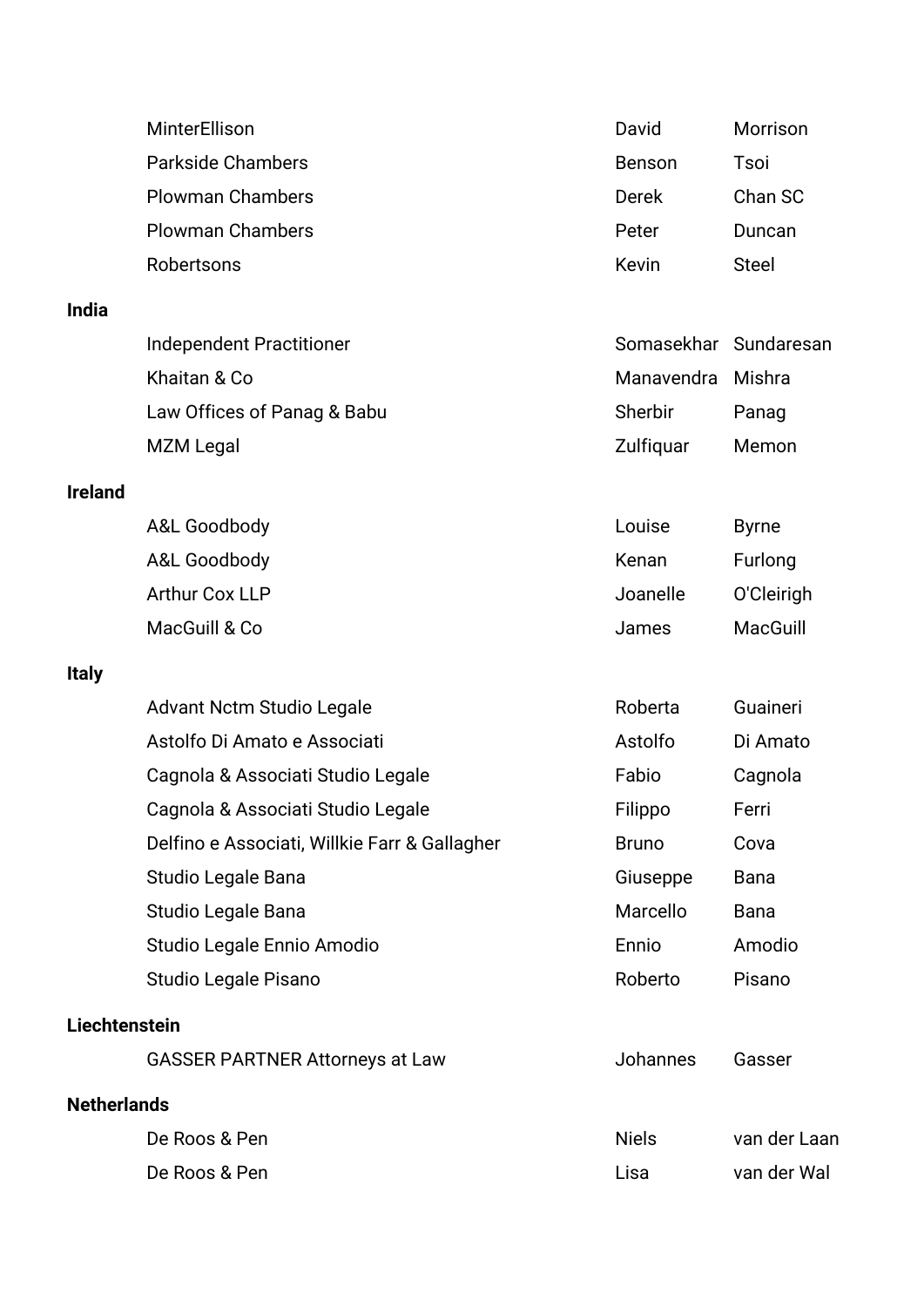| JahaeRaymakers               | Dian             | <b>Brouwer</b>    |
|------------------------------|------------------|-------------------|
| JahaeRaymakers               | Han              | Jahae             |
| JahaeRaymakers               | Carel            | Raymakers         |
| Lumen Lawyers                | Aldo             | Verbruggen        |
| <b>NautaDutilh NV</b>        | Marike           | <b>Bakker</b>     |
| Simmons & Simmons LLP        | David            | <b>Schreuders</b> |
| Sjöcrona Van Stigt           | Hans             | de Jong           |
| Sjöcrona Van Stigt           | Enide            | Perez             |
| Sjöcrona Van Stigt           | <b>Boudewijn</b> | van Eijck         |
| <b>Stibbe</b>                | Daan             | <b>Doorenbos</b>  |
| Van Doorne NV                | Jan              | Leliveld          |
| Van Doorne NV                | Ed               | van Liere         |
| <b>Wladimiroff Advocaten</b> | Robbert          | de Bree           |
| <b>Wladimiroff Advocaten</b> | Alexander        | de Swart          |
| <b>Wladimiroff Advocaten</b> | Gert-Jan         | Elsen             |

#### **Norway**

|               | Advokatfirma Andenæs Aaløkken Veum DA | Ellen              | Holager<br>Andenæs |
|---------------|---------------------------------------|--------------------|--------------------|
|               | Advokatfirma Andenæs Aaløkken Veum DA | Petar              | <b>Sekulic</b>     |
|               | Advokatfirma Andenæs Aaløkken Veum DA | Johnny             | Veum               |
|               | Advokatfirmaet Elden                  | Anders             | <b>Brosveet</b>    |
|               | Advokatfirmaet Hjort DA               | <b>Christian B</b> | Hjort              |
|               | Advokatfirmaet Schiødt AS             | Arild              | Dyngeland          |
|               | Advokatfirmaet Sulland                | Frode              | Sulland            |
|               | Fend Advokatfirma                     | Fredrik            | Berg               |
|               | Fend Advokatfirma                     | Nicolai V          | Skjerdal           |
|               | <b>SANDS</b>                          | Caterina           | Gaeta              |
| <b>Poland</b> |                                       |                    |                    |
|               | Raczkowski                            | Janusz             | Tomczak            |
|               | Sołtysiński Kawecki & Szlęzak         | Tomasz             | Konopka            |

## **Portugal**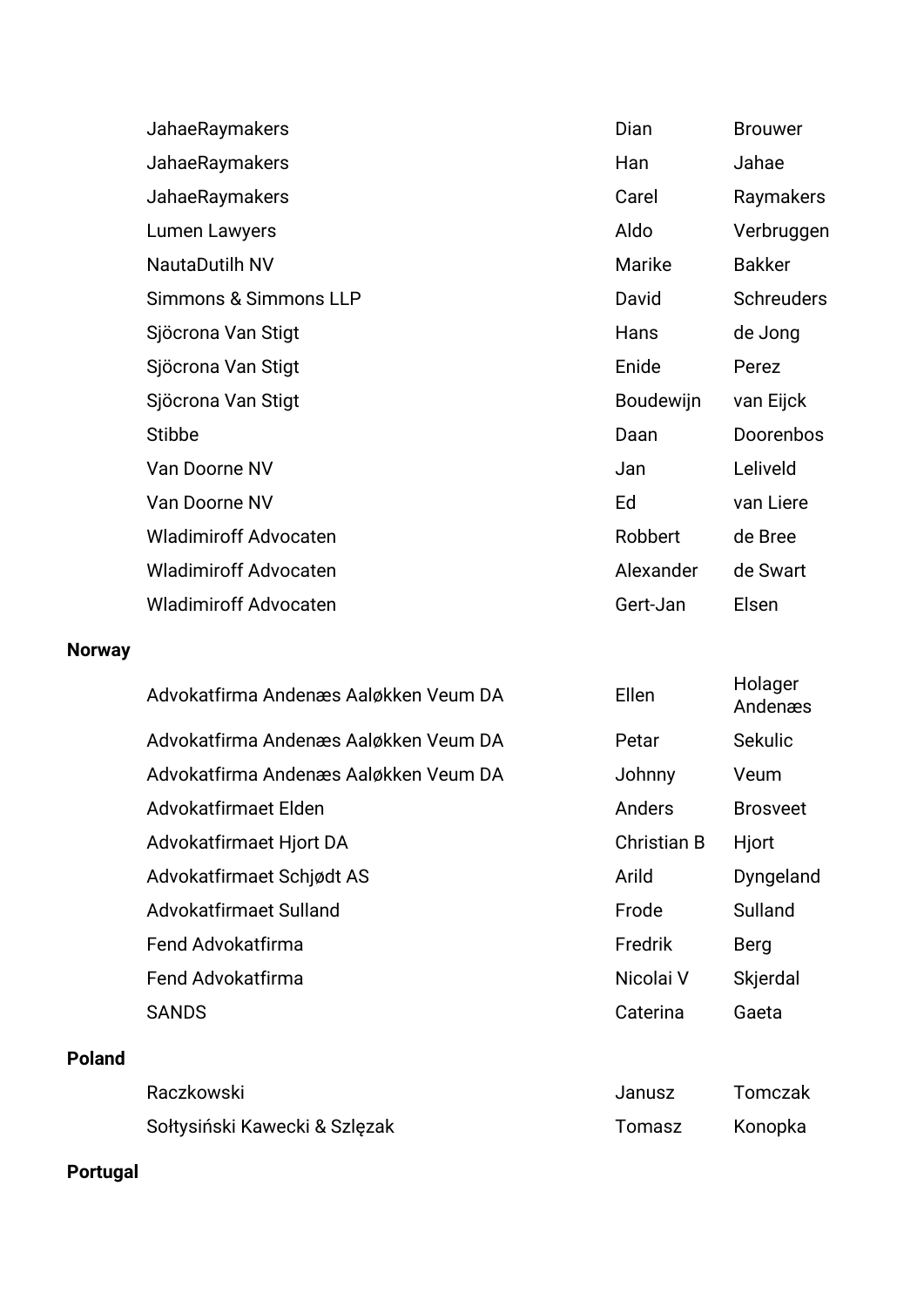|                  | Carlos Pinto de Abreu e Associados, Sociedade de<br>Advogados, RL | Vânia                     | <b>Costa Ramos</b>  |
|------------------|-------------------------------------------------------------------|---------------------------|---------------------|
|                  | Carlos Pinto de Abreu e Associados, Sociedade de<br>Advogados, RL | <b>Carlos Pinto</b>       | De Abreu            |
|                  | <b>CS'Associados</b>                                              | Pedro                     | Duro                |
|                  | Cuatrecasas                                                       | Paulo                     | de Sá e Cunha       |
|                  | G Marques da Silva                                                | Germano<br><b>Marques</b> | da Silva            |
|                  | G Marques da Silva                                                | João                      | <b>Neto</b>         |
|                  | João Nabais & Associates                                          | João                      | <b>Nabais</b>       |
|                  | José António Barreiros                                            | José<br>António           | <b>Barreiros</b>    |
|                  | Morais Leitão                                                     | Tiago                     | Geraldo             |
|                  | Morais Leitão                                                     | Rui                       | Patrício            |
|                  | Sérvulo & Associados                                              | José Lobo                 | Moutinho            |
|                  | Sérvulo & Associados                                              | <b>Teresa</b>             | Serra               |
|                  | VdA                                                               | João                      | <b>Medeiros</b>     |
| <b>Serbia</b>    |                                                                   |                           |                     |
|                  | <b>Hrle Attorneys</b>                                             | Vladimir                  | Hrle                |
| <b>Singapore</b> |                                                                   |                           |                     |
|                  | Drew & Napier LLC                                                 | Wendell                   | Wong                |
|                  | <b>K&amp;L Gates Straits Law LLC</b>                              | N                         | Sreenivasan SC      |
|                  | Tan Rajah & Cheah                                                 | Sant                      | Singh SC            |
| <b>Spain</b>     |                                                                   |                           |                     |
|                  | <b>Bufete Choclán Montalvo</b>                                    | José<br>Antonio           | Choclán<br>Montalvo |
|                  | Cuatrecasas                                                       | Joaquín                   | <b>Burkhalter</b>   |
|                  | Cuatrecasas                                                       | Luis                      | Jordana de<br>Pozas |
|                  | Ernesto Díaz-Bastien & Asociados SLP                              | Ernesto                   | Díaz-Bastien        |
|                  | Martell Abogados SCP                                              | Cristóbal                 | Martell             |
|                  | Oliva-Ayala Abogados SLP                                          | Ignacio                   | Ayala Gómez         |
|                  |                                                                   |                           |                     |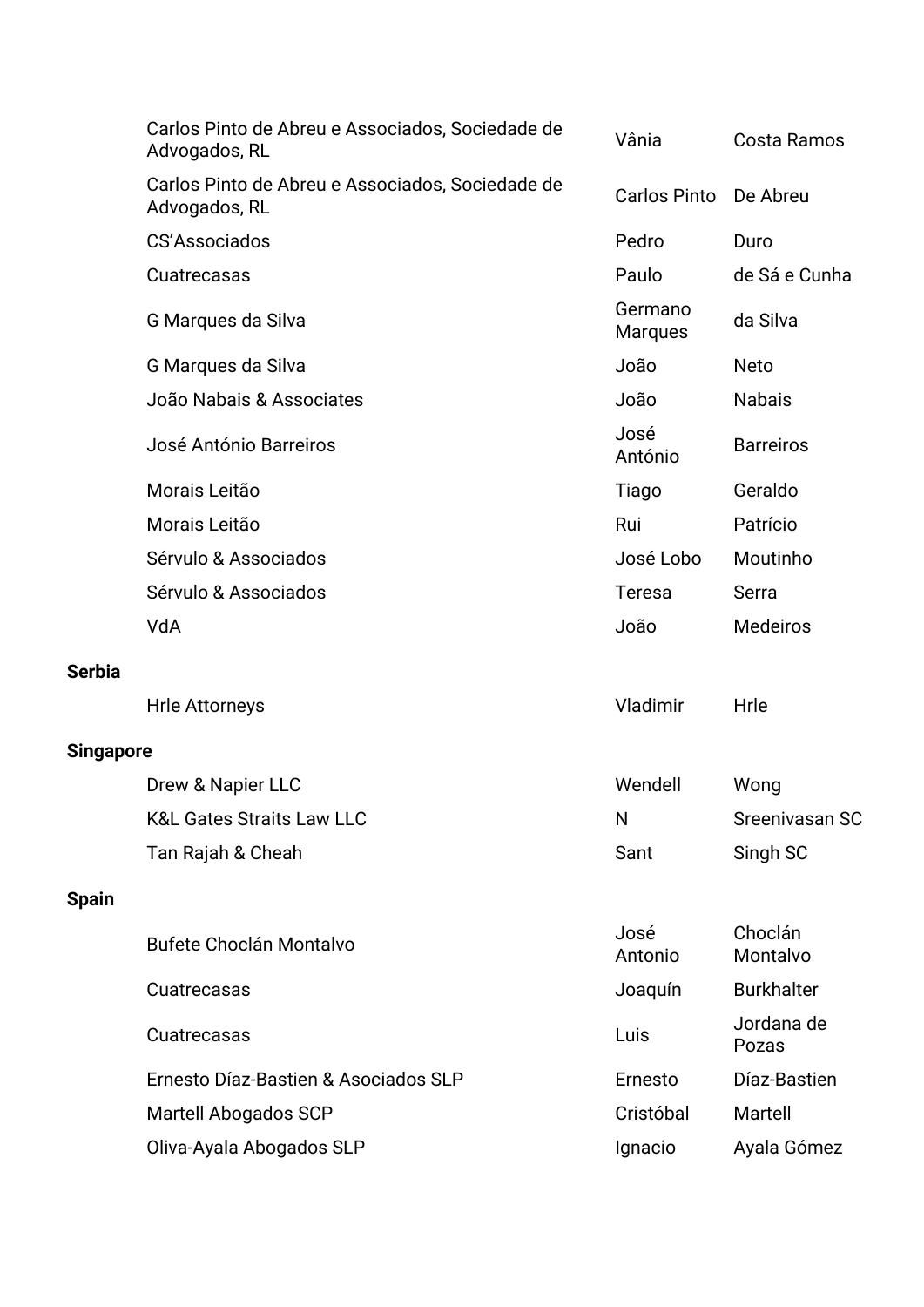|                    | Nordia Law                           | Hans              | Strandberg            |
|--------------------|--------------------------------------|-------------------|-----------------------|
| <b>Switzerland</b> |                                      |                   |                       |
| GE                 | Aubert Neyroud Stuckelberg & Fratini | Philippe          | Neyroud               |
| <b>GE</b>          | Bär & Karrer Ltd                     | Andrew<br>Michael | Garbarski             |
| <b>GE</b>          | Bär & Karrer Ltd                     | Anne Valérie      | Julen Berthod         |
| <b>GE</b>          | Bär & Karrer Ltd                     | Saverio           | Lembo                 |
| <b>GE</b>          | BianchiSchwald                       | Jean-Marc         | Carnicé               |
| <b>GE</b>          | <b>Chabrier Avocats</b>              | Marc              | Hassberger            |
| <b>GE</b>          | Degni & Vecchio                      | Pierluca          | Degni                 |
| <b>GE</b>          | Ducrest Heggli Avocats LLC           | Jean-<br>Francois | <b>Ducrest</b>        |
| <b>GE</b>          | Harari Avocats                       | Maurice           | Harari                |
| GE                 | <b>Kellerhals Carrard Genève SNC</b> | Jean-Cedric       | Michel                |
| GE                 | <b>Keppeler &amp; Partners</b>       | Pascal            | Maurer                |
| <b>GE</b>          | <b>LALIVE</b>                        | Sandrine          | Giroud                |
| <b>GE</b>          | <b>LALIVE</b>                        | Marc              | Henzelin              |
| <b>GE</b>          | Lenz & Staehelin                     | <b>Hikmat</b>     | Maleh                 |
| GE                 | Lenz & Staehelin                     | Miguel            | Oural                 |
| GE                 | Lenz & Staehelin                     | Daniel            | Tunik                 |
| GE                 | Lex partner                          | Alec              | Reymond               |
| GE                 | <b>Monfrini Bitton Klein</b>         | David             | <b>Bitton</b>         |
| GE                 | <b>Reiser Avocats</b>                | Sonja             | <b>Maeder Morvant</b> |
| <b>GE</b>          | <b>RVMH Avocats</b>                  | Patrick           | Hunziker              |
| GE                 | <b>RVMH Avocats</b>                  | Guillaume         | Vodoz                 |
| <b>GE</b>          | <b>Schellenberg Wittmer</b>          | Benjamin          | <b>Borsodi</b>        |
| <b>GE</b>          | Schellenberg Wittmer                 | Paul              | Gully-Hart            |
| GE                 | Schellenberg Wittmer                 | Clara             | Poglia                |
| ZΗ                 | Erni Caputo                          | Lorenz            | Erni                  |
| ZΗ                 | <b>Hohler Trohler Heim</b>           | Christoph         | Hohler                |
|                    |                                      |                   |                       |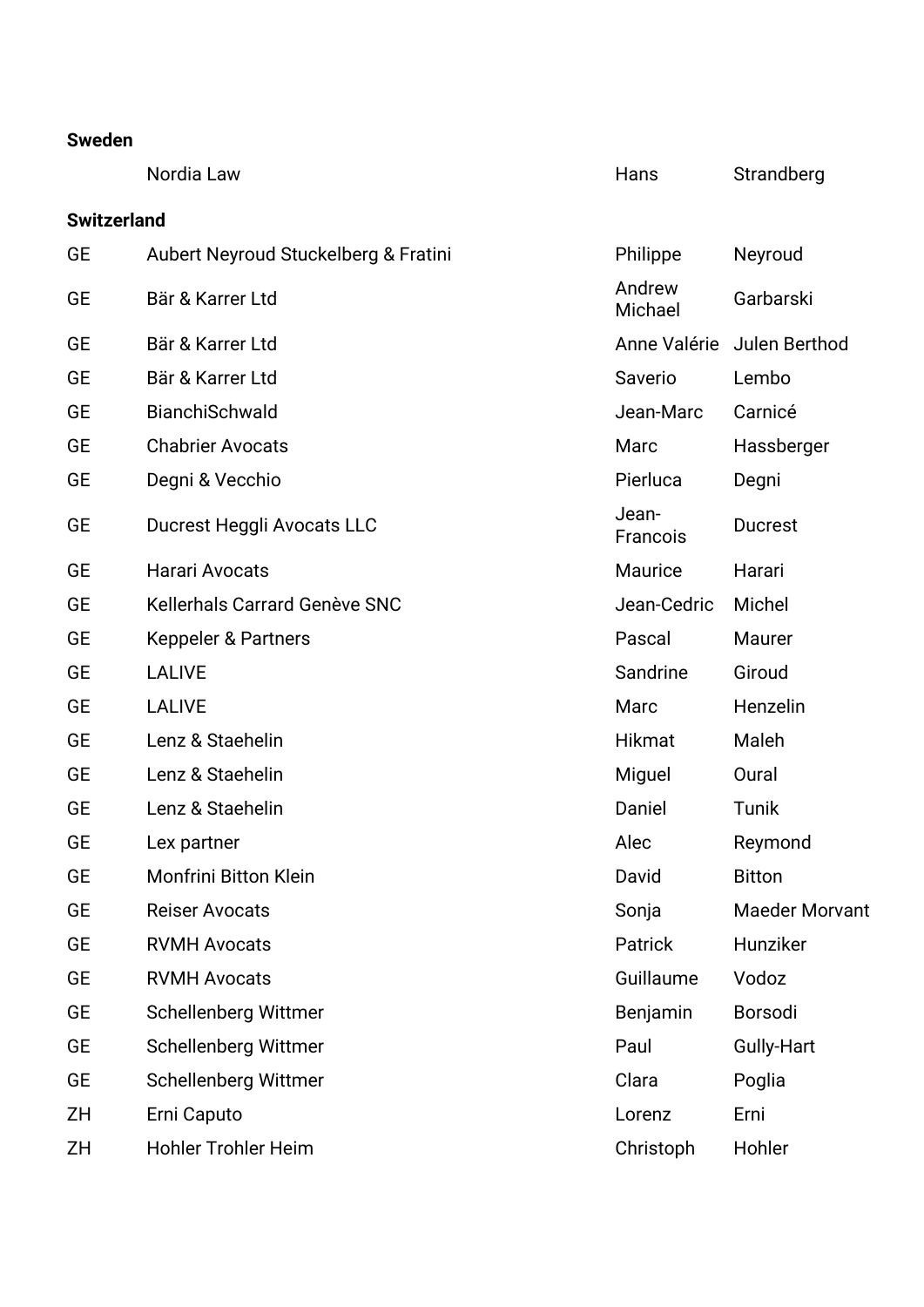#### **Ukraine**

|            | <b>Asters</b>                                                    | Sergiy        | Grebenyuk      |
|------------|------------------------------------------------------------------|---------------|----------------|
|            | Aver Lex                                                         | Igor          | Fedorenko      |
|            | <b>Aver Lex</b>                                                  | Olga          | Prosyanyuk     |
|            | Aver Lex                                                         | Vitaliy       | Serdyuk        |
|            | <b>EQUITY Law Firm</b>                                           | <b>Taras</b>  | Poshyvanyuk    |
|            | <b>GOLAW</b>                                                     | Angelika      | <b>Sitsko</b>  |
|            | <b>VB PARTNERS</b>                                               | Denys         | <b>Bugay</b>   |
|            | <b>VB PARTNERS</b>                                               | <b>Nikita</b> | <b>Nuralin</b> |
|            | <b>United Arab Emirates</b>                                      |               |                |
|            | Al Tamimi & Company                                              | Ibtissem      | Lassoued       |
|            | <b>DLA Piper Middle East LLP</b>                                 | Adam          | Vause          |
|            | <b>Hadef &amp; Partners</b>                                      | Richard       | <b>Briggs</b>  |
|            | Norton Rose Fulbright (Middle East) LLP                          | Orlando       | Vidal          |
| <b>USA</b> |                                                                  |               |                |
| <b>AZ</b>  | Perkins Coie LLP                                                 | Jordan        | Green          |
| CA         | Arguedas Cassman & Headley LLP                                   | Cristina C    | Arguedas       |
| <b>CA</b>  | Bird Marella Boxer Wolpert Nessim Drooks Lincenberg<br>& Rhow PC | Terry W       | <b>Bird</b>    |
| CA         | Bird Marella Boxer Wolpert Nessim Drooks Lincenberg<br>& Rhow PC | Gary S        | Lincenberg     |
| CA         | Bird Marella Boxer Wolpert Nessim Drooks Lincenberg<br>& Rhow PC | Vincent J     | Marella        |
| CA         | Clarence Dyer & Cohen LLP                                        | Nanci L       | Clarence       |
|            |                                                                  |               |                |

| СA | Conrad   Metlitzky   Kane LLP        | Miranda         | Kane           |
|----|--------------------------------------|-----------------|----------------|
| CA | <b>Duane Morris LLP</b>              | George D        | Niespolo       |
| CA | Durie Tangri LLP                     | Michael J       | Proctor        |
| CA | Gibson, Dunn & Crutcher LLP          | Charles J       | <b>Stevens</b> |
| CA | Gibson, Dunn & Crutcher LLP          | Debra Wong      | Yang           |
| CA | <b>Handzlik &amp; Associates APC</b> | Jan<br>Lawrence | Handzlik       |
| СA | Kaplan Marino, PC                    | <b>Nina</b>     | Marino         |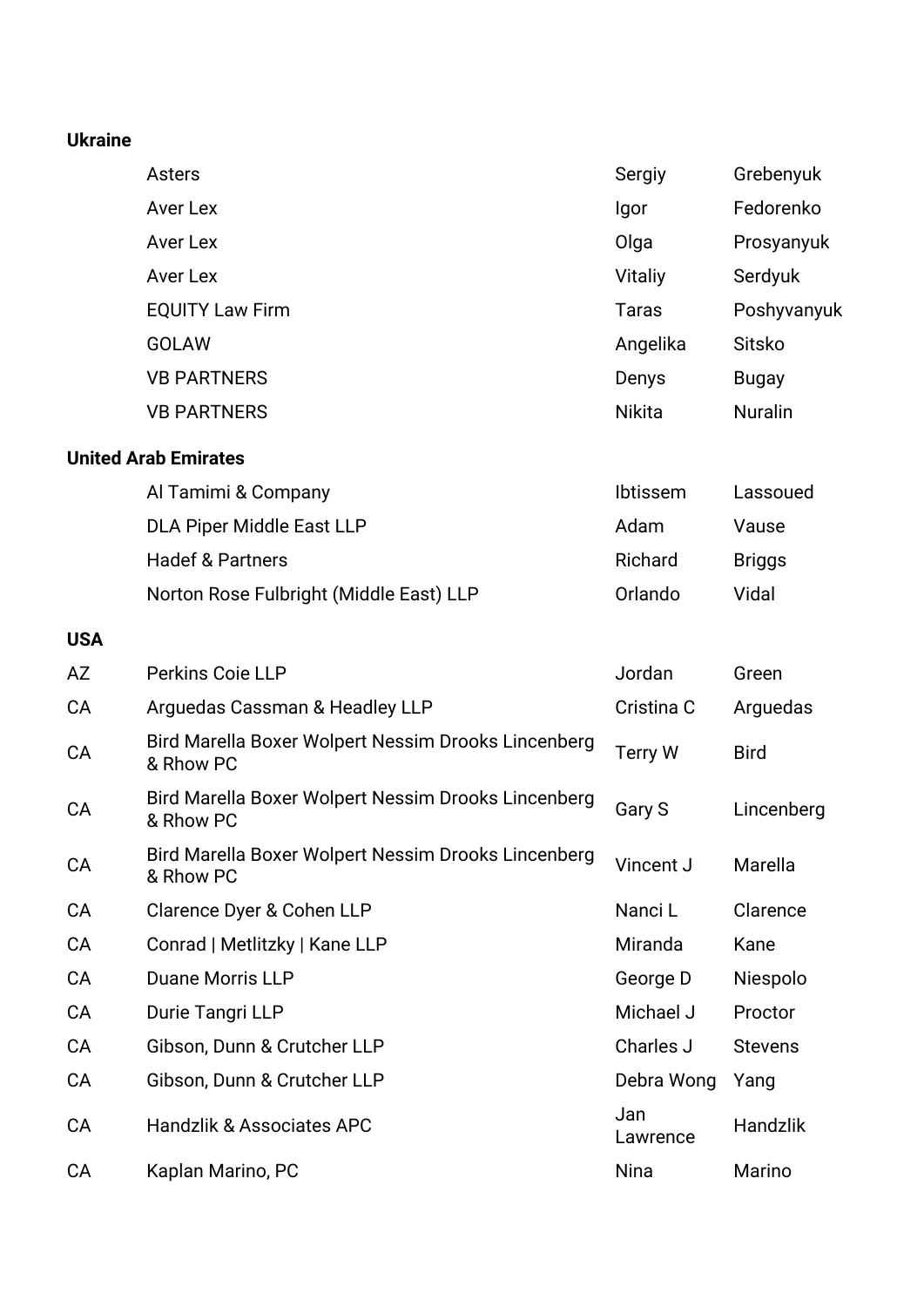| <b>CA</b> | Keker, Van Nest & Peters LLP            | John W          | Keker           |
|-----------|-----------------------------------------|-----------------|-----------------|
| CA        | Keker, Van Nest & Peters LLP            | Jan Nielsen     | Little          |
| CA        | Keker, Van Nest & Peters LLP            | <b>Elliot R</b> | Peters          |
| CA        | Kendall Brill & Kelly LLP               | Janet I         | Levine          |
| CA        | King & Spalding LLP                     | Michael J       | Shepard         |
| CA        | Law Office of John D. Cline             | John D          | Cline           |
| CA        | Law Offices of Paul S. Meyer            | Paul S          | Meyer           |
| CA        | Mark Beck Attorney at Law               | Mark E          | <b>Beck</b>     |
| CA        | Munger Tolles & Olson LLP               | <b>Brad D</b>   | <b>Brian</b>    |
| CA        | Norton Rose Fulbright                   | <b>Brian A</b>  | Sun             |
| CA        | O'Melveny & Myers LLP                   | Daniel H        | <b>Bookin</b>   |
| CA        | Orrick Herrington & Sutcliffe LLP       | <b>Walter F</b> | Brown Jr        |
| CA        | Ramsey & Ehrlich LLP                    | <b>Miles</b>    | Ehrlich         |
| CA        | Ramsey & Ehrlich LLP                    | Ismail          | Ramsey          |
| CA        | Swanson & McNamara LLP                  | Mary            | McNamara        |
| CA        | <b>Winston &amp; Strawn LLP</b>         | David C         | Scheper         |
| CO        | Haddon Morgan and Foreman, P.C.         | Harold A        | Haddon          |
| DC        | Arnold & Porter                         | Amy             | <b>Jeffress</b> |
| DC        | <b>Baker Botts LLP</b>                  | William H       | Jeffress Jr     |
| DC        | <b>Bennett Doyle LLP</b>                | Robert S        | <b>Bennett</b>  |
| DC        | <b>Berliner Corcoran &amp; Rowe LLP</b> | <b>Bruce</b>    | Zagaris         |
| DC        | <b>Blank Rome LLP</b>                   | William E       | Lawler III      |
| DC        | <b>Blank Rome LLP</b>                   | Henry F         | Schuelke III    |
| DC        | <b>Brown Rudnick LLP</b>                | Stephen A       | <b>Best</b>     |
| DC        | <b>Buckley LLP</b>                      | Henry W         | Asbill          |
| DC        | <b>Buckley LLP</b>                      | David S         | <b>Krakoff</b>  |
| DC        | <b>Coburn &amp; Greenbaum PLLC</b>      | <b>Barry</b>    | Coburn          |
| DC        | Covington & Burling LLP                 | Stephen P       | Anthony         |
| DC        | <b>Covington &amp; Burling LLP</b>      | Lanny A         | <b>Breuer</b>   |
| DC        | Covington & Burling LLP                 | John W          | Nields Jr       |
| DC        | Cozen O'Connor                          | <b>Barry</b>    | <b>Boss</b>     |
|           |                                         |                 |                 |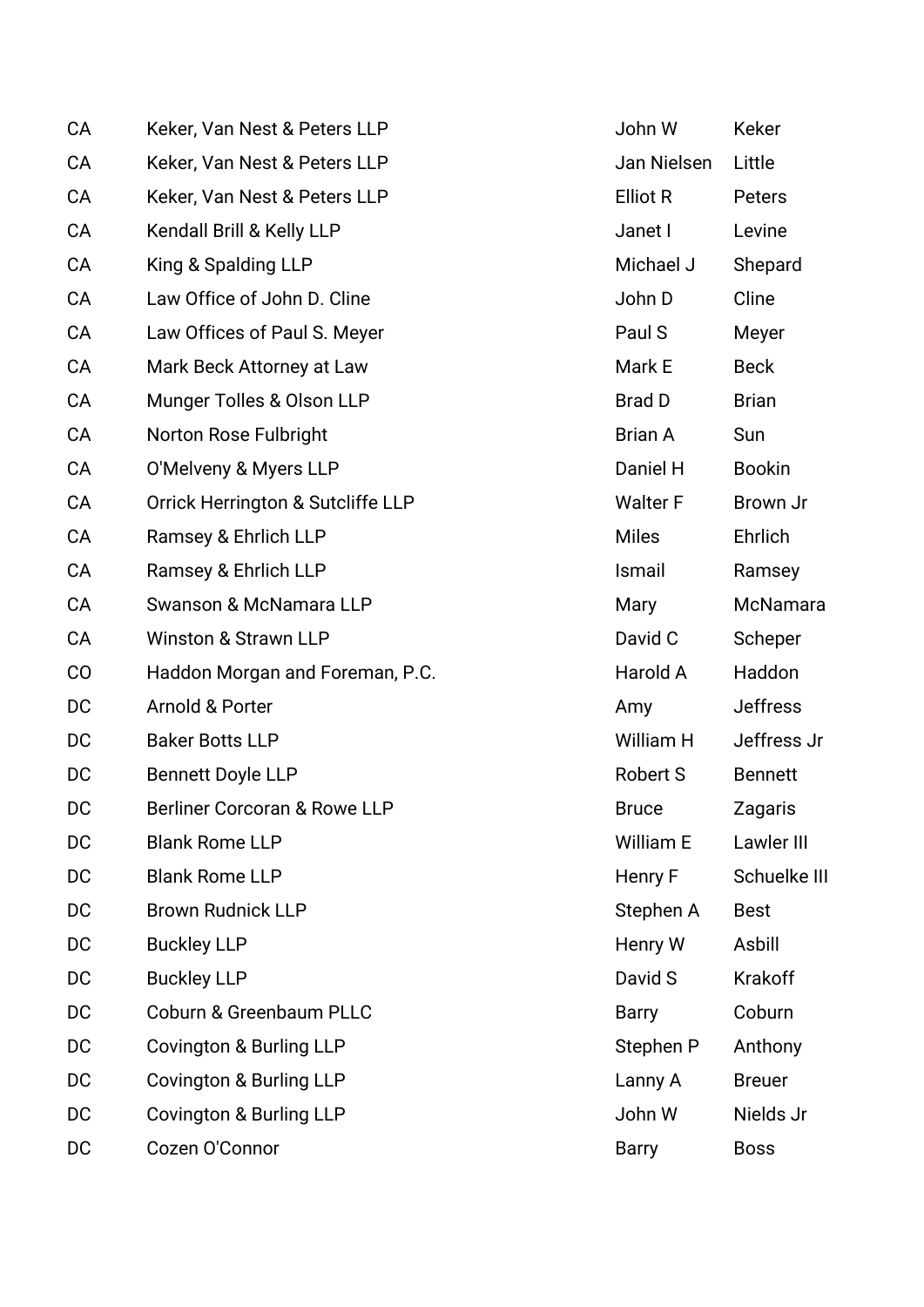| DC | Davis Polk & Wardwell LLP                                        | Kenneth L          | Wainstein       |
|----|------------------------------------------------------------------|--------------------|-----------------|
| DC | Gibson, Dunn & Crutcher LLP                                      | Richard            | Grime           |
| DC | Gibson, Dunn & Crutcher LLP                                      | F Joseph           | Warin           |
| DC | <b>Greenberg Traurig LLP</b>                                     | Adam               | Hoffinger       |
| DC | Hogan Lovells US LLP                                             | Peter S            | Spivack         |
| DC | <b>Janis Law PLLC</b>                                            | N Richard          | Janis           |
| DC | King & Spalding LLP                                              | J Sedwick          | Sollers III     |
| DC | Latham & Watkins LLP                                             | Alice S            | Fisher          |
| DC | Law Offices of Gregory L. Poe PLLC                               | Gregory L          | Poe             |
| DC | Linklaters LLP                                                   | Adam               | Lurie           |
| DC | Mayer Brown LLP                                                  | Laurence A         | Urgenson        |
| DC | Miller & Chevalier Chartered                                     | Kathryn<br>Cameron | Atkinson        |
| DC | Miller & Chevalier Chartered                                     | Mark               | Rochon          |
| DC | Miller & Chevalier Chartered                                     | James G            | Tillen          |
| DC | Miller & Chevalier Chartered                                     | Andrew T           | Wise            |
| DC | Orrick Herrington & Sutcliffe LLP                                | Richard            | Morvillo        |
| DC | Paul Weiss Rifkind Wharton & Garrison LLP                        | Mark F             | Mendelsohn      |
| DC | Quinn Emanuel Urquhart & Sullivan LLP                            | William A          | <b>Burck</b>    |
| DC | Rauh Law Offices PLLC                                            | Carl S             | Rauh            |
| DC | Robbins Russell Englert Orseck Untereiner & Sauber<br><b>LLP</b> | Barry J            | Pollack         |
| DC | Schertler & Onorato LLP                                          | Danny              | Onorato         |
| DC | Schertler & Onorato LLP                                          | David              | Schertler       |
| DC | Schertler & Onorato LLP                                          | <b>Robert P</b>    | Trout           |
| DC | Schulte Roth & Zabel LLP                                         | Peter H            | White           |
| DC | Shearman & Sterling LLP                                          | Philip             | Urofsky         |
| DC | <b>Sidley Austin LLP</b>                                         | Thomas C           | Green           |
| DC | <b>Sidley Austin LLP</b>                                         | <b>Carter G</b>    | <b>Phillips</b> |
| DC | <b>Sidley Austin LLP</b>                                         | Karen A            | Popp            |
| DC | Steptoe & Johnson LLP                                            | <b>Brian</b>       | Heberlig        |
| DC | Steptoe & Johnson LLP                                            | Lucinda A          | Low             |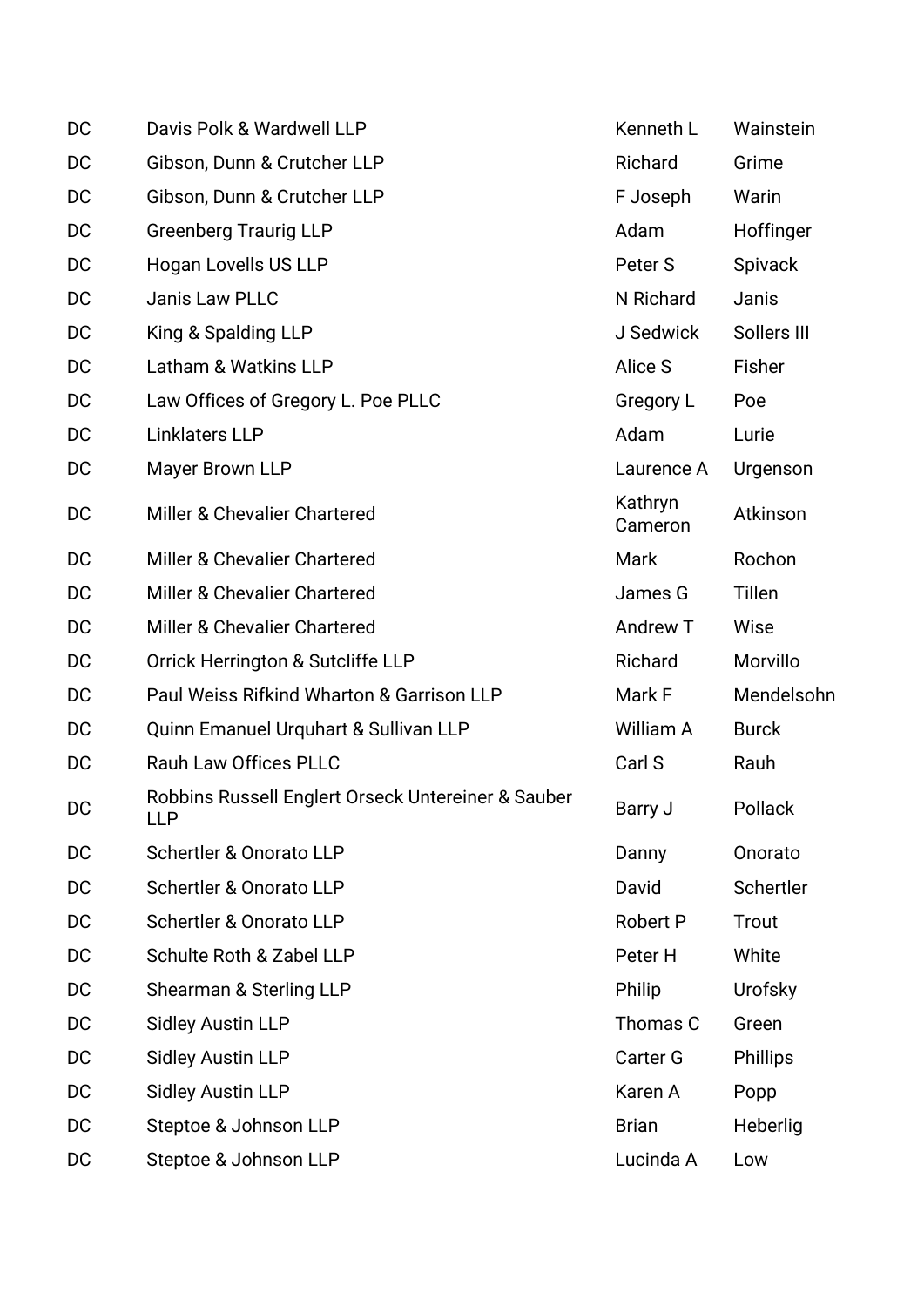| DC | Steptoe & Johnson LLP                    | Reid H            | Weingarten        |
|----|------------------------------------------|-------------------|-------------------|
| DC | <b>Williams &amp; Connolly LLP</b>       | Robert M          | Cary              |
| DC | <b>Williams &amp; Connolly LLP</b>       | <b>Brendan V</b>  | Sullivan Jr       |
| DC | <b>Williams &amp; Connolly LLP</b>       | John K            | Villa             |
| DC | <b>Williams &amp; Connolly LLP</b>       | David M           | Zinn              |
| DC | WilmerHale                               | Howard M          | Shapiro           |
| DC | WilmerHale                               | Seth P            | Waxman            |
| DC | <b>Winston &amp; Strawn LLP</b>          | Abbe David        | Lowell            |
| DC | Zuckerman Spaeder LLP                    | <b>Blair G</b>    | <b>Brown</b>      |
| DC | Zuckerman Spaeder LLP                    | Paula M           | Junghans          |
| DC | Zuckerman Spaeder LLP                    | William W         | <b>Taylor III</b> |
| DC | Zuckerman Spaeder LLP                    | Roger E           | Zuckerman         |
| FL | Black Srebnick Kornspan & Stumpf PA      | Roy               | <b>Black</b>      |
| FL | <b>Bruce Lyons Law</b>                   | <b>Bruce M</b>    | Lyons             |
| FL | <b>Bruce S Rogow PA</b>                  | <b>Bruce S</b>    | Rogow             |
| FL | <b>Gray Robinson PA</b>                  | Joel              | Hirschhorn        |
| FL | Hy Shapiro PA                            | <b>Hy</b>         | Shapiro           |
| FL | Jack M. Denaro PA                        | Jack M            | Denaro            |
| FL | <b>Jones Walker LLP</b>                  | <b>Edward R</b>   | Shohat            |
| FL | Jose M Quinon                            | Jose M            | Quinon            |
| FL | Law Offices of Benedict P Kuehne PA      | <b>Benedict P</b> | Kuehne            |
| FL | L-S Law Firm                             | Lilly Ann         | Sanchez           |
| FL | Marcos D. Jiménez, P.A.                  | Marcos D          | Jiménez           |
| FL | <b>Markus Moss PLLC</b>                  | David Oscar       | <b>Markus</b>     |
| FL | <b>Moscowitz &amp; Moscowitz PA</b>      | Jane W            | Moscowitz         |
| FL | <b>Neal R Sonnett PA</b>                 | Neal R            | Sonnett           |
| FL | <b>Nelson Mullins Broad &amp; Cassel</b> | Jon A             | Sale              |
| FL | Podhurst Orseck PA                       | Robert C          | Josefsberg        |
| FL | Raskin & Raskin P A                      | Martin R          | Raskin            |
| FL | Raskin & Raskin P A                      | Jane Serene       | Raskin            |
| FL | Stumphauzer & Sloman                     | Jeffrey H         | Sloman            |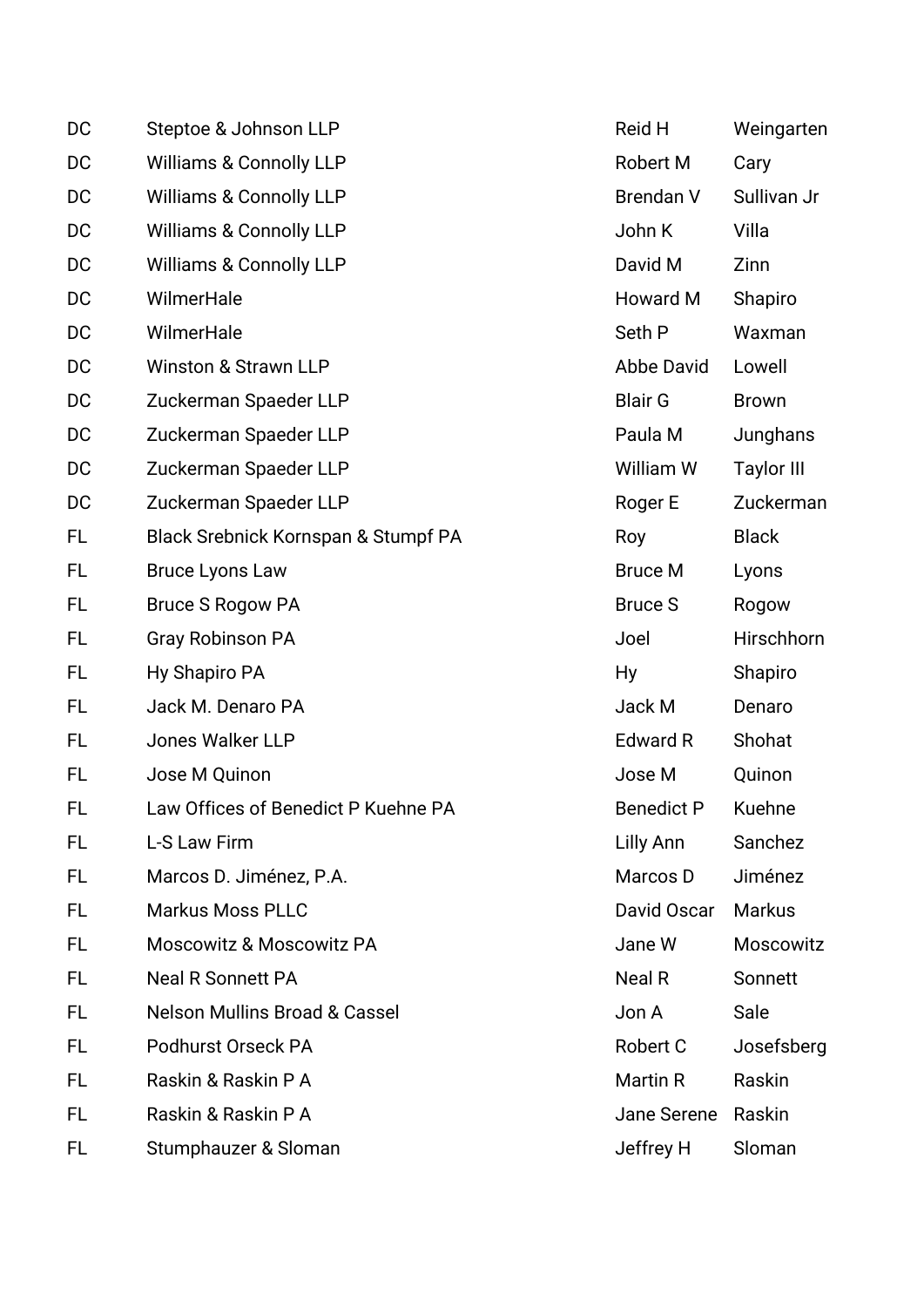| FL             | Zuckerman Spaeder LLP                            | <b>Morris</b><br>"Sandy" | Weinberg Jr         |
|----------------|--------------------------------------------------|--------------------------|---------------------|
| GA             | <b>Garland Samuel &amp; Loeb</b>                 | <b>Edward T M</b>        | Garland             |
| GA             | <b>Garland Samuel &amp; Loeb</b>                 | Donald F                 | Samuel              |
| GA             | King & Spalding LLP                              | Sally                    | Yates               |
| GA             | <b>Maloy Jenkins Parker</b>                      | <b>Bruce</b>             | Maloy               |
| IA             | <b>Weinhardt Law Firm</b>                        | Mark E                   | Weinhardt           |
| IL             | <b>Baker McKenzie LLP</b>                        | William J                | Linklater           |
| IL             | Jenner & Block LLP                               | <b>Charles B</b>         | <b>Sklarsky</b>     |
| <b>KS</b>      | <b>Bath &amp; Edmonds PA</b>                     | Thomas J                 | Bath Jr             |
| <b>KS</b>      | Monnat & Spurrier Chartered                      | Daniel E                 | Monnat              |
| МA             | Hogan Lovells US LLP                             | Michael A                | Collora             |
| МA             | Ropes & Gray LLP                                 | Joshua                   | Levy                |
| МA             | Todd & Weld LLP                                  | Max D                    | <b>Stern</b>        |
| MI             | <b>Butzel Long</b>                               | David F                  | DuMouchel           |
| <b>MO</b>      | Berkowitz Oliver Williams Shaw & Eisenbrandt LLP | Jeffrey D                | <b>Morris</b>       |
| <b>MO</b>      | Dowd Bennett LLP                                 | James F                  | <b>Bennett</b>      |
| <b>MO</b>      | Dowd Bennett LLP                                 | James G                  | Martin              |
| <b>MO</b>      | German May PC                                    | <b>Charles W</b>         | German              |
| <b>MO</b>      | Lewis Rice LLC                                   | Barry A                  | Short               |
| M <sub>O</sub> | The Regan Law Firm, LLC                          | Kevin E J                | Regan               |
| <b>NJ</b>      | Gibbons PC                                       | Lawrence S               | Lustberg            |
| <b>NM</b>      | Freedman Boyd Hollander Goldberg Urias & Ward PA | Nancy                    | Hollander           |
| <b>NY</b>      | Akin Gump Strauss Hauer & Feld LLP               | James J                  | Benjamin Jr         |
| <b>NY</b>      | Allen & Overy LLP                                | Pamela                   | Chepiga             |
| <b>NY</b>      | Allen & Overy LLP                                | David                    | <b>Esseks</b>       |
| <b>NY</b>      | Allen & Overy LLP                                | Michael                  | Feldberg            |
| <b>NY</b>      | Allen & Overy LLP                                | Eugene                   | Ingoglia            |
| <b>NY</b>      | Alston & Bird LLP                                | Joanna C                 | Hendon              |
| <b>NY</b>      | <b>Andrew M Lawler PC</b>                        | Andrew M                 | Lawler              |
| <b>NY</b>      | <b>Baker Botts LLP</b>                           | Lynn A                   | <b>Neils</b>        |
| <b>NY</b>      | <b>BakerHostetler LLP</b>                        | George A                 | <b>Stamboulidis</b> |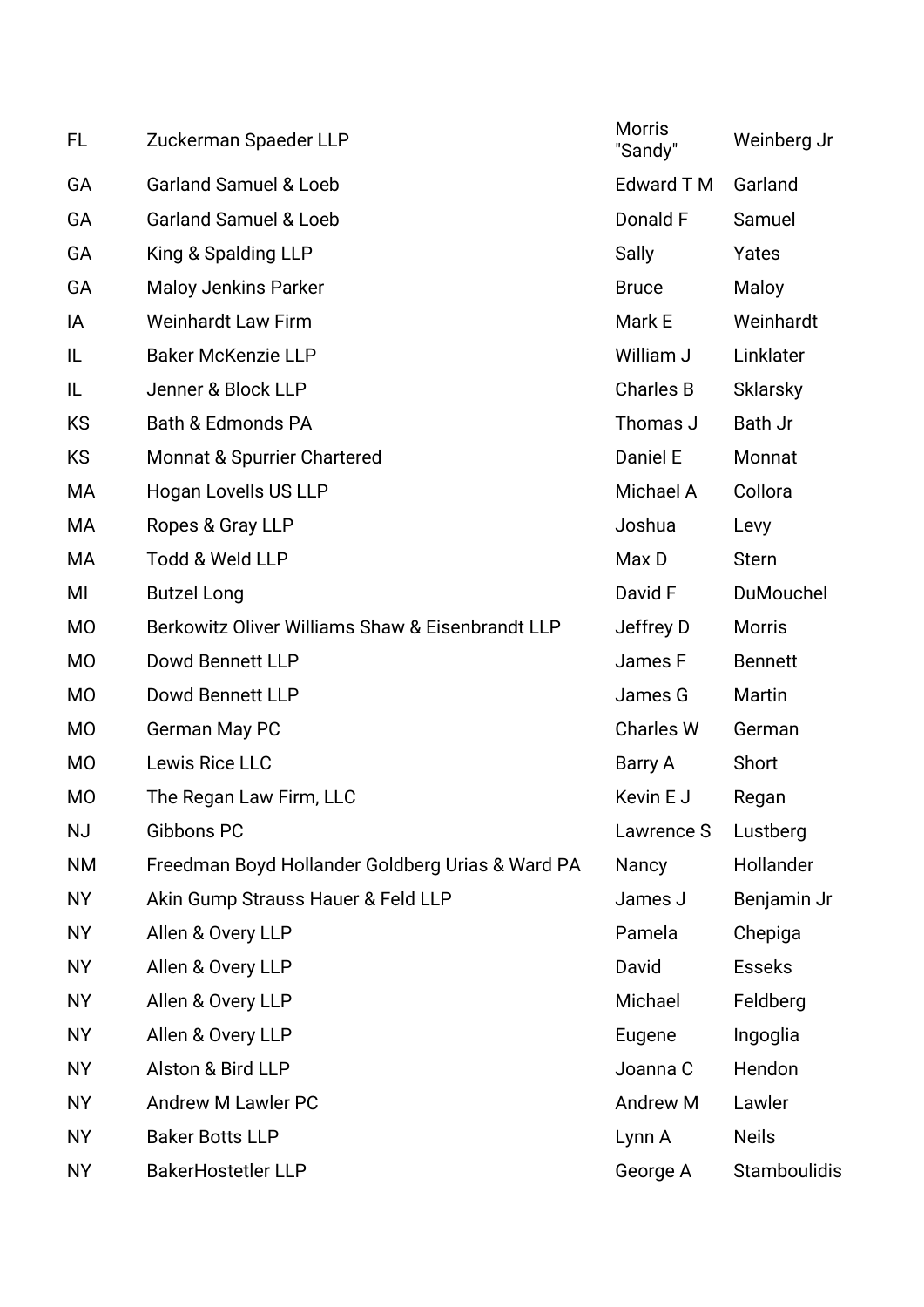| <b>NY</b> | <b>Ballard Spahr LLP</b>                        | Marjorie J       | Peerce                  |
|-----------|-------------------------------------------------|------------------|-------------------------|
| <b>NY</b> | <b>Ballard Spahr LLP</b>                        | Charles A        | Stillman                |
| <b>NY</b> | Barnes & Thornburg LLP                          | Lawrence         | Gerschwer               |
| <b>NY</b> | <b>Bracewell LLP</b>                            | Paul             | Shechtman               |
| <b>NY</b> | <b>Brafman &amp; Associates PC</b>              | Benjamin         | <b>Brafman</b>          |
| <b>NY</b> | Brune Law P.C.                                  | Susan            | <b>Brune</b>            |
| <b>NY</b> | Clayman & Rosenberg LLP                         | <b>Charles E</b> | Clayman                 |
| <b>NY</b> | Cleary Gottlieb Steen & Hamilton LLP            | David E          | <b>Brodsky</b>          |
| <b>NY</b> | <b>Cleary Gottlieb Steen &amp; Hamilton LLP</b> | Lev <sub>L</sub> | Dassin                  |
| <b>NY</b> | <b>Cleary Gottlieb Steen &amp; Hamilton LLP</b> | Jonathan S       | Kolodner                |
| <b>NY</b> | <b>Clifford Chance US LLP</b>                   | Christopher<br>J | Morvillo                |
| <b>NY</b> | <b>Cooley LLP</b>                               | Alan             | Levine                  |
| <b>NY</b> | <b>Cooley LLP</b>                               | William J        | Schwartz                |
| <b>NY</b> | Covington & Burling LLP                         | Nancy            | Kestenbaum              |
| <b>NY</b> | <b>Covington &amp; Burling LLP</b>              | Alan             | Vinegrad                |
| <b>NY</b> | Cravath, Swaine & Moore LLP                     | Benjamin         | Gruenstein              |
| <b>NY</b> | <b>Crowell &amp; Moring LLP</b>                 | Glen G.          | <b>McGorty</b>          |
| <b>NY</b> | <b>Crowell &amp; Moring LLP</b>                 | Rebecca          | <b>Monck Ricigliano</b> |
| <b>NY</b> | Davis Polk & Wardwell LLP                       | <b>Martine M</b> | Beamon                  |
| <b>NY</b> | Davis Polk & Wardwell LLP                       | Angela T         | <b>Burgess</b>          |
| <b>NY</b> | Davis Polk & Wardwell LLP                       | Denis J          | McInerney               |
| <b>NY</b> | De Feis O'Connell & Rose PC                     | Nicholas M       | De Feis                 |
| <b>NY</b> | Debevoise & Plimpton LLP                        | Helen V.         | Cantwell                |
| <b>NY</b> | Debevoise & Plimpton LLP                        | Andrew J         | Ceresney                |
| <b>NY</b> | Debevoise & Plimpton LLP                        | John             | Gleeson                 |
| <b>NY</b> | Debevoise & Plimpton LLP                        | Mary Jo          | White                   |
| <b>NY</b> | Debevoise & Plimpton LLP                        | <b>Bruce E</b>   | Yannett                 |
| <b>NY</b> | Debevoise & Plimpton LLP                        | Lisa             | Zornberg                |
| <b>NY</b> | <b>Dechert LLP</b>                              | David N          | <b>Kelley</b>           |
| <b>NY</b> | <b>Dechert LLP</b>                              | Andrew J         | Levander                |
| <b>NY</b> | Dechert LLP                                     | Jonathan         | <b>Streeter</b>         |

| Marjorie J       | Peerce                  |
|------------------|-------------------------|
| Charles A        | Stillman                |
| Lawrence         | Gerschwer               |
| Paul             | Shechtman               |
| Benjamin         | <b>Brafman</b>          |
| <b>Susan</b>     | <b>Brune</b>            |
| <b>Charles E</b> | Clayman                 |
| David E          | <b>Brodsky</b>          |
| Lev L            | Dassin                  |
| Jonathan S       | Kolodner                |
| Christopher<br>J | Morvillo                |
| Alan             | Levine                  |
| William J        | Schwartz                |
| Nancy            | Kestenbaum              |
| Alan             | Vinegrad                |
| Benjamin         | Gruenstein              |
| Glen G.          | <b>McGorty</b>          |
| Rebecca          | <b>Monck Ricigliano</b> |
| <b>Martine M</b> | Beamon                  |
| Angela T         | Burgess                 |
| Denis J          | McInerney               |
| Nicholas M       | De Feis                 |
| Helen V.         | Cantwell                |
| Andrew J         | Ceresney                |
| John             | Gleeson                 |
| Mary Jo          | White                   |
| <b>Bruce E</b>   | Yannett                 |
| Lisa             | Zornberg                |
| David N          | Kelley                  |
| Andrew J         | Levander                |
| Jonathan         | <b>Streeter</b>         |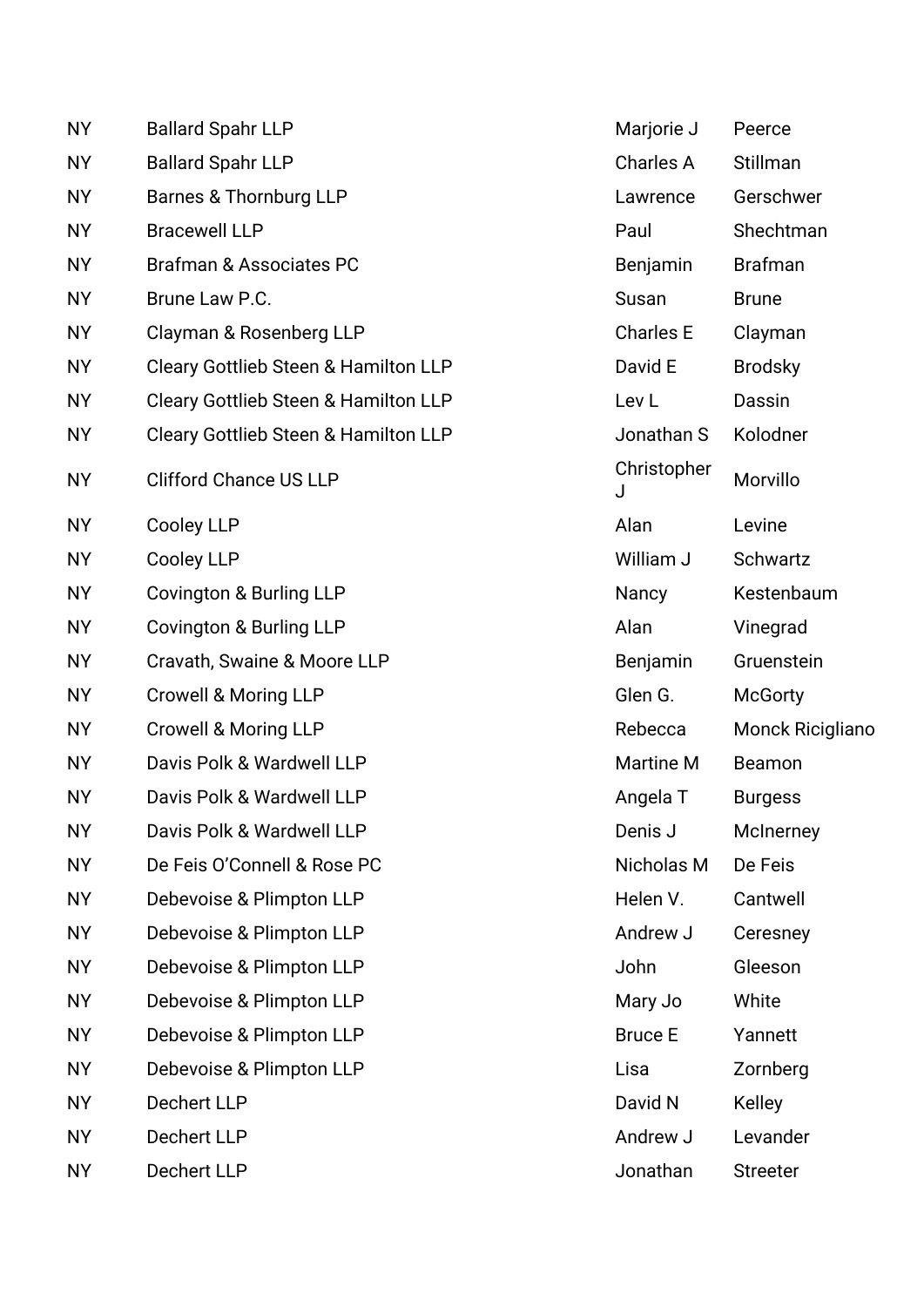| <b>NY</b> | DLA Piper LLP (US)                           | John            | Hillebrecht     |
|-----------|----------------------------------------------|-----------------|-----------------|
| <b>NY</b> | Fischetti & Malgieri LLP                     | <b>Ronald P</b> | Fischetti       |
| <b>NY</b> | Freshfields Bruckhaus Deringer US LLP        | Aaron R         | Marcu           |
| <b>NY</b> | Freshfields Bruckhaus Deringer US LLP        | Adam            | Siegel          |
| <b>NY</b> | Fried, Frank, Harris, Shriver & Jacobson LLP | Stephen         | <b>Juris</b>    |
| <b>NY</b> | <b>Gerald B Lefcourt P C</b>                 | <b>Gerald B</b> | Lefcourt        |
| <b>NY</b> | Gibson, Dunn & Crutcher LLP                  | Mylan L.        | Denerstein      |
| <b>NY</b> | Gibson, Dunn & Crutcher LLP                  | Lawrence J      | Zweifach        |
| <b>NY</b> | Goodwin                                      | Richard         | Strassberg      |
| <b>NY</b> | Hafetz & Necheles LLP                        | Fred            | Hafetz          |
| <b>NY</b> | Harris, St Laurent & Chaudhry                | Priya           | Chaudhry        |
| <b>NY</b> | Hoguet Newman Regal & Kenney LLP             | John J          | Kenney          |
| <b>NY</b> | Hughes Hubbard & Reed LLP                    | Edward J M      | Little          |
| <b>NY</b> | Hughes Hubbard & Reed LLP                    | Marc            | Weinstein       |
| <b>NY</b> | Jones Day                                    | Charles         | Carberry        |
| <b>NY</b> | Kaplan Hecker & Fink LLP                     | Sean            | Hecker          |
| <b>NY</b> | Kaplan Hecker & Fink LLP                     | Marshall L      | <b>Miller</b>   |
| <b>NY</b> | King & Spalding LLP                          | William (Bill)  | Johnson         |
| <b>NY</b> | Kobre & Kim                                  | Michael S       | <b>Kim</b>      |
| <b>NY</b> | Kobre & Kim                                  | Steven          | Kobre           |
| <b>NY</b> | Kostelanetz & Fink LLP                       | Robert S        | Fink            |
| <b>NY</b> | Kostelanetz & Fink LLP                       | Sharon L        | McCarthy        |
| <b>NY</b> | Kramer Levin Naftalis & Frankel LLP          | Barry H         | <b>Berke</b>    |
| <b>NY</b> | Kramer Levin Naftalis & Frankel LLP          | Dani R          | James           |
| <b>NY</b> | Kramer Levin Naftalis & Frankel LLP          | Gary P          | <b>Naftalis</b> |
| <b>NY</b> | Kramer Levin Naftalis & Frankel LLP          | Paul            | Schoeman        |
| <b>NY</b> | Krantz & Berman LLP                          | Larry H         | Krantz          |
| <b>NY</b> | Lankler Siffert & Wohl LLP                   | Jillian B.      | <b>Berman</b>   |
| <b>NY</b> | Lankler Siffert & Wohl LLP                   | John Sand       | <b>Siffert</b>  |
| <b>NY</b> | Lankler Siffert & Wohl LLP                   | John R          | Wing            |
| <b>NY</b> | Lankler Siffert & Wohl LLP                   | Frank H         | Wohl            |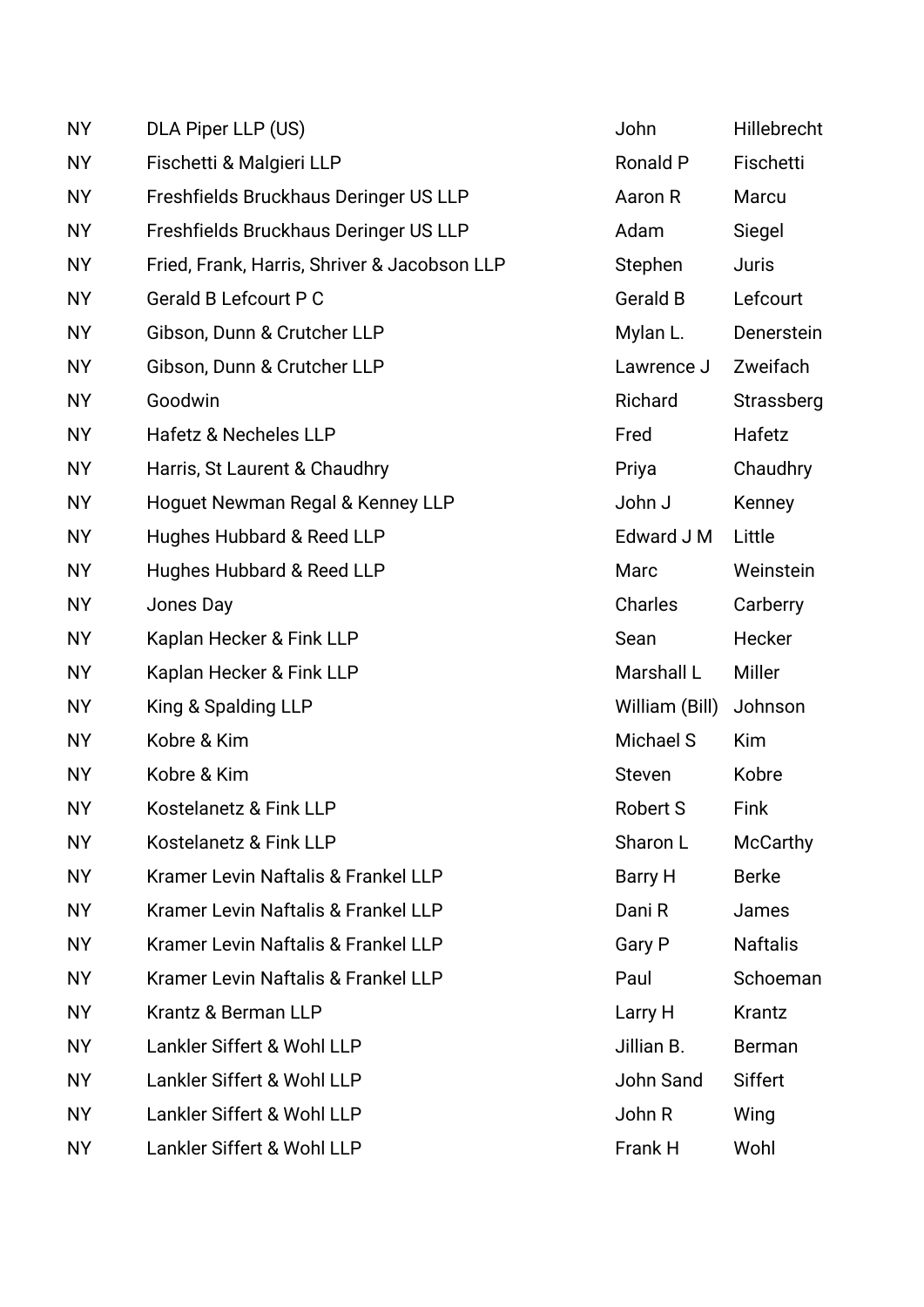| <b>NY</b> | Latham & Watkins LLP                         | Christopher      | <b>Clark</b>   |
|-----------|----------------------------------------------|------------------|----------------|
| <b>NY</b> | Latham & Watkins LLP                         | Robert H         | Hotz Jr        |
| <b>NY</b> | Latham & Watkins LLP                         | <b>Richard D</b> | Owens          |
| <b>NY</b> | Levine Lee LLP                               | Seth             | Levine         |
| <b>NY</b> | Lipman Law PLLC                              | Alex             | Lipman         |
| <b>NY</b> | McKool Smith PC                              | Daniel           | Levy           |
| <b>NY</b> | <b>Milbank LLP</b>                           | Antonia M        | Apps           |
| <b>NY</b> | <b>Milbank LLP</b>                           | George S         | Canellos       |
| <b>NY</b> | <b>Milbank LLP</b>                           | James G          | Cavoli         |
| <b>NY</b> | <b>Milbank LLP</b>                           | <b>Scott A</b>   | Edelman        |
| <b>NY</b> | Mintz & Gold                                 | Ira Lee          | Sorkin         |
| <b>NY</b> | Mintz Levin Cohn Ferris Glovsky and Popeo PC | <b>Barry</b>     | <b>Bohrer</b>  |
| <b>NY</b> | <b>Morrison &amp; Foerster LLP</b>           | Carl H           | Loewenson      |
| <b>NY</b> | Morvillo Abramowitz Grand Iason & Anello PC  | Elkan            | Abramowitz     |
| <b>NY</b> | Morvillo Abramowitz Grand Iason & Anello PC  | <b>Richard F</b> | Albert         |
| <b>NY</b> | Morvillo Abramowitz Grand Iason & Anello PC  | Robert J         | Anello         |
| <b>NY</b> | Morvillo Abramowitz Grand Iason & Anello PC  | Lawrence S       | <b>Bader</b>   |
| <b>NY</b> | Morvillo Abramowitz Grand Iason & Anello PC  | Paul R           | Grand          |
| <b>NY</b> | Morvillo Abramowitz Grand Iason & Anello PC  | Lawrence         | lason          |
| <b>NY</b> | Morvillo Abramowitz Grand Iason & Anello PC  | Jonathan S       | Sack           |
| <b>NY</b> | Morvillo Abramowitz Grand Iason & Anello PC  | Jeremy H         | Temkin         |
| <b>NY</b> | Morvillo Abramowitz Grand Iason & Anello PC  | <b>Richard D</b> | Weinberg       |
| <b>NY</b> | O'Melveny & Myers LLP                        | Howard E         | <b>Heiss</b>   |
| NY.       | Orrick Herrington & Sutcliffe LLP            | E Scott          | Morvillo       |
| <b>NY</b> | Orrick Herrington & Sutcliffe LLP            | Amy              | Walsh          |
| <b>NY</b> | Paul Weiss Rifkind Wharton & Garrison LLP    | Roberto          | Finzi          |
| <b>NY</b> | Paul Weiss Rifkind Wharton & Garrison LLP    | Michele          | Hirshman       |
| <b>NY</b> | Paul Weiss Rifkind Wharton & Garrison LLP    | Mark F           | Pomerantz      |
| <b>NY</b> | Paul Weiss Rifkind Wharton & Garrison LLP    | Lorin L          | Reisner        |
| <b>NY</b> | Paul Weiss Rifkind Wharton & Garrison LLP    | <b>Richard C</b> | <b>Tarlowe</b> |
| <b>NY</b> | Paul Weiss Rifkind Wharton & Garrison LLP    | Theodore V       | Wells Jr       |

| Christopher<br>J | Clark          |
|------------------|----------------|
| Robert H         | Hotz Jr        |
| <b>Richard D</b> | Owens          |
| Seth             | Levine         |
| Alex             | Lipman         |
| Daniel           | Levy           |
| Antonia M        | Apps           |
| George S         | Canellos       |
| James G          | Cavoli         |
| Scott A          | Edelman        |
| Ira Lee          | Sorkin         |
| Barry            | <b>Bohrer</b>  |
| Carl H           | Loewenson      |
| Elkan            | Abramowitz     |
| <b>Richard F</b> | Albert         |
| Robert J         | Anello         |
| Lawrence S       | Bader          |
| Paul R           | Grand          |
| Lawrence         | lason          |
| Jonathan S       | Sack           |
| Jeremy H         | Temkin         |
| <b>Richard D</b> | Weinberg       |
| Howard E         | <b>Heiss</b>   |
| E Scott          | Morvillo       |
| Amy              | Walsh          |
| Roberto          | Finzi          |
| Michele          | Hirshman       |
| Mark F           | Pomerantz      |
| Lorin L          | Reisner        |
| <b>Richard C</b> | <b>Tarlowe</b> |
| Theodore V       | Wells Jr       |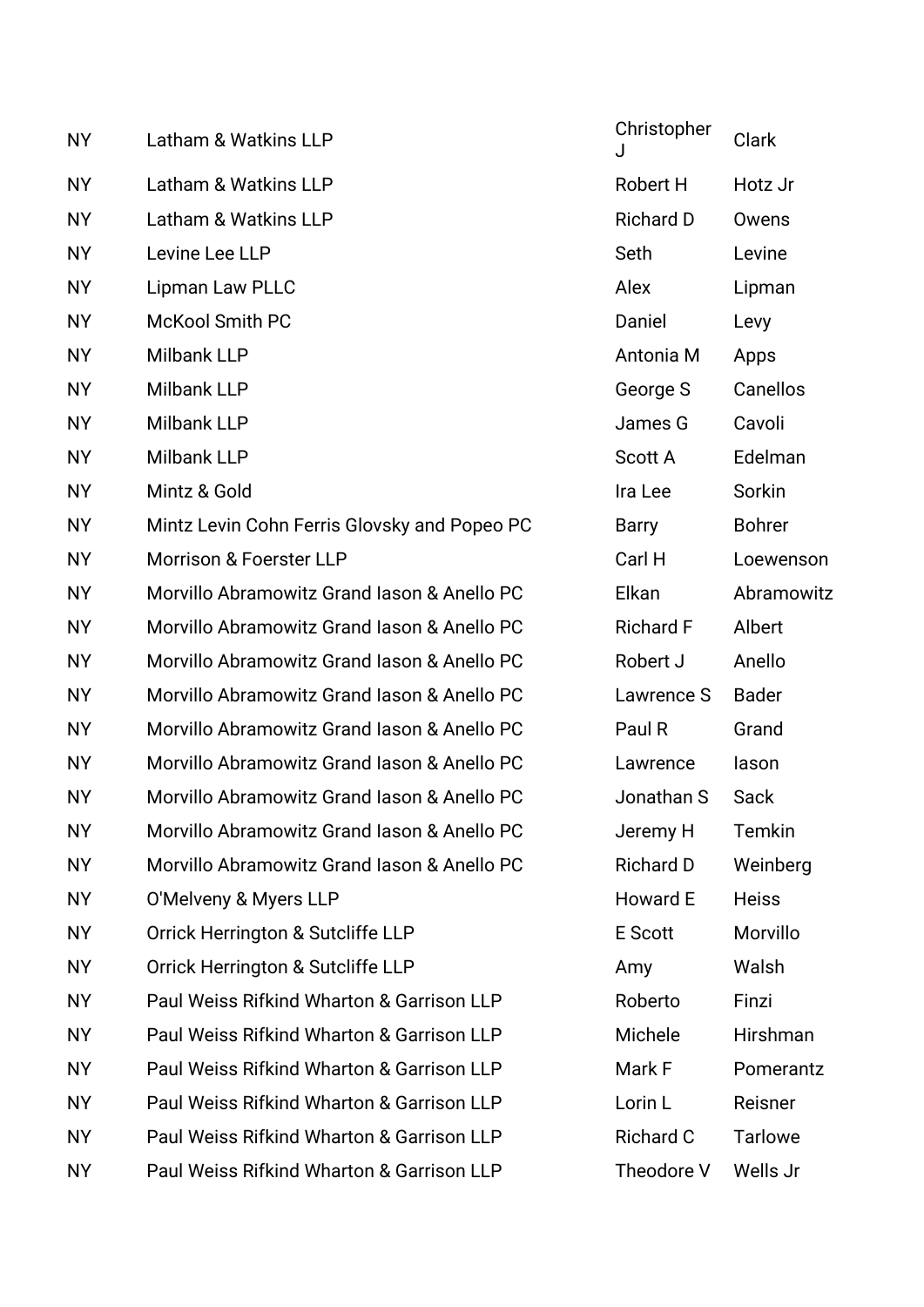| <b>NY</b> | Perkins Coie LLP                      | David             | Massey              |
|-----------|---------------------------------------|-------------------|---------------------|
| <b>NY</b> | Perkins Coie LLP                      | Lee S             | <b>Richards III</b> |
| <b>NY</b> | Petrillo Klein & Boxer LLP            | Nelson A          | <b>Boxer</b>        |
| <b>NY</b> | Petrillo Klein & Boxer LLP            | Josh              | Klein               |
| <b>NY</b> | Petrillo Klein & Boxer LLP            | Guy               | Petrillo            |
| <b>NY</b> | <b>Proskauer Rose</b>                 | Robert J          | Cleary              |
| <b>NY</b> | <b>Proskauer Rose</b>                 | William C.        | Komaroff            |
| <b>NY</b> | Quinn Emanuel Urquhart & Sullivan LLP | Tai H             | Park                |
| <b>NY</b> | Schulte Roth & Zabel LLP              | <b>Betty</b>      | Santangelo          |
| <b>NY</b> | Schulte Roth & Zabel LLP              | Gary              | <b>Stein</b>        |
| <b>NY</b> | Seward & Kissel LLP                   | Rita M            | Glavin              |
| <b>NY</b> | <b>Shapiro Arato Bach</b>             | Jonathan          | <b>Bach</b>         |
| <b>NY</b> | Shapiro Arato Bach                    | Alexandra<br>A.E. | Shapiro             |
| <b>NY</b> | Shearman & Sterling LLP               | Stephen           | Fishbein            |
| <b>NY</b> | <b>Sidley Austin LLP</b>              | Timothy J         | Treanor             |
| <b>NY</b> | Simpson Thacher & Bartlett LLP        | Joshua A          | Levine              |
| <b>NY</b> | Simpson Thacher & Bartlett LLP        | Mark              | <b>Stein</b>        |
| <b>NY</b> | Skadden Arps Slate Meagher & Flom LLP | David             | Meister             |
| <b>NY</b> | Skadden Arps Slate Meagher & Flom LLP | David M           | Zornow              |
| <b>NY</b> | Spears & Imes LLP                     | Linda             | <b>Imes</b>         |
| <b>NY</b> | Spears & Imes LLP                     | David             | <b>Spears</b>       |
| <b>NY</b> | Steptoe & Johnson LLP                 | James L           | <b>Brochin</b>      |
| <b>NY</b> | Sullivan & Cromwell LLP               | Sharon<br>Cohen   | Levin               |
| <b>NY</b> | Sullivan & Cromwell LLP               | Samuel W          | Seymour             |
| <b>NY</b> | Wachtell Lipton Rosen & Katz          | David B           | Anders              |
| <b>NY</b> | Wachtell Lipton Rosen & Katz          | Ralph M           | Levene              |
| <b>NY</b> | Wachtell Lipton Rosen & Katz          | John F            | Savarese            |
| <b>NY</b> | Walden Macht & Haran LLP              | Jim               | Walden              |
| <b>NY</b> | <b>Weddle Law PLLC</b>                | Justin            | Weddle              |
| <b>NY</b> | <b>Weil Gotshal &amp; Manges LLP</b>  | Christopher       | Garcia              |
|           |                                       |                   |                     |